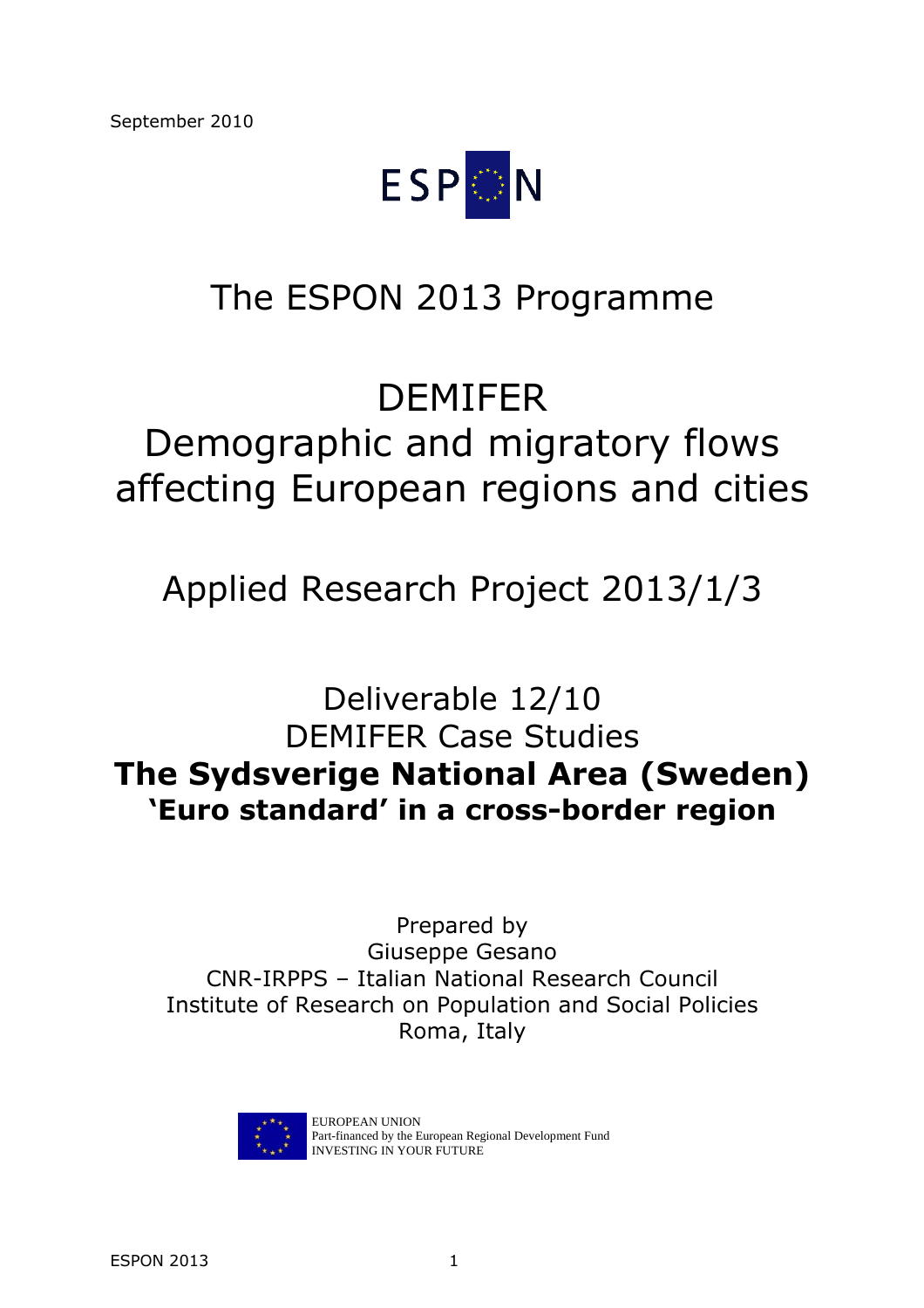This report presents results of an Applied Research Project conducted within the framework of the ESPON 2013 Programme, partly financed by the European Regional Development Fund.

The partnership behind the ESPON Programme consists of the EU Commission and the Member States of the EU27, plus Iceland, Liechtenstein, Norway and Switzerland. Each partner is represented in the ESPON Monitoring Committee.

This report does not necessarily reflect the opinion of the members of the Monitoring Committee.

Information on the ESPON Programme and projects can be found on www.espon.eu

The web site provides the possibility to download and examine the most recent documents produced by finalised and ongoing ESPON projects.

This basic report exists only in an electronic version.

© ESPON & CNR-IRPPS, 2010.

Printing, reproduction or quotation is authorised provided the source is acknowledged and a copy is forwarded to the ESPON Coordination Unit in Luxembourg.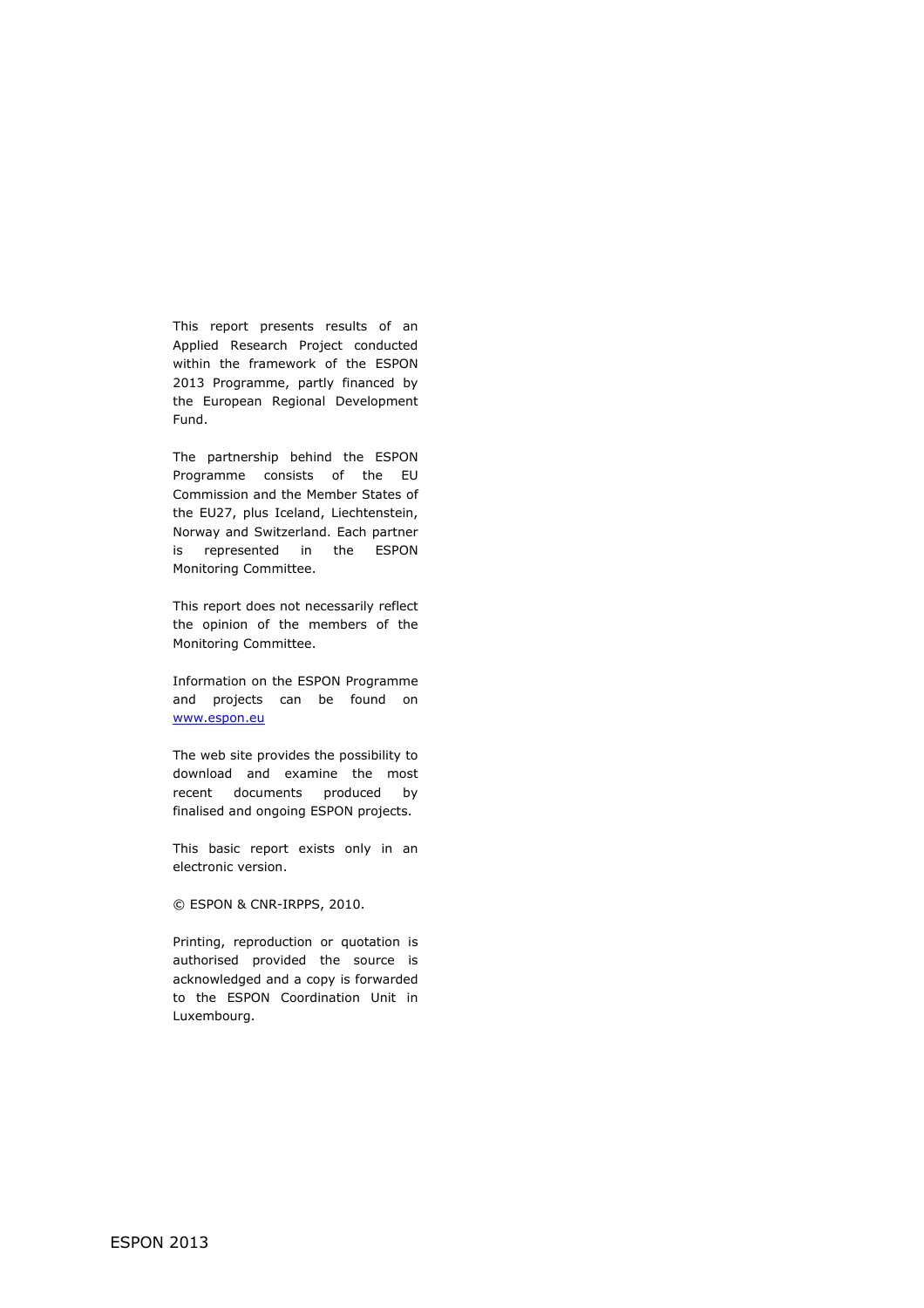# **Table of contents**

| 1            |                                                                                                                           |  |
|--------------|---------------------------------------------------------------------------------------------------------------------------|--|
| 1.1          |                                                                                                                           |  |
| 1.2          | The DEMIFER classification of the Swedish Sydsverige N.A. and the Danish regions                                          |  |
| 1.3          |                                                                                                                           |  |
| 1.4          |                                                                                                                           |  |
| $\mathbf{2}$ | Basic information on the Sydsverige N.A. and the cross-border Öresund                                                     |  |
| 2.1          |                                                                                                                           |  |
| 2.2          |                                                                                                                           |  |
| 3            | The demographic situation in the Sydsverige N.A. and the cross-border<br>Öresund region ……………………………………………………………………………… 10 |  |
| 3.1          |                                                                                                                           |  |
| 3.2          |                                                                                                                           |  |
| 3.3          |                                                                                                                           |  |
| 3.4          |                                                                                                                           |  |
| 3.5          | The presence of foreign migrants: their provenance and characteristics 25                                                 |  |
| 3.6          |                                                                                                                           |  |
| 4            | The socio-economic environment and population in the Sydsverige N.A. and                                                  |  |
| 4.1          |                                                                                                                           |  |
| 4.2          |                                                                                                                           |  |
| 4.3          |                                                                                                                           |  |
| 4.4          |                                                                                                                           |  |
| 5            | Population forecasts in the Sydsverige N.A. and the cross-border Öresund                                                  |  |
| 5.1          |                                                                                                                           |  |
| 5.2          |                                                                                                                           |  |
| 6            |                                                                                                                           |  |
|              |                                                                                                                           |  |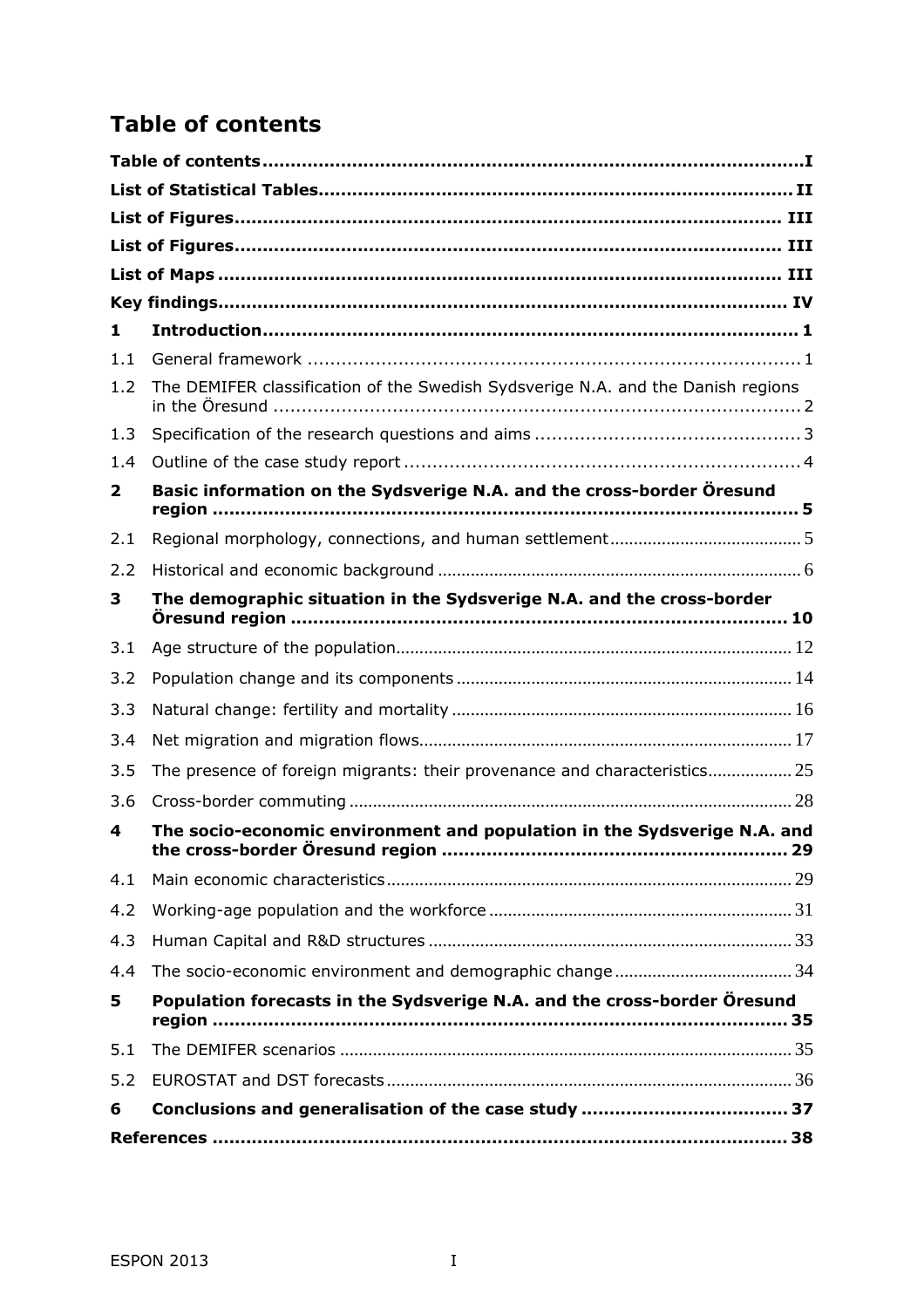## **List of Statistical Tables**

| Table 1  | DEMIFER classification variables in the Sydsverige N.A. and its counties,                                                                                       |
|----------|-----------------------------------------------------------------------------------------------------------------------------------------------------------------|
| Table 2  | Recent main demographics in the Sydsverige N.A. and its counties, in the<br>reference areas and the cross-border Öresund region  10                             |
| Table 3  | Structure of the resident population by age groups in the Sydsverige N.A. and<br>its counties, in the reference areas and the cross-border Öresund region: 1st  |
| Table 4  | Birth rate, Total Fertility Rate (TFR), and Average Age at Childbirth (AACB) in<br>the Sydsverige N.A. and its counties, in the reference areas and the cross-  |
| Table 5  | Death rate and Life Expectancy at Birth (e0) by gender in the Sydsverige N.A.<br>and its counties, in the reference areas and the cross-border Öresund region17 |
| Table 6  | Population mobility in the cross-border Öresund region(a): 2000-2007 average                                                                                    |
| Table 7  | Immigrants/emigrants from/to abroad to/from Skåne län by<br>provenance/destination and citizenship: 2001-2008 (%) 21                                            |
| Table 8  | Domestic mobility rates in Skåne län by sub-region(a) of provenance or                                                                                          |
| Table 9  | Foreign resident population in the cross-border Öresund region by citizenship:<br>1/1/2009 (%) …………………………………………………………………………… 27                                 |
| Table 10 | Demographic structure of the foreign resident population in the cross-border                                                                                    |
| Table 11 | Number and average annual rate of change of the cross-border commuters in                                                                                       |
| Table 12 | Share and index of change in the added value in the Sydsverige N.A. and the<br>Öresund region by economic sector and region: 2007 and 2000-2007 29              |
| Table 13 | Share and index of change in employment in the Sydsverige N.A. and the<br>Öresund region by economic sector and region: 2007 and 2000-2007 30                   |
| Table 14 | Structure of the employed population by economic sector in the Öresund<br>region and reference areas: average 1994, 2000, and 2007 (% of total                  |
| Table 15 | Share of the graduated or post-graduated population by gender and<br>citizenship in the Öresund region and reference areas: $1/1/2009$ (% of 15-74              |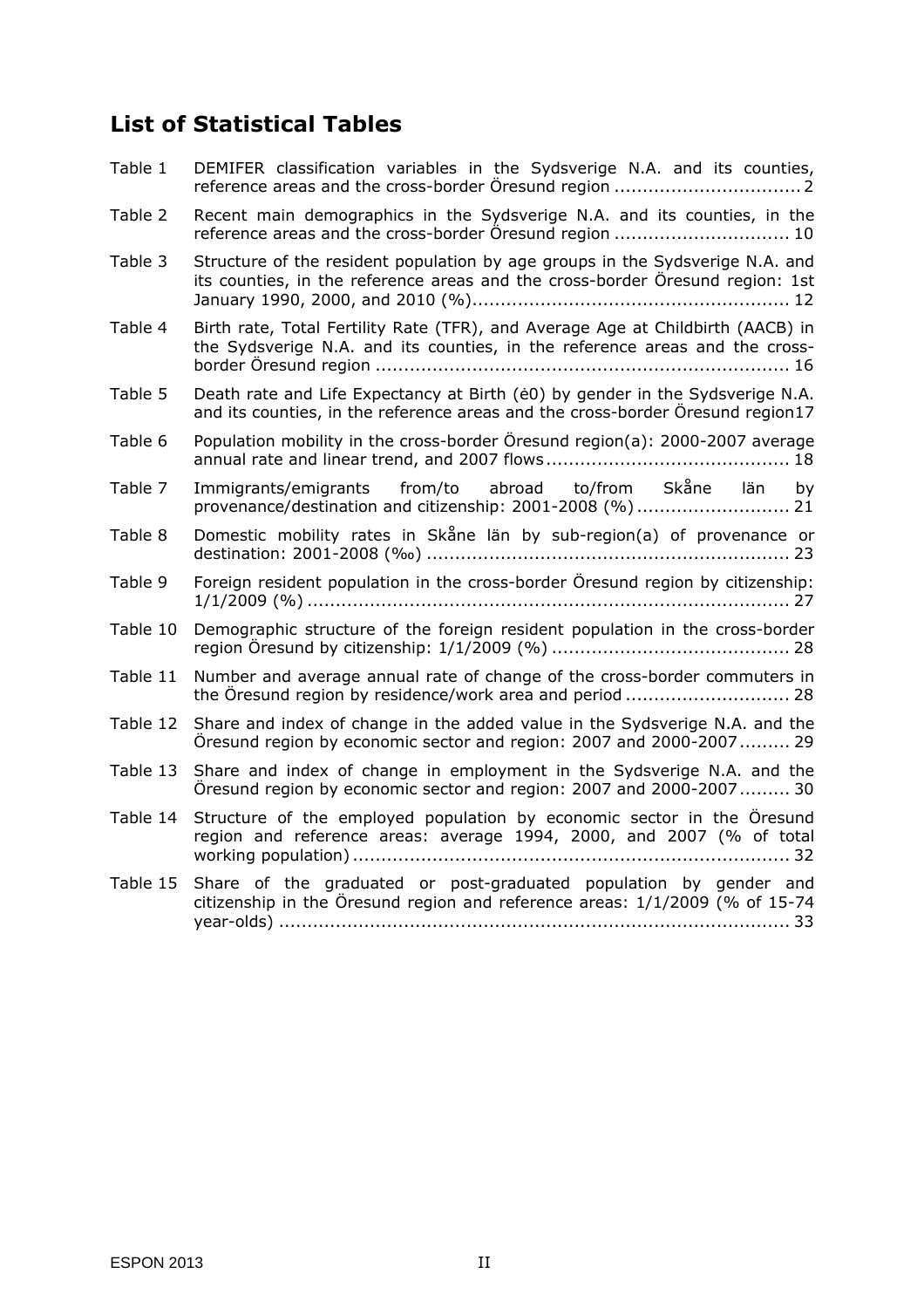# **List of Figures**

| Figure 1 | Total population trend in the Sydsverige N.A. and its counties, in the reference<br>areas and the cross-border Öresund region: 1990-2010 (Index Numbers:    |
|----------|-------------------------------------------------------------------------------------------------------------------------------------------------------------|
| Figure 2 | Main components of population change in the Sydsverige N.A. and the cross-                                                                                  |
| Figure 3 | Migration flows in the Sydsverige counties by type: 2000-2009 20                                                                                            |
| Figure 4 | Share of the foreign resident population (A) and of Danish/Swedish foreigners                                                                               |
| Figure 5 | Components by citizenship of the rates of change in working-age population by<br>gender and age in the Sydsverige N.A. and the cross-border Öresund region: |
| Figure 6 | Population trends in the Öresund region26 according to the DEMIFER                                                                                          |

# **List of Maps**

| Map 1 | Municipalities by resident population in the Sydsverige N.A. and the cross-                                                                                 |
|-------|-------------------------------------------------------------------------------------------------------------------------------------------------------------|
| Map 2 | Municipalities by the average annual rate of population change in the<br>Sydsverige N.A. and cross-border Öresund region: 2005-2009 (‰)  11                 |
| Map 3 | Municipalities by the share of elderly population (65+ yrs) in the Sydsverige<br>N.A. and the cross-border Öresund region: 1/1/2010 (%)  13                 |
| Map 4 | Municipalities by the average rate of national and international net migration<br>in the Sydsverige N.A. and the cross-border Öresund region: 2005-2009 (DK |

Map 5 Municipalities by the share of foreign resident population in the Sydsverige N.A. and the cross-border Öresund region: 1/1/2010 (%) ......................... 26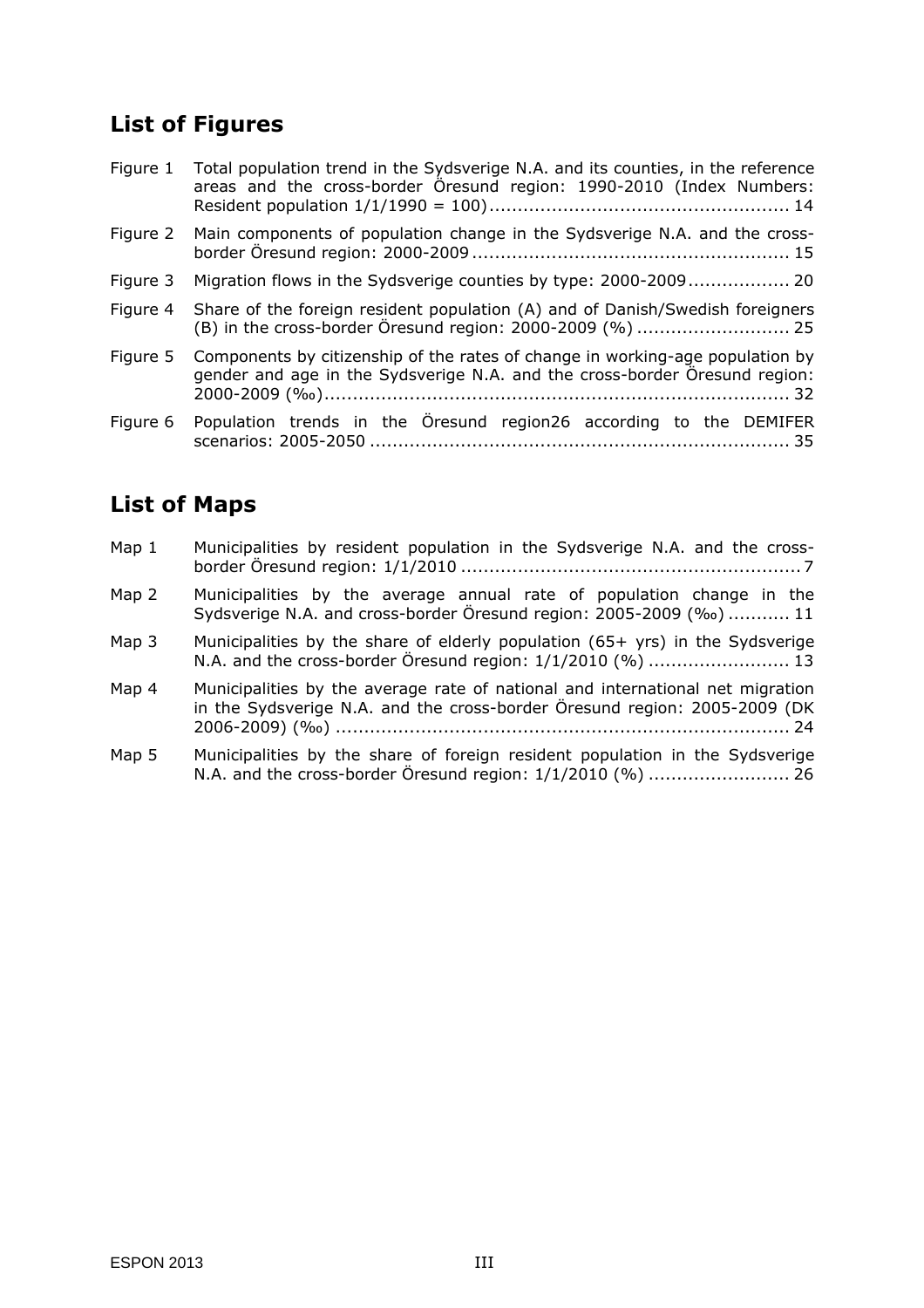## *Key findings*

- *History and its geographical position make the Sydsverige National Area (N.A.) to be a quite different region in the Swedish context. The landscape is intensively crowded with settlements, industries, and infrastructures next to vast open plains used for industrial agriculture.*
- *Demographics are not significantly different from the national average, apart from a higher international net migration, which is compensating a since-now lower share of foreign residents.*
- *Internal differences are important between the two counties that form the Sydsverige N.A. – Skåne län and Blekinge län – as well as among the three parts in which Skåne län is traditionally subdivided. The southwestern and central parts of Skåne län, also hosting the Malmö–Lund conurbation, are demographically 'livelier', younger in their population and attracting more migrants.*
- *The south-western and central parts of Skåne län fully participate to the Öresundregionen, a cross-border region that, through the Sund strait, links the southern part of Sweden with Zealand, the northeastern Danish island, which hosts the national capital city Købenavn and its Metropolitan area.*
- *The historical, contested links between the two Sund's shores became closer in 2000, when the 'Öresund Link' was opened – a road-and-rail bridge-andtunnel connecting the continental Europe to Scandinavia. The cross-border moves multiplied, both in daily commuting and changes of residence. Skåne län, and especially Greater Malmö, benefited the most.*
- *Because of economic (cheaper housing, cheaper cost of living, DKK/SEK rate of exchange, etc.) and environmental reasons, important numbers of Danish people moved their residence to Skåne län, though maintaining their pace of work in the Købenavn area. The opposite moves have been less frequent.*
- *Also the non-Danish foreign migrants preferred to settle in Sydsverige N.A. because of the Swedish policy being more open to immigrants. However, the resulting high presence of non-EU migrants may have caused ethnic riots in Greater Malmö and Karlskrona, recently.*
- *Although the economy in the area was and is still largely diversified by activity sectors and products, the Öresund region plays an important role in the EU knowledge-economy, especially in medicine, food, and life sciences. Historical and new universities federated with private foundations and firms in research and technological clusters, attracting highly qualified human capital.*
- *Because of their features and potentialities, the Sydsverige N.A. and the Öresund region can be a possible reference area for Europe in economic developments based on research and technical knowledge, as well as an efficient exemplum of inter-state collaboration for common strategies.*
- *The Sydsverige N.A. is the example of a positive economic structure and development coupled with a relative young population structure, which leads to continuous population growth. Even where both the natural population change and internal net migration are negative (Blekinge län), international net migration makes the population growth positive.*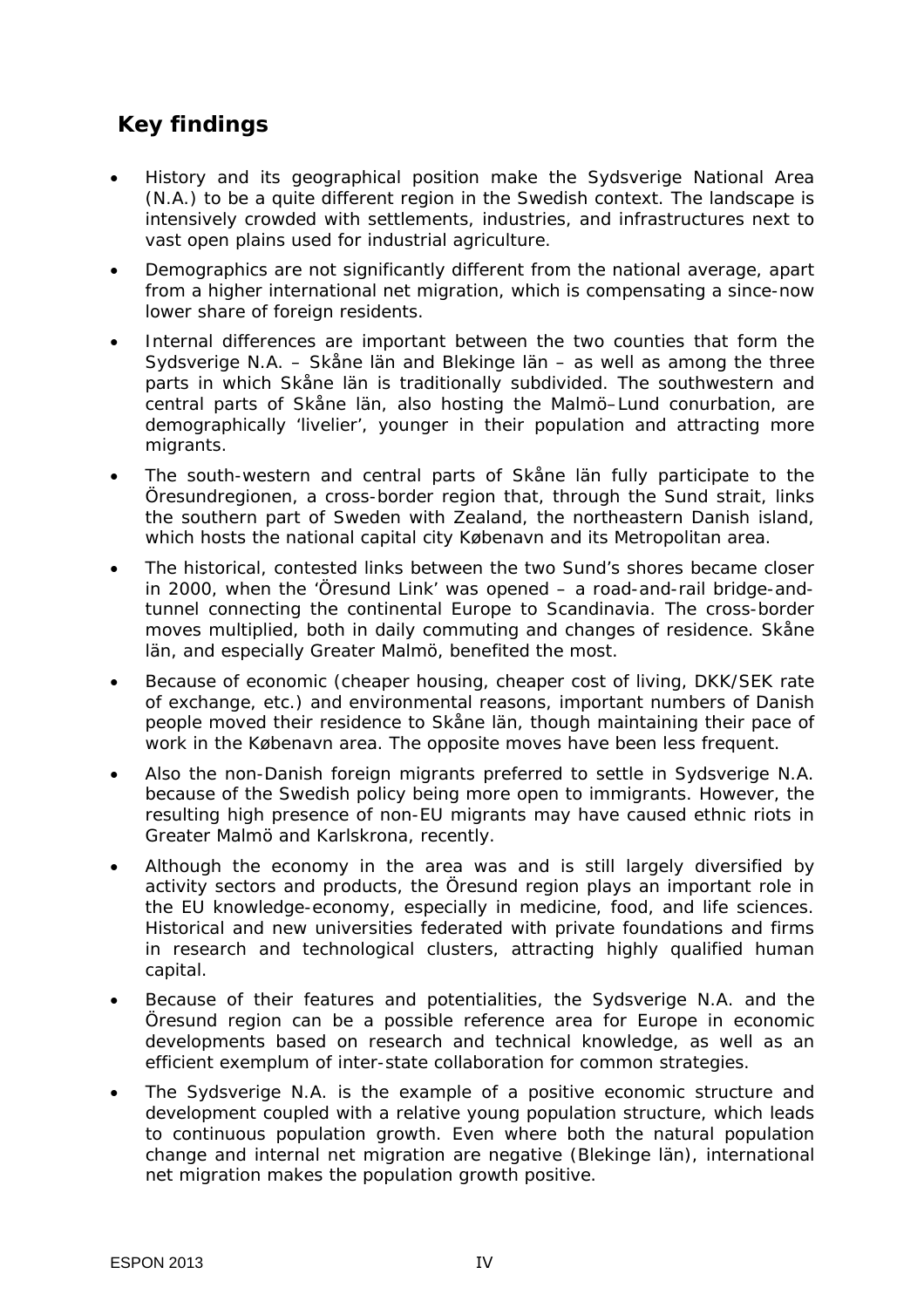## **1 Introduction**

#### **1.1 General framework**

The 'Lisbon Strategy' fixed the pillars of the Union's development in the knowledge economy, networking, socio-economic inclusion, and environmental sustainability. Forerunning cross-border areas may have some advantages in those directions, as well as they have some additional challenges due to their multi-centred governance. Checking the status and recent trends in one of these regions may be interesting to study the successes and problems in achieving the Lisbon targets, as well as to verify the possibility of recovering after the current financial and economic crisis.

Most of the Sydsverige National Area (N.A.) participates in the Öresundregionen, a cross-border region that links southern Sweden (with the Malmö–Lund conurbation) to Zealand, the large Danish island at northeast of the country that hosts the national capital city Købenavn and its Metropolitan area. From both a geographical and historical perspective the Öresund area is at the very centre of northern Europe. Starting from the year 2000 its position was strengthened by the opening of the 'Öresund Link', the road-and-rail bridge-and-tunnel that connects the Danish shores of the Sund to the Swedish ones.

Only in 1658 Denmark handed over the area now named Sydsverige to Sweden, but until 1719 it remained contested between the two reigns, also after serious rebellions by the local population. For geographical, cultural and political reasons, it has been considered a dominion of the Swedish reign for long time, while part of it – the Blekinge län – was transformed into a military area. Even recently, the Swedish government recognised special rights to the region.

These historical and cultural links may have favoured the interface between the two Sund's shores. However, different laws on migration and settlement, as well as in fiscal treatment of workers and resident people in Denmark and Sweden may have added to the differences in cost of living and to currency exchange in varying the advantages in crossing the strait over time. Anyway, the balance has always favoured Swedish shores in respect to the Danish ones for what regards population settlement of the Öresund residents. Also foreign migrants headed mostly to Sydsverige, in recent times. On the contrary, the Danish region Hovedstaden offers the high-level services characteristic of a national capital (e.g., an airport that works as the international airport for the whole area).

Structures for high-level education and research campuses are other aspects in common on the two shores. The Öresund is listed among the European top regions in research and development, especially in medicine, food, and life sciences. Part of those activities stems from the local rich agriculture and fishery, part from the tradition of old universities (e.g., the Lund University). Specific cross-border initiatives bring together regional authorities, businesses and universities operating in the R&D in different fields of science and technologies.

Opportunities for socio-economic development and networking seem largely prevail in this cross-border region. However, important discrepancies do exist between the two shores and within their hinterlands. Socio-economic inclusion is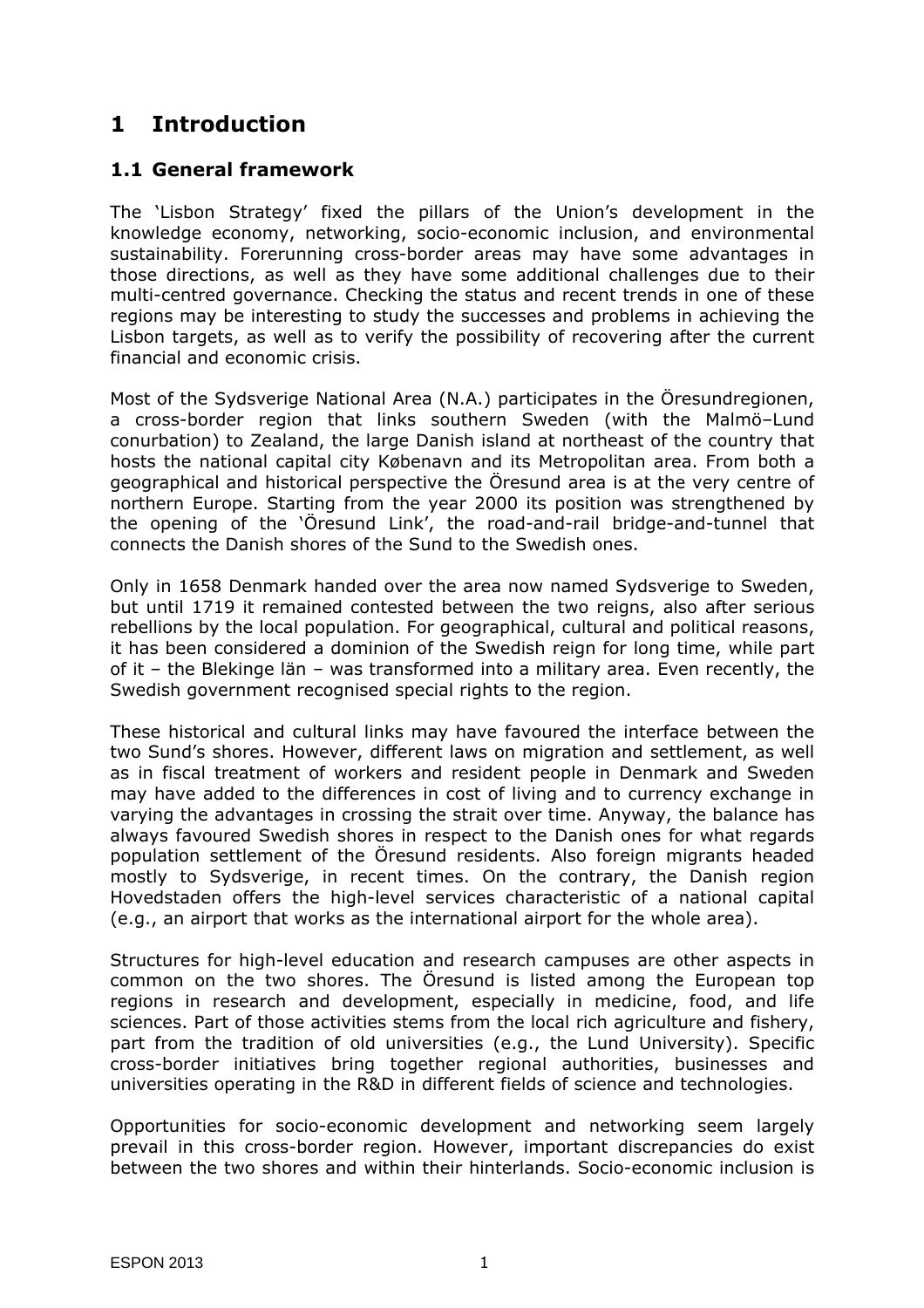far from being achieved. The same double-sided connections are suffering from the existing inequalities and differences in social policy. There is still more potential networking than the realised one, notwithstanding the valuable actions carried out by the Öresund Committee.

These features and the following potentialities make the Sydsverige N.A. and the Öresund region a possible reference area for Europe in economic developments based on research and technical knowledge, as well as an efficient exemple of inter-state collaboration for common strategies.

#### **1.2 The DEMIFER classification of the Swedish Sydsverige N.A. and the Danish regions in the Öresund**

The DEMIFER 'Case studies' have a twofold aim: they contribute to improve the knowledge on demographic and migratory flows focusing on the aspects of internal and international migration, and translate the output of the policy oriented activities into specific regional settings. The case studies bring together the various activities, connecting the implementation of the analyses, the development of the typology, the scenario building and the formulation of the policy implications. They also illustrate the results and impacts at a regional and sub-regional level. The selection of the NUTS2 regions that serve as case studies are based on the results of the DEMIFER activities 2 'Typology of regions and cities'. From each type defined in the typology at least one region or city, preferably the closest to the cluster centre, is selected to serve as case study. A total of 12 NUTS2 regions are selected, but obviously the case studies cannot cover the entire socio-economic diversity of the European regions.

The Swedish Sydsverige N.A. belongs to the cluster 'Euro Standard', which includes 79 ESPON regions [ESPON 2009]. Many North European NUTS2s are in this cluster, in Norway, Sweden, Denmark, Belgium, Great Britain, but we also find regions of this group in the centre of France, northwestern and southern Germany and eastern Austria. It is the most populous cluster with about 130 million people, 25% of the ESPON total population. Almost all the regions belonging to this cluster show values of the classifying variables around the ESPON averages, but for the share of 20-39 yrs population, for which the cluster average is 2 percent points lower than the ESPON average (Table 1).

|                                 |           | 2005      | Average annual 2001-2005 |           |  |
|---------------------------------|-----------|-----------|--------------------------|-----------|--|
| Reference areas, National Area, | Age Group | Age Group | Natural pop.             | Net       |  |
| Counties, Cross-border region   | 20-39 yrs | $65+$ yrs | change                   | migration |  |
|                                 | $\%$      | $\%$      | $\%$                     | $\%$ o    |  |
| <b>ESPON Space</b>              | 27.82     | 16.63     | $+0.33$                  | $+3.16$   |  |
| 'Euro Standard' cluster         | 25.68     | 17.46     | $+0.01$                  | $+3.43$   |  |
| Sydsverige N.A.                 | 26.08     | 17.81     | $+0.17$                  | $+6.03$   |  |
| Skåne län                       | 26.36     | 17.56     | $+0.38$                  | $+6.59$   |  |
| Blekinge län                    | 23.88     | 19.95     | $-1.38$                  | $+1.78$   |  |
| Danish Region Hovedstaden       | 30.07     | 14.46     | $+2.15$                  | $-0.18$   |  |
| Danish Region Sjælland          | 23.06     | 15.64     | $-0.45$                  | $+5.88$   |  |
| Öresund region                  | 27.30     | 15.72     | $+0.97$                  | $+3.38$   |  |

**Table 1 DEMIFER classification variables in the Sydsverige N.A. and its counties, reference areas and the cross-border Öresund region** 

*Source*: DEMIFER [2009] and elaborations of data from SCB database.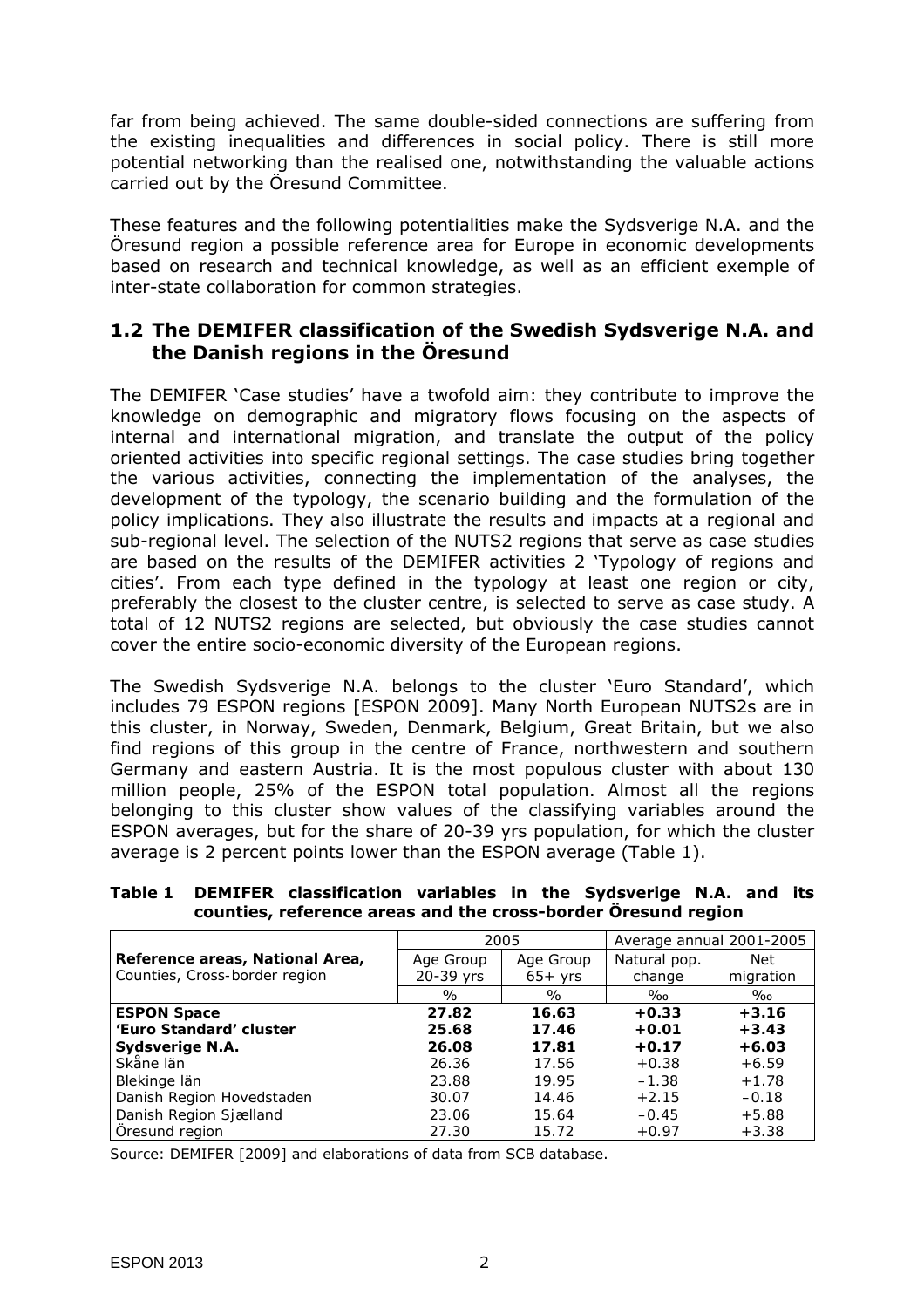The 'Euro Standard' cluster is characterised by a natural change near zero (above or below) and generally, a positive net migration, but not particularly high. The share of elderly population (65 yrs and over) ranges from 15% to 20%. The share of the young labour-age population (20-39 yrs) ranges from 23% to 29%. The Swedish Sydsverige N.A. perfectly fits in the 'Euro Standard' cluster, though it registered in 2001-2005 a net migration rate that is among the highest rates in the cluster. Administratively, the region is subdivided into two counties: Skåne län, which fully participate into the cluster's features, the net migration rate excluded being much higher than the cluster average; and Blekinge län, with a considerably older population, so that its natural change was negative in 2001-2005, hardly opposed by a low net migration. Therefore, Blekinge län should be included in the cluster 'Challenge of decline'.

If we consider the whole Öresund region, which includes Skåne län and the two Danish regions Hovedstaden and Sjælland<sup>1</sup>, the inclusion in the 'Euro Standard' cluster is confirmed, although only the Sjælland regions does belong to it, while the Hovedstaden region is classified in the DEMIFER cluster 'Challenge of Transition' because of its younger population, higher natural change rate, and a net migration rate in the negative, though only slightly.

The advantage coming from the above said compactness of the 'Euro Standard' cluster centred on ESPON averages in the four demographic variables used in the classification turns out to be a problem because of the high number of regions in the cluster and the following important heterogeneity that differentiate them under several points of view. Actually, the cluster gathers both the northern Swedish national area Noorbottens and the southern Italian region Sicilia, the rich German region Oberbayern (+65% Purchasing Power Parities per inhabitant as compared to the EU average) and the poor Italian region Sicilia (–44%), the agricultural regions Basse-Normandie in France or Niederösterreich and Kärnten in Austria (more than 8% of the workers employed in agriculture), the industrial region Stuttgart in Germany (almost 40% in manufacturing), and several regions scattered all over the EU Western countries where the workers employed in the service sector are more than  $80\%$ <sup>2</sup>. Therefore, in order to use the Sydsverige case study as a paradigm for the 'Euro Standard' cluster it is necessary to specify some other elements that can qualify that area in the ESPON contest to identify similar areas.

### **1.3 Specification of the research questions and aims**

Cross-border regions (CBR) are widely present in Europe: the uneven histories in forming national states and centuries of wars have separated many highly connected areas by national boundaries. The number of CBRs was estimated at

 $\overline{a}$ <sup>1</sup> In fact, the official definition of the Öresund region is the following «The Øresund Region includes the Danish islands Zealand, Lolland-Falster, Møn and Bornholm and the Swedish region Skåne» v. http://www.oresundsregionen.org/?sc\_lang=en. The 2007 Danish Municipal Reform gathered the previous Copenhagen County and Frederiksborg and the municipalities of Copenhagen, Frederiksberg and Bornholm in the Region Hovedstaden, while the previous counties Roskilde, Storstrøm, and West Zealand formed the Region Sjælland: both the regions are classified as NUTS2. The Sydsverige National Area (NUTS2) includes two NUTS3 counties: Skåne län and Blekinge län, of which the latter one is not included in the official definition of the Öresund region.

 $2$  Data, referred to 2007, are drawn from the EUROSTAT database.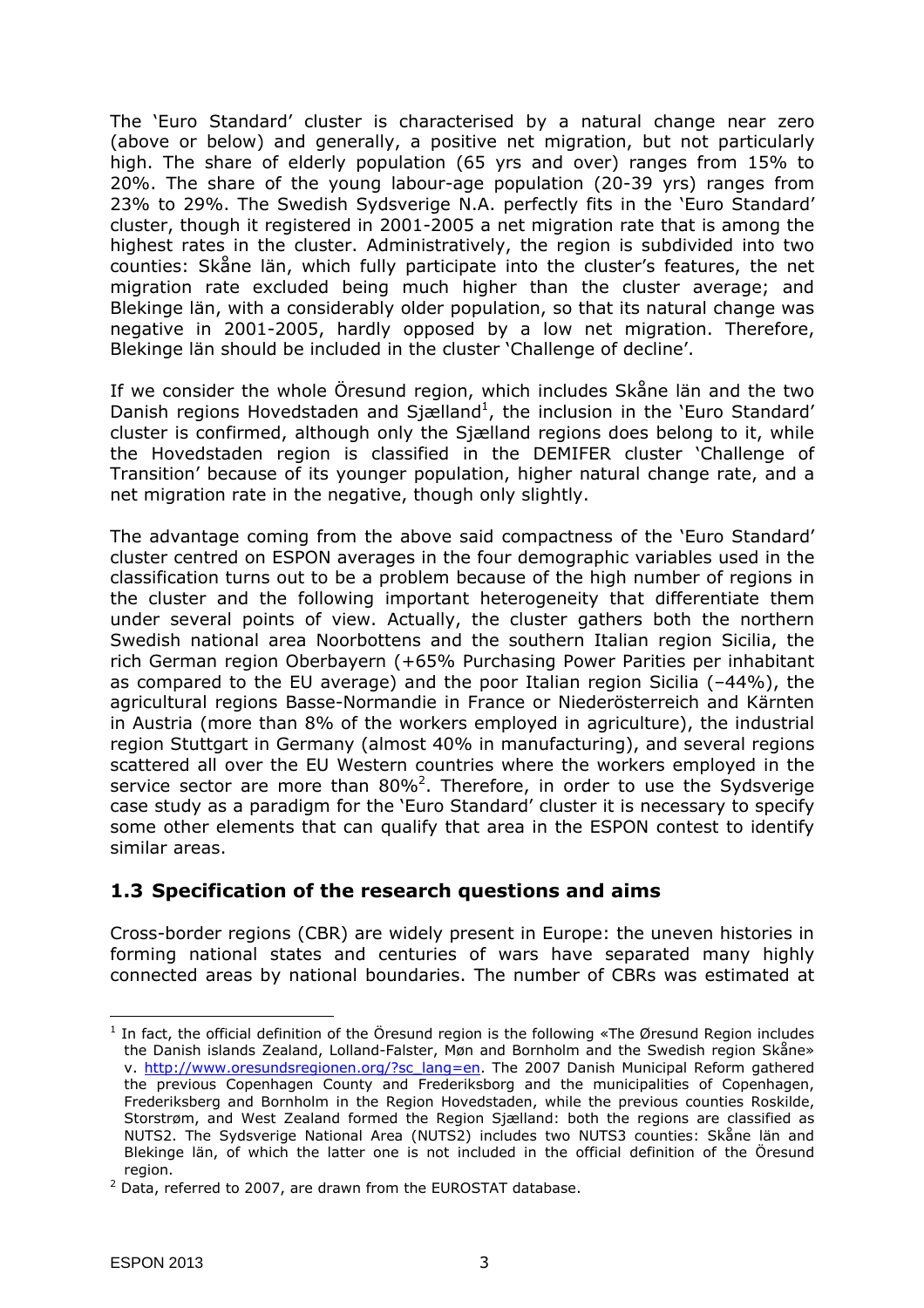higher than 70 by a study in 2003 [Perkmann]. They are denominated in different ways and, often, a specific cross-border co-operation (CBC) supports them. They often share trans-national bodies that manage them for some aspects. The Öresund region is one of the oldest, most structured CBR. Skåne län forms its Swedish shore on the Sund strait (The Sound) that joins Baltic Sea to North Sea, while the Danish Zealand, with the national capital city Købenavn, is the southwestern part of the Öresund region. The relations between the two Sund's shores, which have been always very close, have become more and more intense since the year 2000, when a road-and-rail link, via tunnel and bridge, was opened between them [Matthiessen 2004]. The first research question is how much this new infrastructure has modified the human settlement in the Öresund region, with special attention to the consequences on the demographic flows involving the Sydsverige N.A..

Another research question comes from the kind of socio-economic development in the Sydsverige N.A.. The presence of important universities and private research centres makes this area one of the knowledge-economy poles in Europe [Carrincazeaux *et al* 2007]. It may be worthwhile to verify the effects of this feature on population typology and behaviour: in particular, possible effects in moving and selecting immigration flows should be checked.

The last research question comes from the co-presence of a highly developed area with a somewhat backward one in both the Danish Zealand (urban Region Hovedstaden vs. Region Sjælland) and the Swedish Sydsverige NA (Skåne län vs. Blekinge län). It may be interesting to study which consequences this doubled contrast has on the human settlement and demographic flows.

#### **1.4 Outline of the case study report**

In Chapter 2, basic information on the regional morphology, connections, and human settlement (paragraph 2.1) and the historical and economic background are given about the Sydsverige National Area in connection to the cross-border Öresund region. Chapter 3 deals with the demographic situation in the area, analysed at the level of regions, counties and, whenever possible, of functional subdivision of Skåne län<sup>3</sup>: in paragraph 3.1 the demographic structure is studied, while the population dynamics is analysed in paragraphs 3.2, 3.3 (natural change), and 3.4 (migrations). Here, thanks to the Ørestat database, a thorough of flow analysis in the Öresund region is made by provenance, destination and citizenship. The presence and characteristics of foreign migrants in the various parts of the area are studied in paragraph 3.5. Paragraph 3.6 deals with commuting, which is a basic item in a cross-border area. The mutual connections between population and the socio-economic environment are outlined in Chapter 4, where after a short introduction on the main economic characteristics of the area (paragraph 4.1) working-age population and the workforce are analysed in their trends and composition (paragraph 4.2). The important item of education and research and development are studied in paragraph 4.3. Paragraph 4.4 gives some hints in the main relationships between the demographic change and socio-economic environment. Chapter 5 compares the DEMIFER scenarios with other population projections. Conclusions and some considerations about the generalisation of the case studied are drawn in Chapter 6.

 $\overline{a}$ <sup>3</sup> Skåne län is subdivided functionally in three areas: South, North-East, and North-West.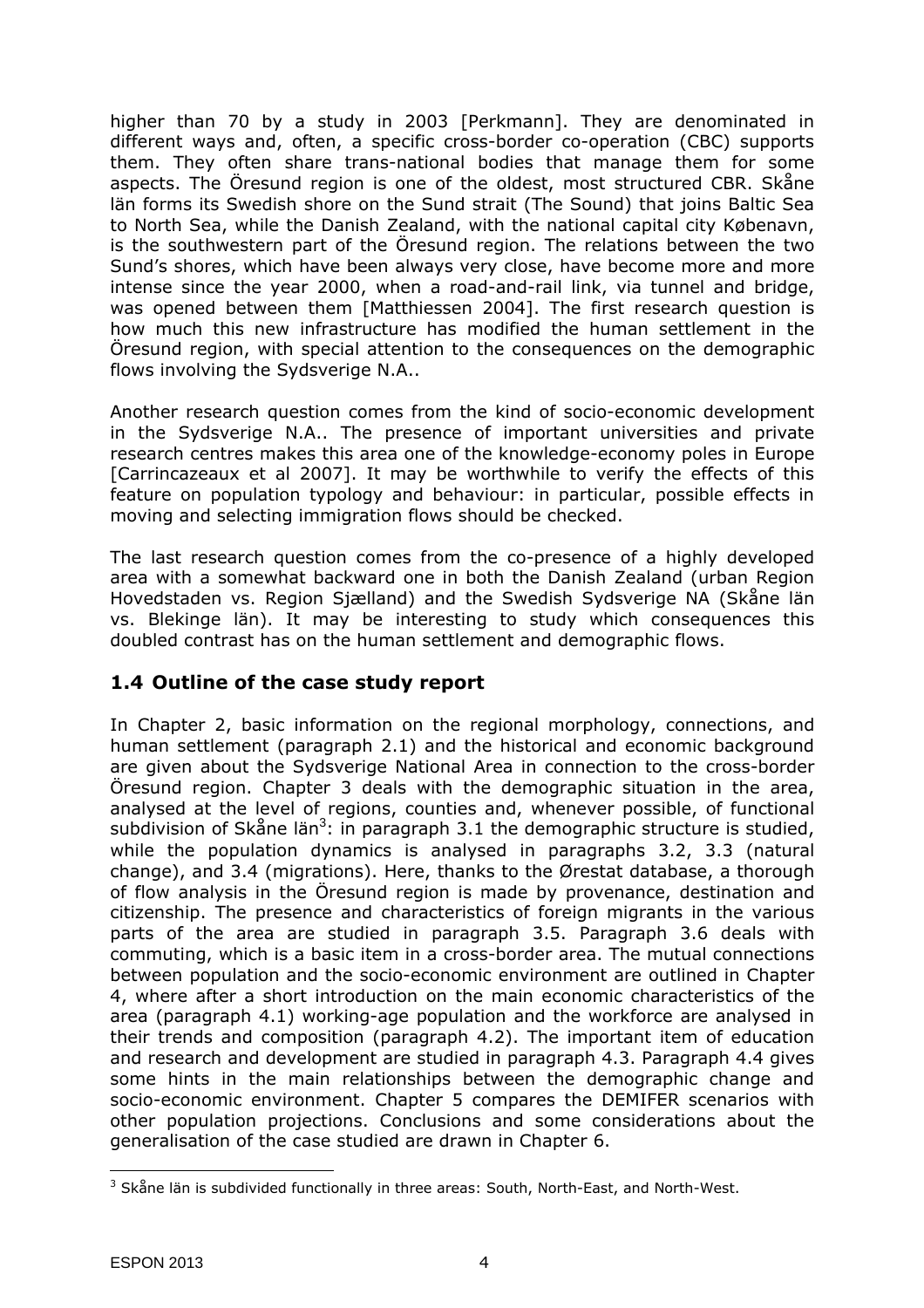## **2 Basic information on the Sydsverige N.A. and the cross-border Öresund region**

#### **2.1 Regional morphology, connections, and human settlement**

«With the exception of the lake-rich and densely forested northern parts (Göinge), the rolling hills in the north-west (the Bjäre and Kulla peninsulas) and the beech-wood clad areas extending from the slopes of the horsts, a sizeable portion of Scania's terrain consists of plains. […] Stretching from the northwestern to the southeastern parts of Scania is a belt of deciduous forests following the Linderödsåsen ridge and previously marking the border between Malmöhus County and Kristianstad County. Denser fir forests are found in the northeastern Göinge parts along the border with the forest dominated province of Småland. The two major plains, Söderslätt in the south-west and Österlen in the south-east, consist of highly fertile agricultural land»<sup>4</sup>.

«Most of the transport routes are concentrated to the western part of Skåne where the European E4 and E6 roads are situated. Together with the West Coast and Southern Main railway lines, they are the dominating transport routes in Skåne, linking important port towns and larger population centres together within as well as outside Skåne. The E22, crossing Skåne from southwest to northeast, links the Malmö-Copenhagen area with Kristianstad and on to important port towns in the county of Blekinge.» [Region Skåne 2004: 5].

Skåne län has three major public airports, Malmö, Ängelholm-Helsingborg and Kristianstad, while the Ronneby Airport in Blakinge län mainly operates with Stockholm. For international flights from Sydsverige, however, the Copenhagen Airport, beyond the strait, is much preferred: it takes 20 minutes to reach it from the centre of Malmö through the Öresund bridge.

The major ports in the Öresundregionen are Copenhagen, Malmö, and Helsingborg, which participate in the Baltic Ports Organisation. Ferry connections across the Baltic Sea operate from several smaller ports as well. The Baltic Sea and the Öresund strait remain one of the busiest routes in the world with 16% of the global traffic. They are also strategic routes for oil shipping.

At present, the most important connection in the area is the 'Öresund Link'. It is a combined two-track rail and four-lane road bridge-tunnel across the Öresund strait. The international European route E20 runs across the bridge and through the tunnel via the two-lane motorway, as does the Öresund Railway Line. Construction of the crossing began in 1995. The official inauguration took place on 1 July 2000. In 2007, 9.2 million vehicles and 35,5 million travellers crossed Öresund by car, train or ferry. The passenger car traffic increased by 18% in 2007. Passenger cars make up the main part (91%) of all traffic across Öresund, while truck traffic comprises 8% and bus traffic 1%. 76% of passenger car traffic is across the Öresund Link, while more than half (55%) of truck traffic is via the ferries between Helsingør and Helsingborg. 69% of all persons travelling over Öresund do so via the Öresund Link, either by car or by train. In 2007, some 9,7 million train passengers crossed Öresund – an increase of 25% compared to

<sup>&</sup>lt;sup>4</sup> Citation from http://en.wikipedia.org/wiki/Scania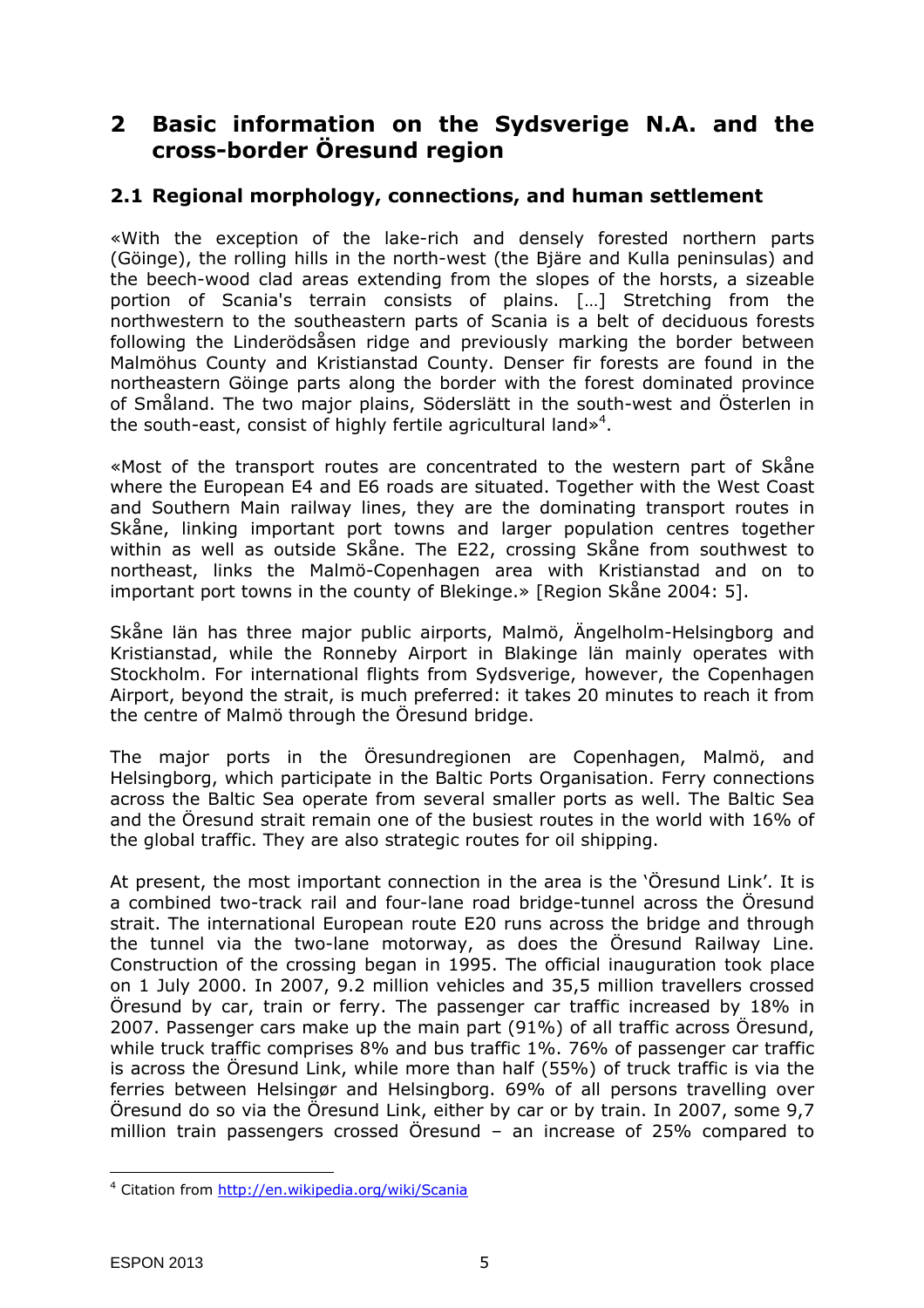2006. Four of five train passengers live in Sweden and one of five in Denmark. The Öresund train serves mainly as a local means of transport in the region since 90% of the train journeys are regional. Around six out of ten train passengers commute to their studies or to work<sup>5</sup>.

Current population settlement in the area and in the Öresund region is shown in Map 1 at municipal level. Two large human aggregates face each other on the two Öresund shores: Stor-Malmö (Greater Malmö), which gathers 12 municipalities and about 650,000 in population, and Storkøbenhavn or Hovedstadsområdet (Metropolitan Copenhagen), formed by 18 municipalities with a total population of more than 1,2 million. Helsingborg, in the northwest of Skåne län and in front of the Danish Helsingør, is the only other municipality over 100,000 inhabitants in the area. Karlskrona, the county capital of Blekinge län, is only 63,000. The rest of resident population in the Sydsverige N.A. (about 550,000) is scattered over 24 municipalities, which number in population from about 80,000 (Kristianstad) and 7,000 (Perstorp).

### **2.2 Historical and economic background**

«Skåneland, or Skånelandskapen, (Scanian provinces in English) are Swedish scientific denominations, used in historical contexts for the former Danish land in southern Scandinavia, which as the autonomous polity Scania joined Zealand and Jutland in the formation of a Danish state in the early 800s. As a cultural and historical region, it consists of the provinces Scania, Halland, Blekinge and [the island of] Bornholm. It became a Danish province, sometimes referred to as the Eastern Province, after the  $12<sup>th</sup>$ -century civil war called the Scanian Uprising. The region was part of the territory ceded to Sweden in 1658 under the Treaty of Roskilde, but after an uprising on Bornholm, this island was returned to Denmark in 1660, under the Treaty of Copenhagen, in exchange for the ownership of 18 crown estates in Scania. Thenceforth, the Dano-Swedish border has remained unchanged»<sup>6</sup>.

«Following the Treaty of Roskilde in 1658 – but in direct contradiction of its terms – the Swedish government in 1683 demanded that the elite groups (nobility, priests and burghers) in Skåneland accepted Swedish customs and laws. Swedish became the only language permitted in the Church liturgy and in schools, religious literature in Danish was not allowed to be printed, and all appointed politicians and priests were required to be Swedish. […] To promote further Swedish assimilation the University of Lund was inaugurated in 1666; the inhabitants of Scania were not allowed to enrol in Copenhagen University until the  $19<sup>th</sup>$  century. [...] The population was initially opposed to the Swedish reforms, as can be ascertained from church records and court transcripts. The Swedes did encounter civil revolts in some areas […]. The transformation of ageold customs, commerce and administration to the Swedish model could not be effected quickly or easily. In the first fifty years of the transition, the treatment of the population was rather ruthless. Denmark made several attempts to recapture the territories – the last in 1710, during which it almost recovered the entire Skåneland»<sup>7</sup>.

<sup>&</sup>lt;sup>5</sup> Drawn from http://www.tendensoresund.org/en/traffic-across-oresund

<sup>&</sup>lt;sup>6</sup> Drawn from http://en.wikipedia.org/wiki/Sk%C3%A5neland<br><sup>7</sup> Drawn from http://wapedia.mobi/on/Sk%C3%A5peland#1

<sup>&</sup>lt;sup>7</sup> Drawn from http://wapedia.mobi/en/Sk%C3%A5neland#1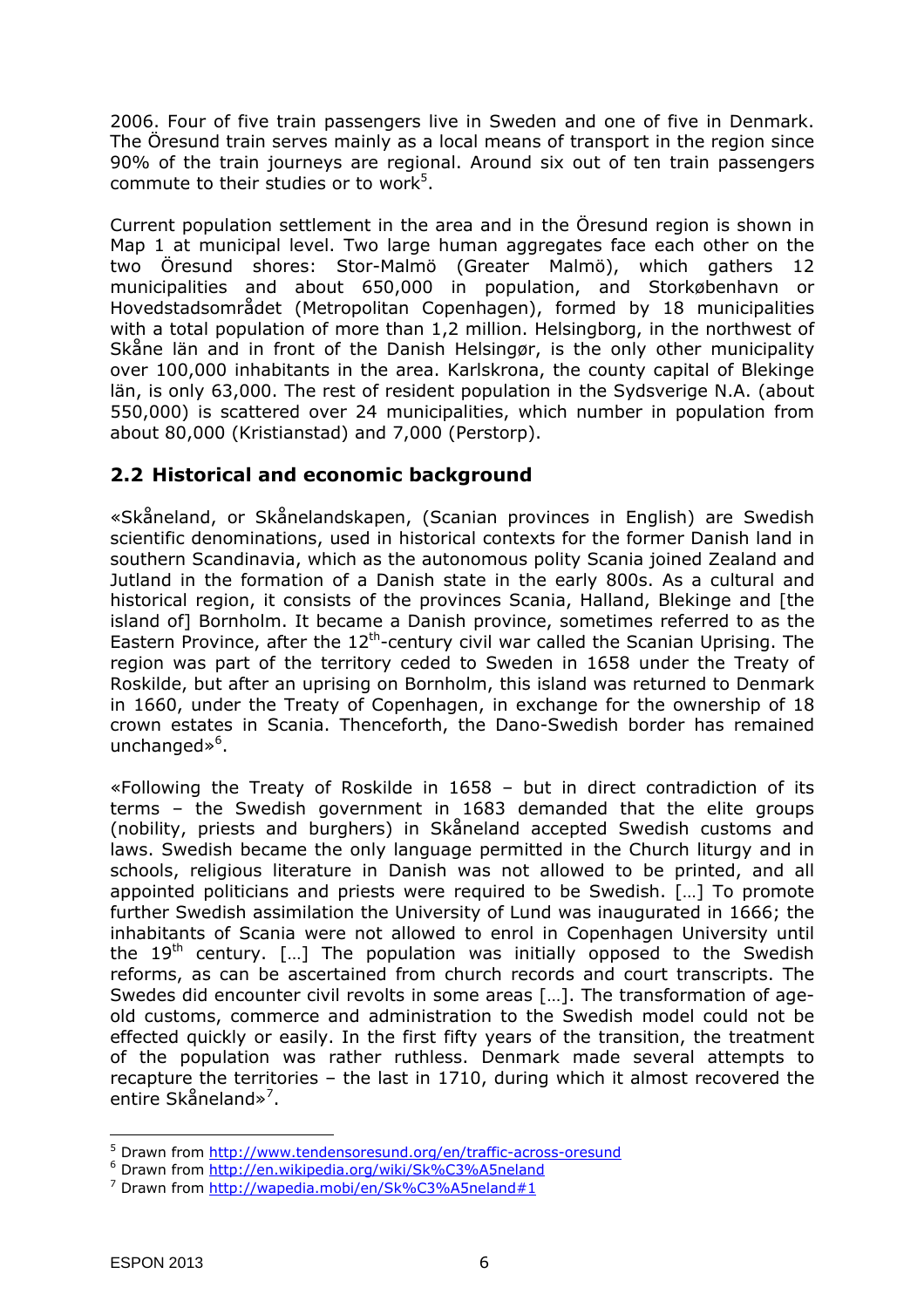**Map 1 Municipalities by resident population in the Sydsverige N.A. and the cross-border Öresund region: 1/1/2010** 



*Source*: Elaborations of data from the SCB and DST databases.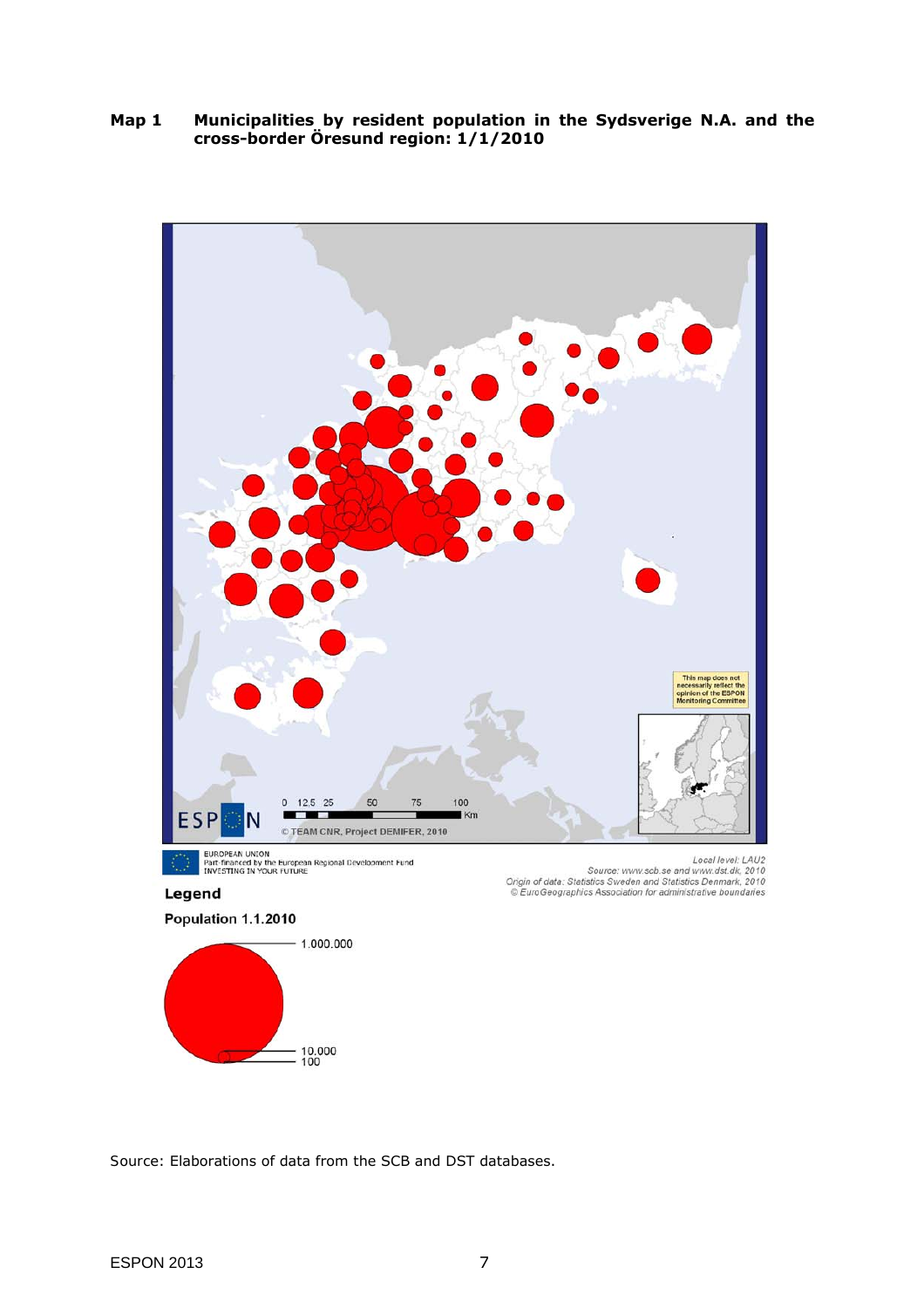«In 1666 the University of Lund or Regia Academia Carolina was established as a means of further integration of the newly acquired provinces. However, there had long been plans to establish a university in Götaland and with the new borders Lund and Scania was chosen. The university was closed during the Scanian War, but reopened in  $1682*^8$ .

«The 1676–1679 war between Denmark and Sweden over Scania was devastating for the people of Scania. It ended in a draw, after much destruction of property and suffering for the civilian population. Scania, with the exception of Malmö, was soon under Danish administration. The turning point was the Swedish victories in the Battle of Lund in December 1676 and the Battle of Landskrona in July 1677. In the Treaty of Lund (1679) the provinces were returned to Swedish administration» [*ibid.*].

«Halland and Blekinge were successively removed from the Skåneland dominion and became fully integrated into the Swedish Kingdom, while the counties of Scania were joined into one county. By 1693, only Scania County was left a dominion, with a special, not fully integrated, status. It retained its autonomy with a parliament known as the Lantdag. Scania's status was changed on May 9, 1719, when it was divided into two counties, Malmöhus County and Kristianstad County, and became fully integrated. […] On January 1, 1997, the two Scanian counties were joined into the present Skåne County and in 1999, a regional pilot project was introduced» [*ibid.*].

«Scania was, and still is, the granary of Sweden. A major modernisation of the agricultural sector started in the beginning of the nineteenth century. Enclosures, new crops and new technologies made the production grow rapidly. It became redirected from the domestic towards the international market and ever more commercialised. The proportion of the labour force working in agriculture remained stable, at around 85 percent, until the industrial break trough in the 1870s, despite the rapid population growth.» [Bengtsson *et* Svensson 2002: 3].

«The industrialisation of Scania in the second half of the 19th century might of course have changed the role of the human capital in the economy. The number of persons active in the agricultural sector started decreasing during the second half of the nineteenth century. A growing part of the population now earned their living from other sectors, i.e. industry, trade and communications […] The rising productivity of labour in the agricultural sector made possible an urbanisation of Scania. The human capital investments made in agriculture facilitated the urbanisation since there was a need for educated workers in the urban commercial and industrial life.» [*ibid*.: 5].

«Scania, in the South of Sweden, has been a historically important national centre for agricultural production […] and hosts some of the country's largest food processing industries. Functional food is defined as artificially developed food with added ingredients that demonstrate scientific evidence of positive health related effects. It is regarded as a novel technology with high growth and innovation potentials in a traditionally not very innovative industry. As such it provides a case in point of the notion of distributed knowledge bases by which the distinction between high-tech and low-tech becomes increasingly blurred.

 $\overline{a}$ <sup>8</sup> Drawn from http://en.wikipedia.org/wiki/Scania#1658.E2.80.931680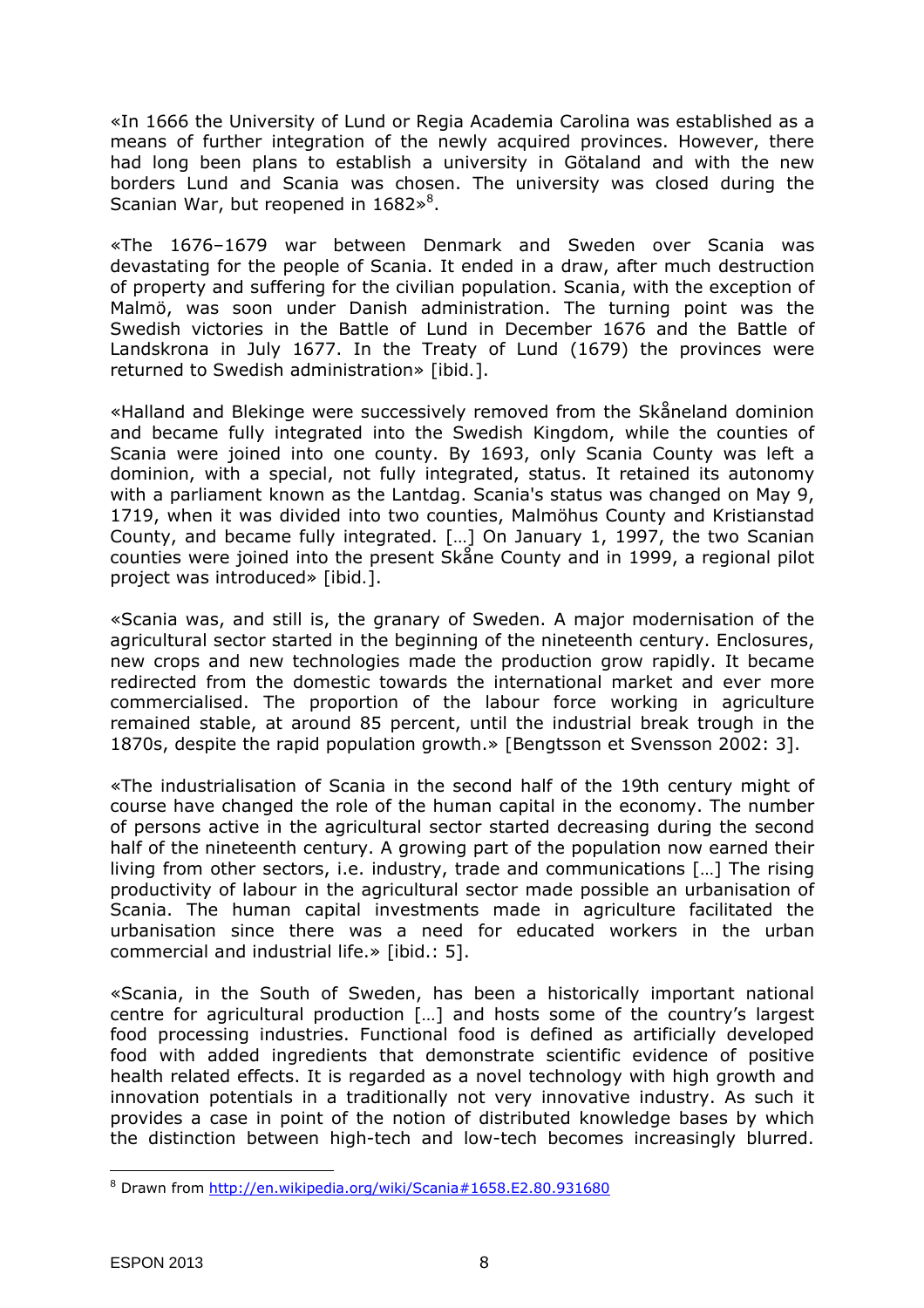Several small, R&D intensive companies dedicated to functional food have emerged around the University of Lund. These companies collaborate intensively with the traditional large food companies for the actual production and marketing of functional foods as well as with regional research groups and organisations for scientific research.» [Asheim *et* Coenen 2005: 1186].

Half of Skåne is still classed as agricultural land. It is the major food production region in Scandinavia. The Skåne food cluster – from primary production and industrial processing to eating experiences and clinical trials of health effects in food products – is one of Europe's most innovative and a world leader in functional food development<sup>9</sup>.

There is a total of over 100,000 companies in Skåne; approximately 700 of them employ over 50 people. Many are running successful export operations in Europe and other parts of the world within, for example, the manufacturing industry and the transport and service sectors. 60% of Scandinavian pharmaceutical research and manufacturing takes place in Skåne and Zealand in Denmark. To achieve desired synergy effects, these companies work together with researchers and students at universities and colleges of higher education as well as with the university hospitals in the Öresund Region, via the Medicon Valley Academy platform. There are several research villages and innovation parks in Skåne. The best known are Ideon in Lund, Medeon in Malmö, Campus Helsingborg and Krinova in Kristianstad<sup>10</sup>.

The other county included in the Sydsverige N.A., Blekinge län, experienced a similar history in passing from Denmark to Sweden but, since the end of the  $17<sup>th</sup>$ century when the naval basis of Karlskrona was built, most of the county has been secluded for military reasons. Few years after World War II, the Ericsson Company invested in a manufacturing plant in Karlskrona and, in the early 1960s, in other locations in Blekinge län. Its production spread from telephone equipments to office automation and information technology. Nowadays, other electronic companies also operate in the county.

Tourism is well developed on the coasts and in Blekinge's archipelago, as well as in the interior of the Sydsverige N.A., along its lakes and in the countryside.

 $\overline{a}$ <sup>9</sup> Drawn from http://www.skane.com/pdf/invest food eng.pdf

<sup>10</sup> Drawn from http://www.skane.com/cmarter/cmarter.asp?doc=1724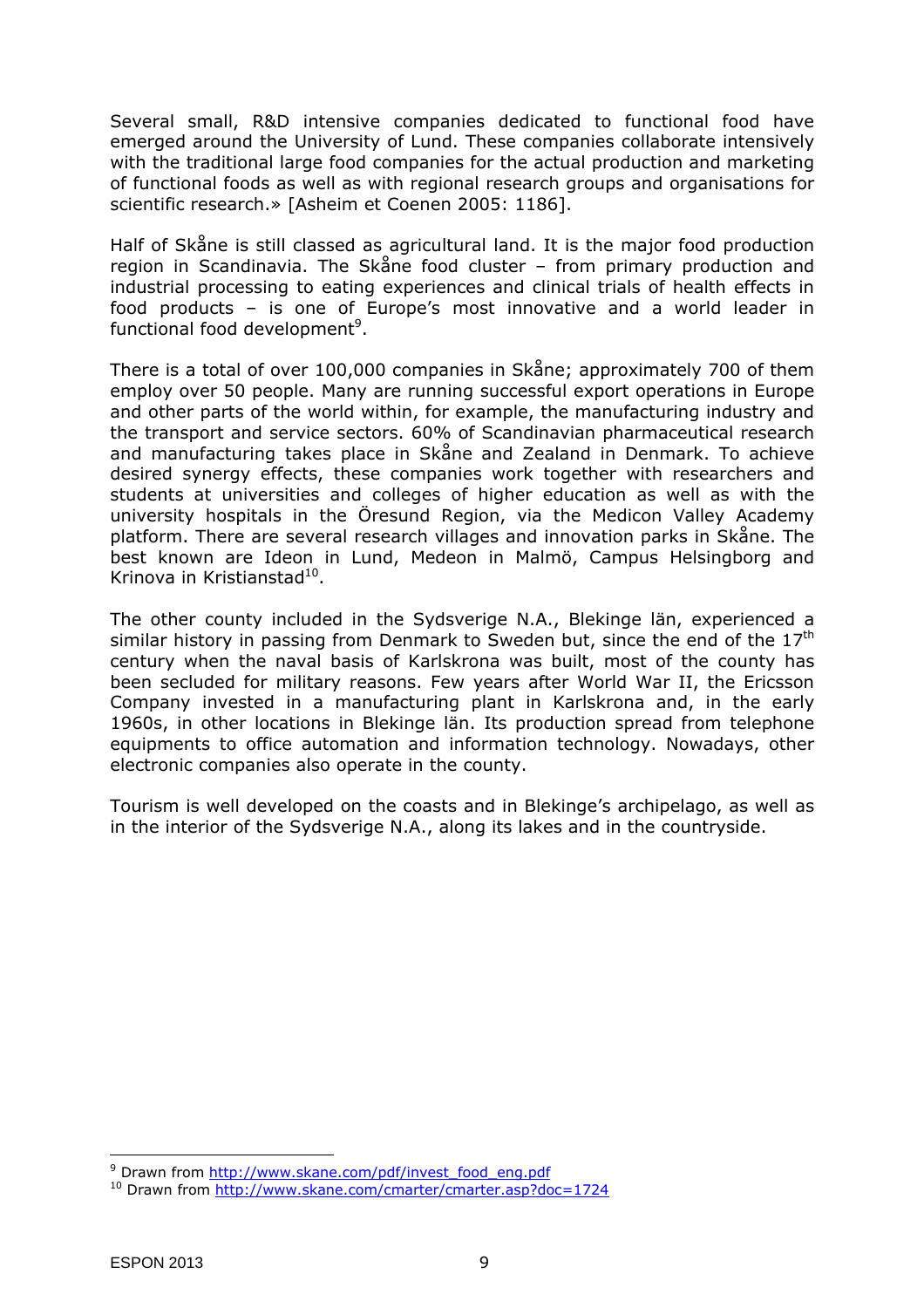## **3 The demographic situation in the Sydsverige N.A. and the cross-border Öresund region**

The demographics of Sydsverige NA (about 1.4 million) are quite similar to the average of Södra Sverige<sup>11</sup> and to Sweden, but they are quite different from those of the two Danish regions belonging to the Öresund region (Table 2). The population in Skåne län and Blekinge län is older and the presence of foreign citizens is lower, especially when compared to the Danish region Hovedstaden; however, in the metropolitan area 'Greater Malmö' there more foreign residents (Danish people included) than in the Købenavn region (9.6 vs. 9.1), but in the population of Metropolitan Copenhagen 13% are foreigners (Swedish people included). In Map 2, the most recent rate of total population change is shown at municipal level.

| Reference areas,      | 1/1/2010 resident population |           |             | 2000-2009 average annual rate (%o) |         |            |               |  |
|-----------------------|------------------------------|-----------|-------------|------------------------------------|---------|------------|---------------|--|
| <b>National Area,</b> | Total                        | $\geq 65$ | Foreign     | Total                              | Natural | Internal   | International |  |
| Counties, Cross-      | (000)                        | yrs $(%$  | citizens    | change                             | change  | net        | net           |  |
| border regions        |                              |           | (%)         |                                    |         | migration  | migration     |  |
| <b>SWEDEN</b>         | 9,341                        | 18.1      | 6.1         | $+5.3$                             | $+1.0$  |            | $+4.3$        |  |
| Södra Sverige         | 4,060                        | 18.5      | 3.3         | $+5.7$                             | $+0.6$  | $+1.3$     | $+3.8$        |  |
| Sydsverige N.A.       | 1,384                        | 18.4      | 3.6         | $+8.3$                             | $+0.8$  | $+1.6$     | $+5.9$        |  |
| Skåne län             | 1,231                        | 18.1      | 3.8         | $+9.2$                             | $+1.1$  | $+2.2$     | $+5.9$        |  |
| Greater Malmö         | 647                          | 16.1      | 9.6         | $+12.1$                            | $+2.9$  |            | $1 + 9.21$    |  |
| Blekinge län          | 153                          | 21.3      | 2.3         | $+1.3$                             | $-1.3$  | $-2.9$     | $+5.5$        |  |
| Öresund region        | 3.732                        | 16.7      | $6.8^{(a)}$ | $+5.9$                             | $+1.3$  |            | $[+4.6]$      |  |
| Danish Region         | 1.680                        | 15.2      | 9.1         | $+4.3$                             | $+2.4$  | $I - 0.5I$ | $+2.4$        |  |
| Hovedstaden           |                              |           |             |                                    |         |            |               |  |
| Danish Region         | 821                          | 17.7      | 4.0         | $+4.3$                             | $-0.5$  | $[+2.8]$   | $+2.0$        |  |
| Sjælland              |                              |           |             |                                    |         |            |               |  |

| Table 2 Recent main demographics in the Sydsverige N.A. and its counties, in |
|------------------------------------------------------------------------------|
| the reference areas and the cross-border Öresund region                      |

*Note*: <sup>(a)</sup> Neither Swedish nor Danish.

*NB*: Estimated values by difference in square brackets.

*Source*: Elaborations of data from the SCB and DST databases.

Population change and international net migration are higher on the Swedish shores of Öresund: Skåne län attracts immigrants from both other Swedish regions and abroad, whereas Blekinge län attracts only from abroad. Natural change is negative in the later county, in which more than 1/5 of the population is 65 years or older. The fast 2000-2009 increase of the population who resides in Greater Malmö (+12.1‰ a year, on average) is due mainly to immigration, though also its young structure contributes with a positive natural change.

Natural change is positive only in the Danish regions containing the national capital city Købenavn, where less than 1/7 of the residents is 65 years or older, whilst it is negative in Region Sjælland, where the population is older and foreigners are fewer. However, domestic immigration seems to have invested the Sjælland region, while the Hovedstaden region may have registered some population outflows towards Sjælland.

 $11$  Both Sweden and Denmark have undergone important changes in their administrative subdivision in the last ten years. At present, the Sydsverige National Area, together with two other NUTS2 regions, is part of the NUTS1 Södra Sverige (Southern Sweden). Sydsverige gathers two NUTS3 counties, Skåne län and Blekinge län. The Danish Zealand is divided in two NUTS2 regions: Sjælland and Hovedstaden, which comprises also the island of Bornholm in the Baltic Sea.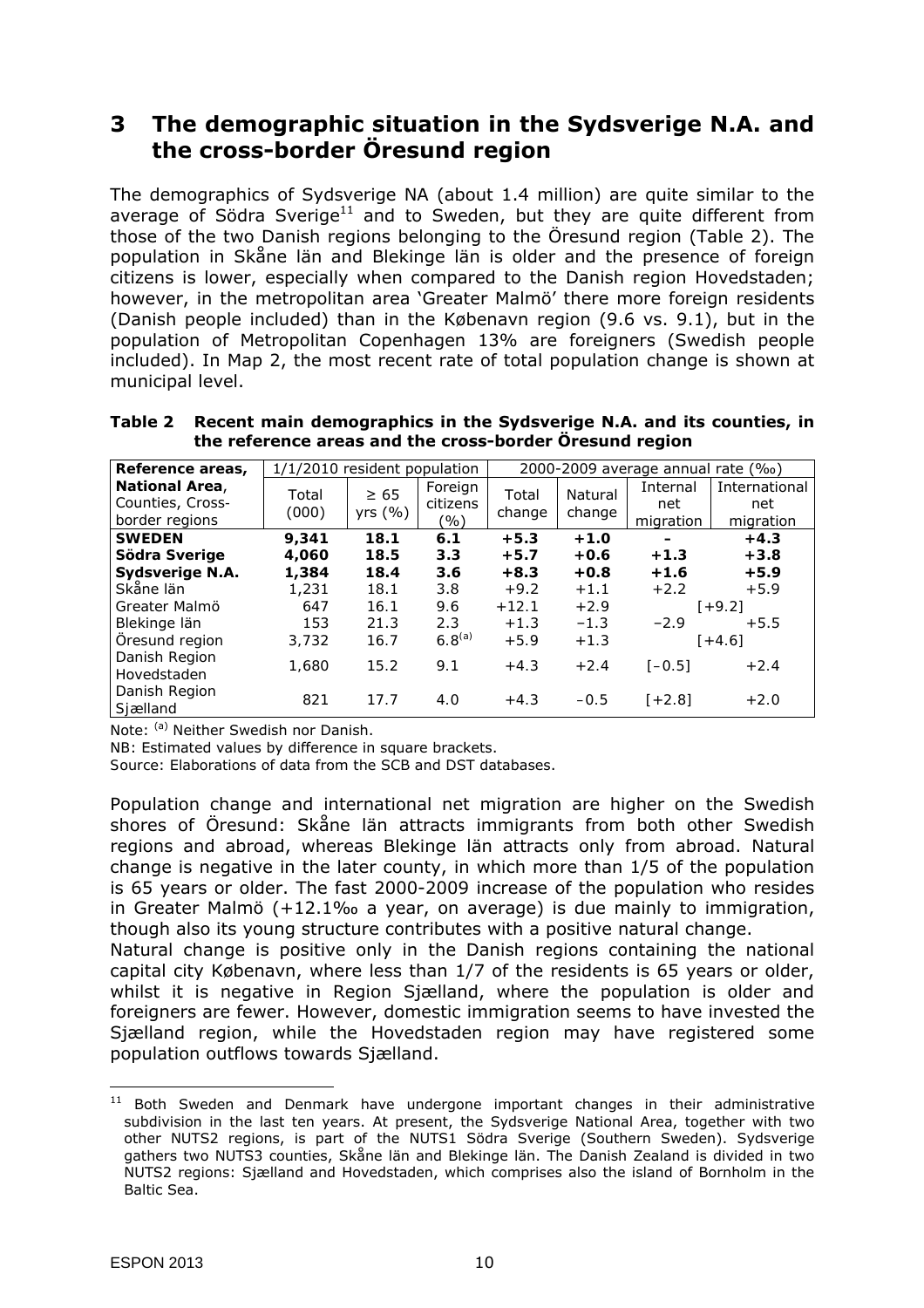**Map 2 Municipalities by the average annual rate of population change in the Sydsverige N.A. and cross-border Öresund region: 2005-2009 (‰)** 



Source: www.scb.se and www.dst.dk, 2010<br>Origin of data: Statistics Sweden and Statistics Denmark, 2010<br>EuroGeographics Association for administrative boundaries

#### Legend

#### Rate of population change 2005-2009



*Source*: Elaborations of data from the SCB and DST databases.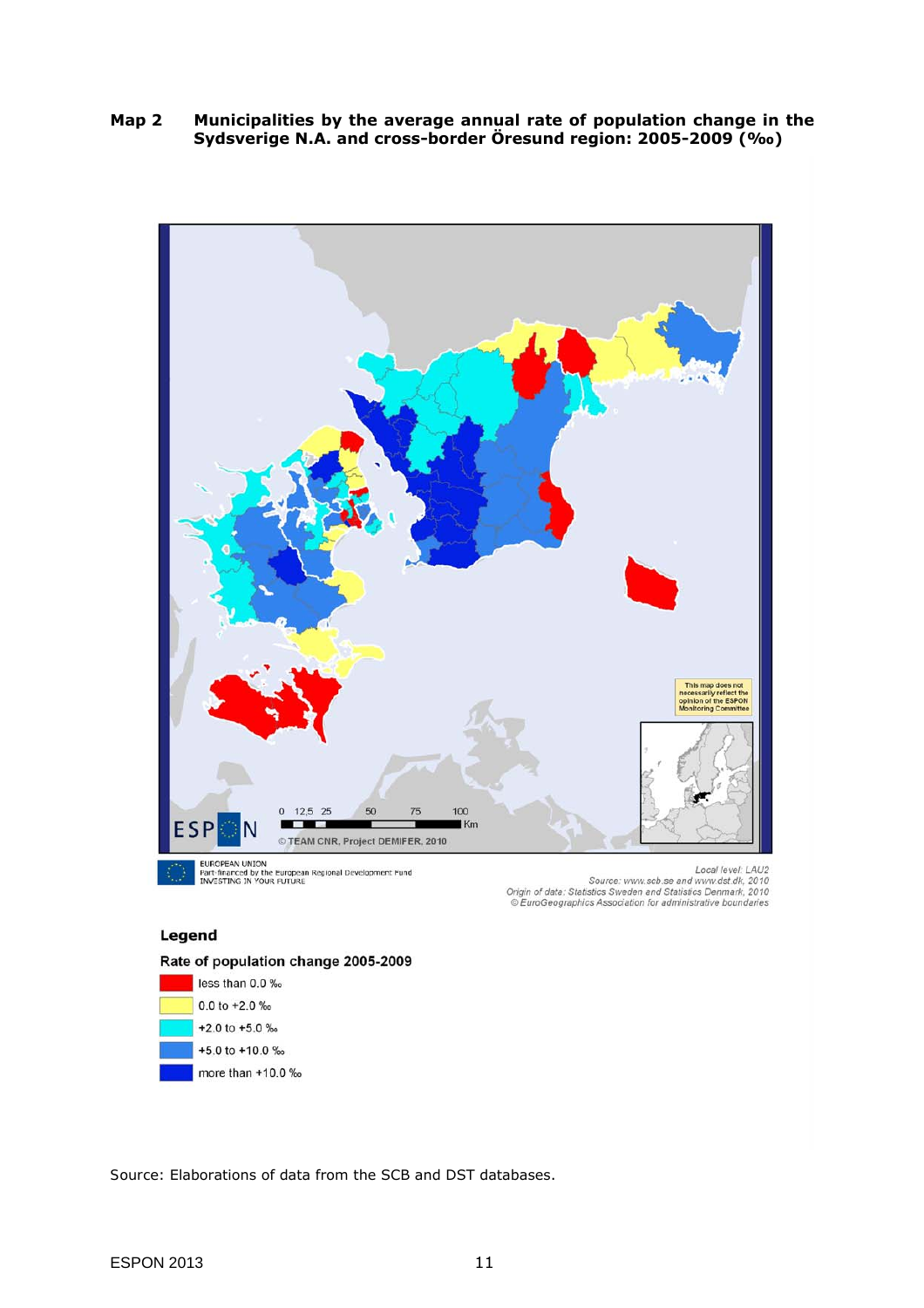### **3.1 Age structure of the population**

The most conspicuous observation when looking at Table 3 is the general stability over time (from 1990 to 2010) of the share of population in large age groups. The share of young people (0-19 yrs) is 25% to 20% everywhere, though slightly diminishing. Labour-age population (20-64 yrs) maintains at near 60%, but the share is higher in Greater Malmö and the Danish region Hovedstaden, which contains the national capital city. In twenty years, population ageing has gained less than 1 percentage point in the 65 year-andolder population and a couple of points in the 80 year-and-older one, whereas in Greater Malmö and the Købenavn region the share of the 65+ year olds even diminished from 1990 to  $2010^{12}$ .

| Reference<br>areas, N.A.<br>Counties, | $0-19$ yrs  |      |      | 20-64 yrs |      |      | 65-79 yrs |      |      | $80+$ yrs |      |      |
|---------------------------------------|-------------|------|------|-----------|------|------|-----------|------|------|-----------|------|------|
| Cross-<br>border reg.                 | 1990        | 2000 | 2010 | 1990      | 2000 | 2010 | 1990      | 2000 | 2010 | 1990      | 2000 | 2010 |
| <b>SWEDEN</b>                         | 24,5        | 24,2 | 23,4 | 57,7      | 58,5 | 58,5 | 13,6      | 12,4 | 12,8 | 4,2       | 4,9  | 5,3  |
| Södra<br><b>Sverige</b>               | 24.7        | 24.4 | 23,4 | 57,0      | 57,7 | 58,1 | 13, 9     | 12,7 | 13,0 | 4,5       | 5,2  | 5,5  |
| Sydsverige<br><b>N.A.</b>             | 24,2        | 23,8 | 23,1 | 57,2      | 58,2 | 58,5 | 14,0      | 12,8 | 13,0 | 4,6       | 5,2  | 5,4  |
| Skåne län                             | 24,2        | 23,9 | 23,2 | 57,4      | 58,3 | 58,7 | 13,9      | 12,7 | 12,7 | 4,5       | 5,1  | 5,4  |
| Greater<br>Malmö                      | 23.8        | 23.8 | 23.3 | 58.9      | 59.9 | 60.5 | 13.0      | 11.7 | 11.4 | 4.2       | 4.7  | 4.7  |
| Blekinge län                          | 24,7        | 23,2 | 22,3 | 56,1      | 57,6 | 56,4 | 14,4      | 13,8 | 15,2 | 4,8       | 5,4  | 6,1  |
| Öresund<br>region                     | <i>23,0</i> | 22,9 | 23,5 | 60,1      | 61,3 | 59,7 | 12,8      | 11,4 | 12,2 | 4,0       | 4, 4 | 4,5  |
| Danish Reg.<br>Hoved-                 | 21,2        | 21,6 | 23,2 | 62,2      | 63,6 | 61,6 | 12, 7     | 10,6 | 11,2 | 4,0       | 4, 1 | 4,0  |
| staden<br>Danish Req.<br>Sjælland     | 25.0        | 23.9 | 24.8 | 59.9      | 61,0 | 57,5 | 11,6      | 11,3 | 13,6 | 3,4       | 3,7  | 4,1  |

**Table 3 Structure of the resident population by age groups in the Sydsverige N.A. and its counties, in the reference areas and the cross-border Öresund region: 1st January 1990, 2000, and 2010 (%)** 

*Source*: Elaborations of data from the SCB and DST databases.

The territorial distribution of the elderly population (Map 3) affects almost all the Blekinge's municipalities and the farthest municipalities in Skåne län and Danish region Sjælland. The population in both metropolitan areas is comparatively young, even in their core centre: the municipality of Købenavn has the lowest share of 65 year and over population (10.6%).

 $12$  In fact, because of cohort turnover and elderly survival the number of the oldest-olds (80 yrs and over) has increased significantly almost everywhere. We have also to expect an important increase of seniors in the next years because of the trespassing the  $65<sup>th</sup>$  birthday by the after World War Two baby-boom generation.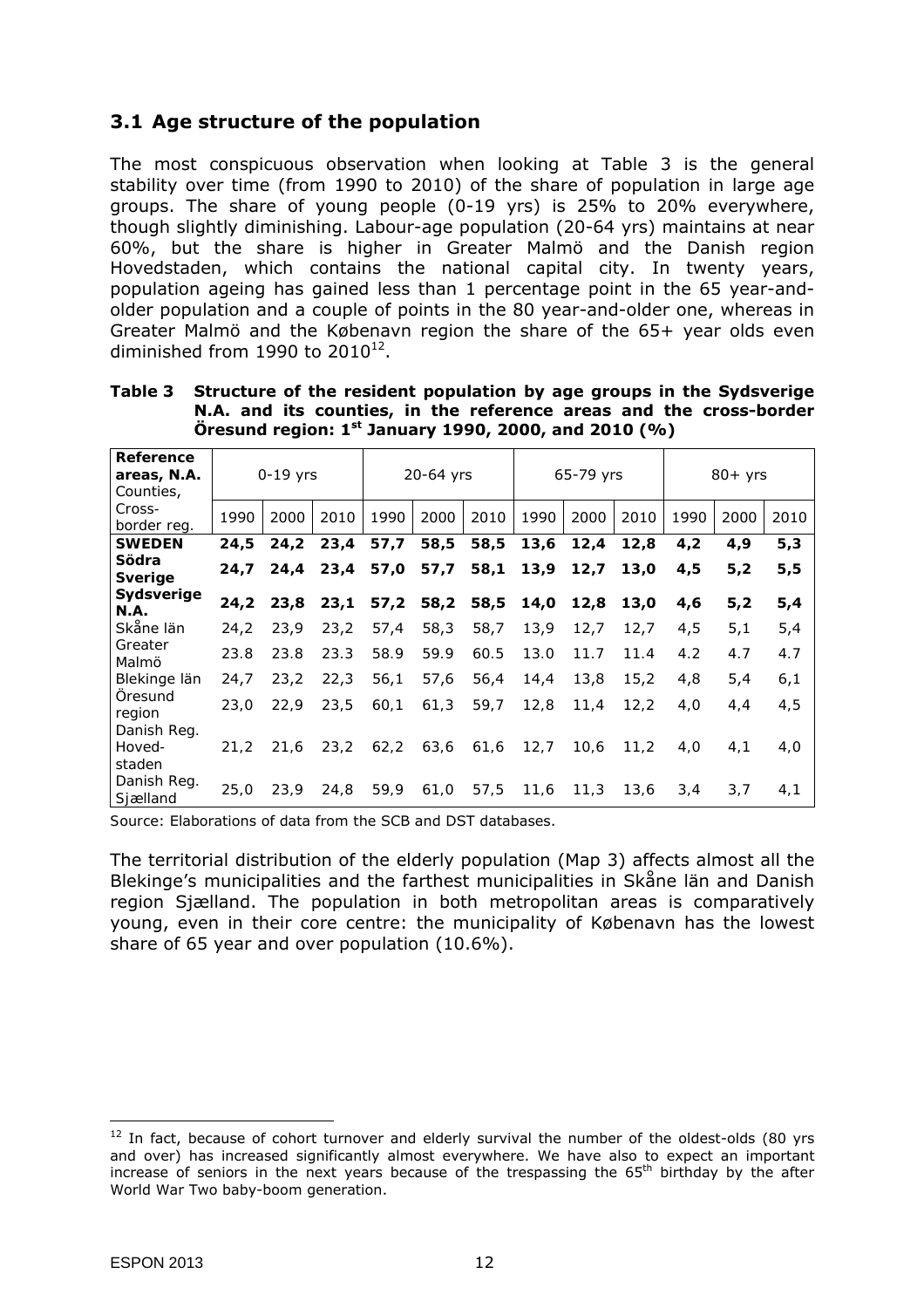**Map 3 Municipalities by the share of elderly population (65+ yrs) in the Sydsverige N.A. and the cross-border Öresund region: 1/1/2010 (%)** 





*Source*: Elaborations of data from the SCB and DST databases.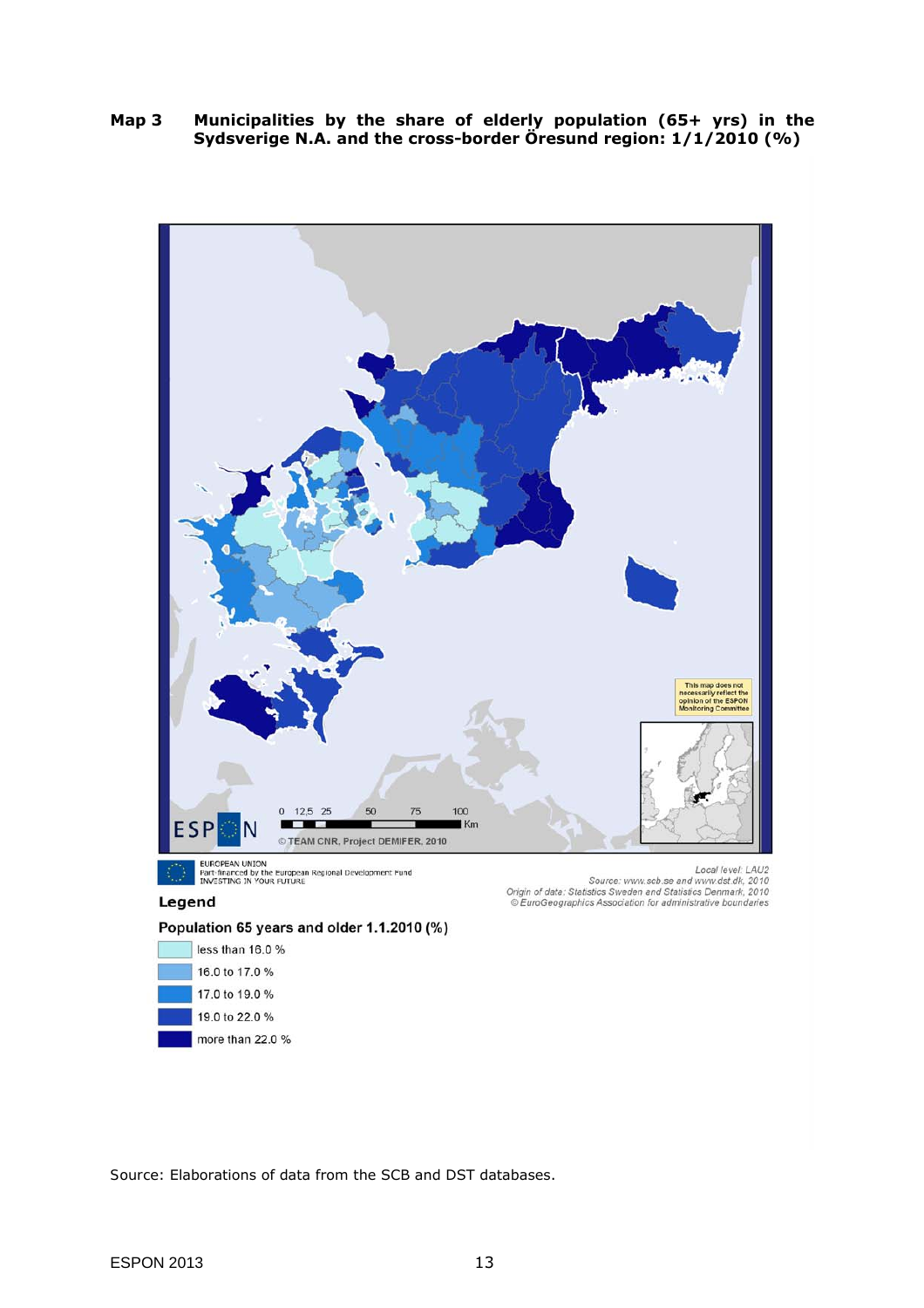#### **3.2 Population change and its components**

Resident population in the Sydsverige N.A. increased from 1.208 million in 1990 to 1.384 million nowadays (+14.5%). The fastest increase has been registered in Skåne län (+16.4%), whereas Blekinge län had the slowest one (+1.8%), suffering a drawback from 1995 to 2003 (Figure 1). The second half of the '90s was critical for population trends in Sweden, but at the beginning of the new century a spurt started. Skåne län, and especially its aggregate 'Greater Malmö', which have never stopped increasing its population during the last twenty years, have witnessed a constantly faster increase after the year 2000, when the Öresund link was opened, with an evident acceleration in the second part of the decade. Also the Danish regions of the Öresund region seem to have benefited from the opening of the bridge, though at a lesser rate of population increase and without large differences between the region of the capital city and Region Sjælland, which is much less urbanised.

#### **Figure 1 Total population trend in the Sydsverige N.A. and its counties, in the reference areas and the cross-border Öresund region: 1990-2010 (Index Numbers: Resident population 1/1/1990 = 100)**



*Source*: Elaborations of data from the SCB and DST databases.

It is interesting to note that only three Swedish peripheral municipalities experienced a population decrease from 2005 to 2010, while several Danish municipalities around Købenavn (but not belonging to its metropolitan area) did. On the contrary, all the municipalities on the Swedish shore of Öresund experienced a very fast population growth (10‰ or higher a year) in this time period. The population in Metropolitan Købenavn has increased at an average annual pace of 3.8‰ (Købenavn municipality +6.4‰); the average annual rate of increase of the Malmö-Lund MA's population has been +8.0‰, with Malmö at +17.8‰. These different trends make us suspect either some important difference in recent socio-economic development on the two Öresund shores, or substantial flows that have moved part of the population towards Sydsverige.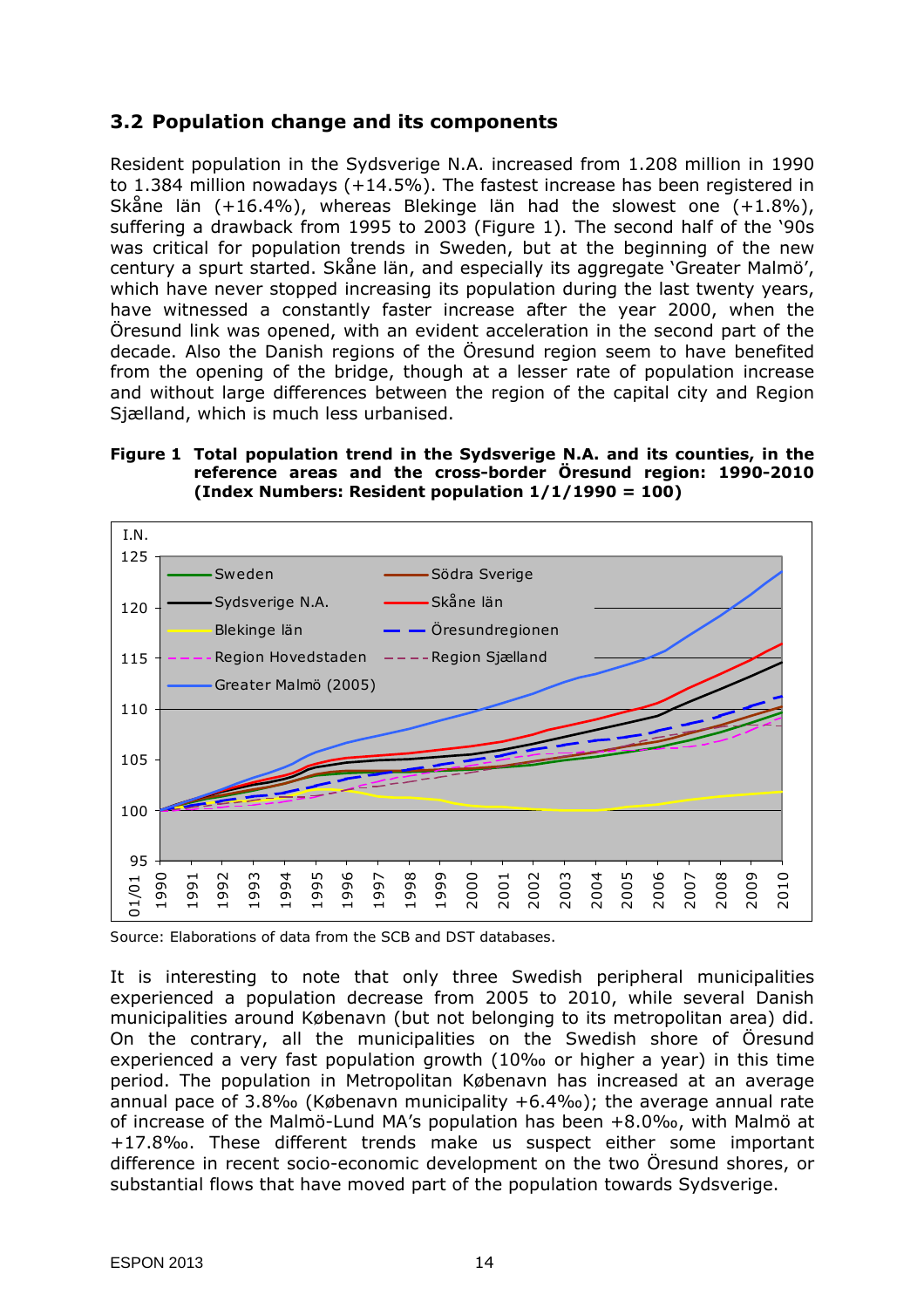In Figure 2 the three main components of population change in the three 'regions' of the Öresund region and in Blekinge län are shown for each individual year from 2000 to 2009. The increasing importance of international net migration in the two Swedish counties is evident<sup>13</sup>. However, it adds to a positive domestic net migration and increasingly positive natural change in Skåne län; it faces negative domestic net migration and natural change in Blekinge län. International net migration have been significantly positive only in the last three years in the Danish region Hovedstaden, from where a not-negligible internal net migration has flown away during the middle years of the decade. The nearby region Sjælland may have benefited from those outflows since it shows a positive domestic net migration. On the contrary, it has suffered negative natural change through the whole period, as also the Swedish Blekinge län has done.



**Figure 2 Main components of population change in the Sydsverige N.A. and the cross-border Öresund region: 2000-2009** 

*Source*: Elaborations of data from the SCB and DST databases.

 $\overline{a}$ <sup>13</sup> See some explanation of the increase of immigration since 2006 to Sweden and Sydsverige in paragraph 3.4.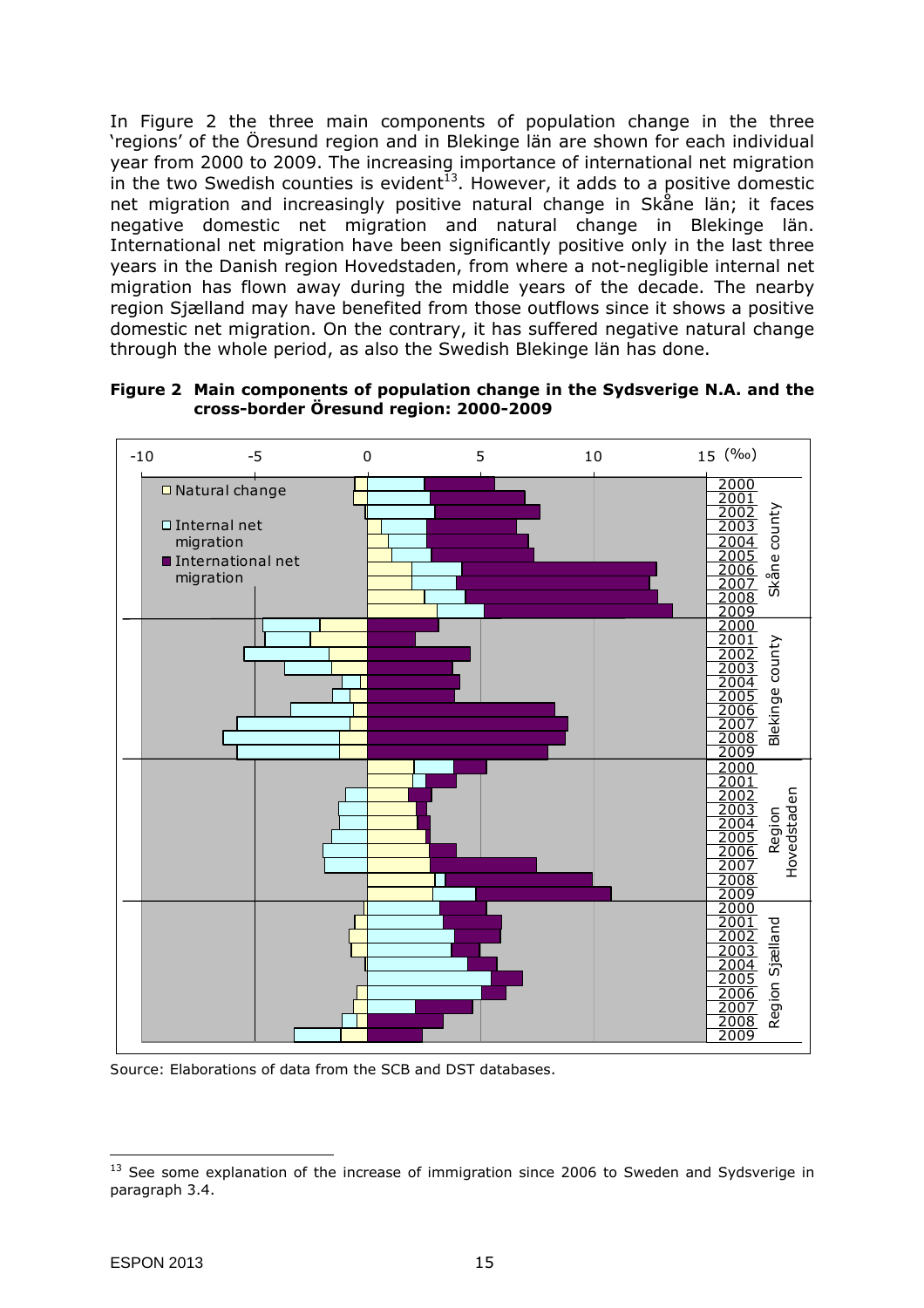#### **3.3 Natural change: fertility and mortality**

As shown in Table 2, population natural change has been quite different in the three 'regions' of the Öresund region and in Blekinge län: the farthest ones in both countries experienced a negative change in the first decade of this century (more serious in Blekinge län, –1.3‰ a year); the population of the Danish region Hovedstaden witnessed a natural increase of +2.4‰, the double of the one experienced in Skåne län, but in 'Greater Malmö' the natural change was +2.9‰ a year on the 2000-2009 average. Are those different levels and trends due to differences in demographic behaviour or in population structure?

The birth rate is higher in the Danish region Hovedstaden (Table 4), where the share of women in childbearing age is higher (51% in 2010), and lower in Blekinge län and region Sjælland, where the potential mothers are less than 42% of total female population. The reproduction behaviour, on the contrary, is more favourable to births in Blekinge län and region Sjælland, where the current total fertility rate (TFR) approaches two children per woman and the average age of mothers at childbirth (AACB) is younger than 30 years or very close to this age. In the Danish region Hovedstaden TFR is significantly lower (1.72) and AACB is 1.5 years older. In Skåne län TFR (1.91) is more similar to the two 'high fertility' counties, while AACB (31.1) is delayed as it is in the Købenavn region.

| Reference areas, National    | Birth rate $(\%$ o) |          |      | TFR (No) | AACB (yrs) |      |
|------------------------------|---------------------|----------|------|----------|------------|------|
| Area, Counties, Cross-border | 1990-               | $2000 -$ |      | 2009     |            |      |
| region                       | 1999                | 2009     | 2000 |          | 2000       | 2009 |
| <b>SWEDEN</b>                | 12.2                | 11.2     | 1.56 | 1.93     | 30.5       | 31.1 |
| Södra Sverige                | 12.1                | 11.0     | 1.56 | 1.94     | 30.2       | 31.0 |
| Sydsverige N.A.              | 11.7                | 11.2     | 1.54 | 1.92     | 30.2       | 31.0 |
| Skåne län                    | 11.8                | 11.3     | 1.53 | 1.91     | 30.2       | 31.1 |
| Blekinge län                 | 10.9                | 10.1     | 1.62 | 2.01     | 29.9       | 30.1 |
| Danish Region Hovedstaden    | 13.0                | 13.0     | 1.67 | 1.72     | 30.2       | 31.5 |
| Danish Region Sjælland       | 11.8                | 10.6     | 1.85 | 1.93     | 29.0       | 29.7 |

**Table 4 Birth rate, Total Fertility Rate (TFR), and Average Age at Childbirth (AACB) in the Sydsverige N.A. and its counties, in the reference areas and the cross-border Öresund region** 

*Source*: Elaborations of data from the SCB and DST databases.

Trends from the year 2000 to 2009 show an important increase in TFR everywhere, faster in Sweden and its counties (about +0.4 children per woman in ten years), while in the Danish regions, where TFR was higher in the year 2000, the increase has been much smaller (about +0.1). AACB has been delayed everywhere, especially in the Købenavn region, mainly for behavioural reasons. On the contrary, large part of the delay in the Swedish counties should be ascribed to the parallel increase in the late births of cadets, since the average age of mothers at their first birth (AACB1) only increased by 8 months against 11 months of the overall AACB in Skåne, and AACB1 even decreased in Blekinge.

Differences and trends in mortality depend either on population age structures or differences in survival. In Sweden and its counties here considered the lengthening of life span outweighed population ageing, so that their death rate slightly decreased (Table 5).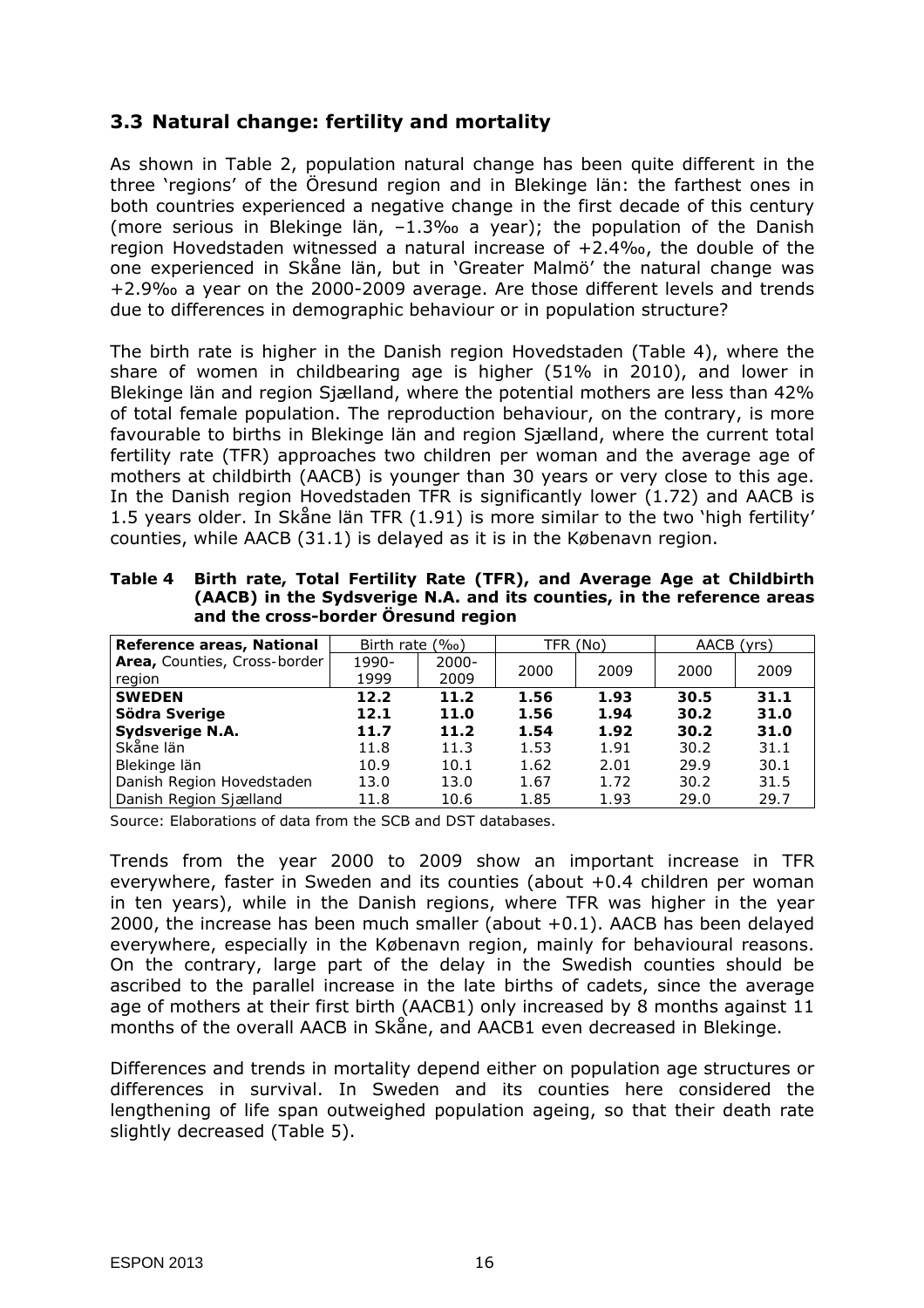#### **Table 5 Death rate and Life Expectancy at Birth (ė0) by gender in the Sydsverige N.A. and its counties, in the reference areas and the crossborder Öresund region**

| Reference areas, National    | (%o)<br>Death rate |          | Male $\dot{e}_0$ (yrs) |           | Female $\dot{e}_0$ (yrs) |           |
|------------------------------|--------------------|----------|------------------------|-----------|--------------------------|-----------|
| Area, Counties, Cross-border | 1990-              | $2000 -$ | $2000 -$               | $2004 -$  | $2000 -$                 | $2004 -$  |
| region                       | 1999               | 2009     | 2004                   | 2008      | 2004                     | 2008      |
| <b>SWEDEN</b>                | 10.8               | 10.2     | 77.8                   | 78.7      | 82.3                     | 82.9      |
| Södra Sverige                | 10.9               | 10.3     | ΝA                     | ΝA        | ΝA                       | ΝA        |
| Sydsverige N.A.              | 11.1               | 10.3     | <b>NA</b>              | <b>NA</b> | <b>NA</b>                | <b>NA</b> |
| Skåne län                    | 11.0               | 10.2     | 77.8                   | 78.7      | 82.4                     | 83.0      |
| Blekinge län                 | 11.9               | 11.3     | 78.3                   | 79.1      | 82.9                     | 83.0      |
| Danish Region Hovedstaden    | 12.5               | 10.6     | ΝA                     | 75.3      | ΝA                       | 80.1      |
| Danish Region Sjælland       | 11.8               | 11.1     | ΝA                     | 76.4      | ΝA                       | 80.7      |

*Legenda*: NA = Not Available.

*Source*: Elaborations of data from the SCB and DST databases.

The considerable decrease of death rate in the Danish region Hovedstaden, on the contrary, must be ascribed partially to the decrease in the share of elderly population and to an important increase in life expectancy at birth ( $\dot{e}_0$ ). However, it maintains differences of 3-4 years between Danish (lower  $\dot{e}_0$ ) and Swedish (higher  $\dot{e}_0$ ) areas, for both men and women<sup>14</sup>. Men in both 'backward' regions (Blekinge län in the Swedish part and region Sjælland in the Danish one) have higher  $\dot{e}_0$  than in the corresponding developed regions, probably because of the industrial past of the latter ones and the less polluted environment in the former ones, comparatively.

#### **3.4 Net migration and migration flows**

Migrations are a questionable issue in a cross-border region. Trans-national moves in the area add to domestic changes of residence in a nearly undistinguishable way. Long-distance interregional domestic migrations may cause more difficulties to migrants than the international cross-border ones. If possible, long-distant international migrants choose the whole cross-border region as their destination, but they settle down where the settlement conditions are easier, according to the two countries' immigration policies and local situations. Statistics on migrations should consider all these aspects from a cross-border perspective instead of separate counts for each of the countries involved. This is the case in the Öresund region thanks to Ørestat<sup>15</sup>: it elaborates the official Swedish and Danish data to produce a database focused on the crossborder area. Special statistics on cross-border commuters are also produced, so that the pattern of human mobility in the area is almost complete.

 $\overline{a}$ 14 Rodu *et* Cole [2004] stress the importance of low smoking prevalence in Sweden (19% among men aged 25+ yrs) when in Denmark the prevalence was 35% at the end of the last century; but this explanation would not work for female mortality differences. A quick inspection of the WHO data on 2001 causes of death at national level confirms mortality for malignant neoplasm of trachea, bronchus and lung and for bronchitis, chronic and unspecified, emphysema and asthma higher in Denmark than in Sweden for both genders, while for men there is chronic liver disease and cirrhosis, for women it is malignant neoplasm of breast. At the same time, mortality for acute myocardial infarction was higher in Sweden, especially for men.

<sup>&</sup>lt;sup>15</sup> See https://www.h.scb.se/orestat/website/index.aspx. In our study, the only problem is that Ørestat does not consider Blekinge län as a part of the Öresund region. Therefore, Blekinge data will be missing in statistics drawn from the Ørestat database. Also the planned creation of a Nordic database on migration and commuting studies is to be mentioned: www.statnord.org.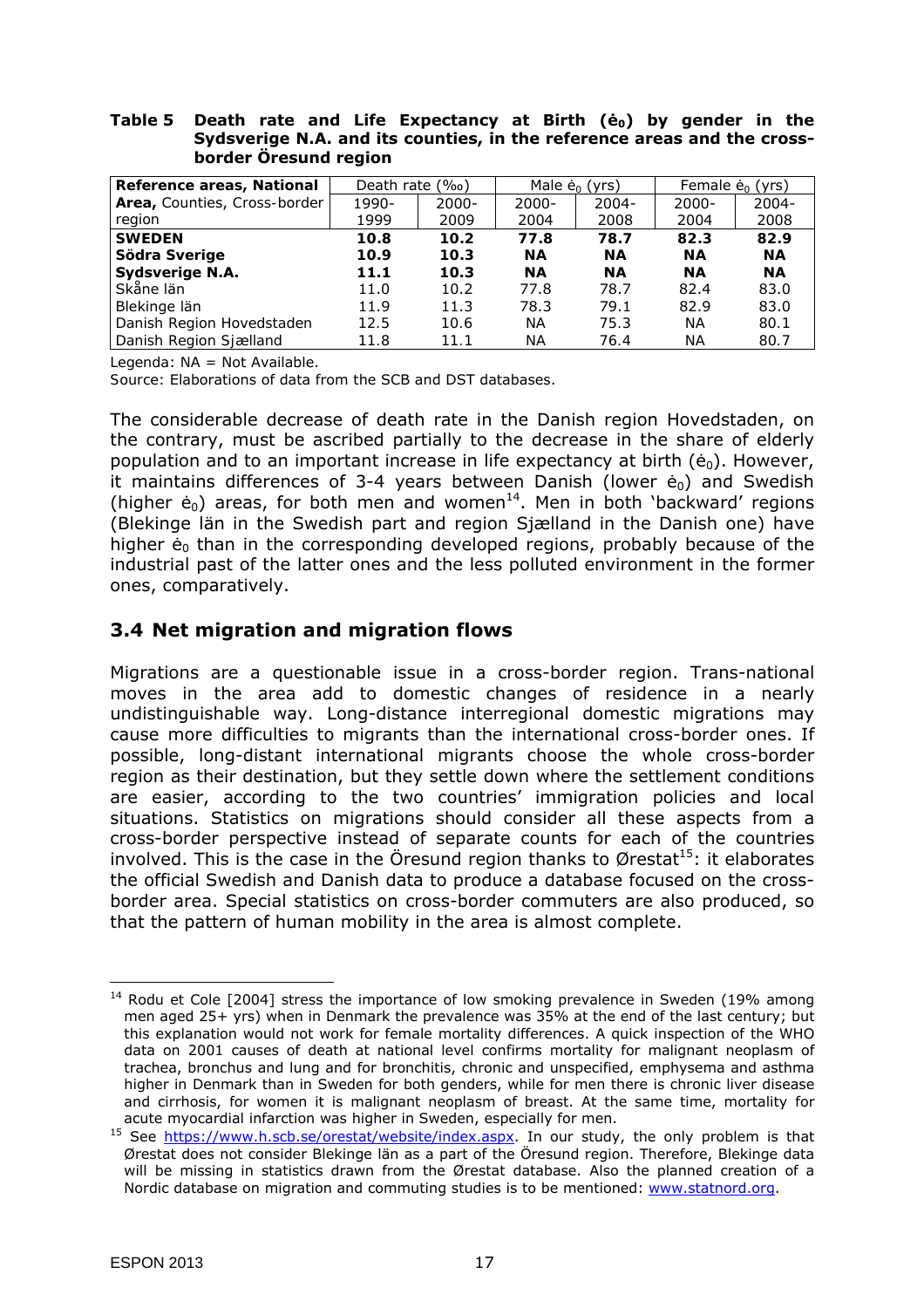In Table 6 the general pattern of changes of municipality in the Öresund region is given. On the 2000-2007 average, the cross-border region has received an annual inflow of 76,714 immigrants (21.4‰ the average annual rate), of which about 1/4, respectively, came from the other Swedish counties (Blekinge län included) and other Danish regions, and  $1/2$  from other countries<sup>16</sup>.

|           |                 |       | 2000-2007 average annual rate (%o) |                   |                          |                  | 2007 flows |                          |
|-----------|-----------------|-------|------------------------------------|-------------------|--------------------------|------------------|------------|--------------------------|
| From      | To              |       | Emigration                         |                   | Net migration            |                  | (000)      |                          |
|           |                 | Rate  | Trend <sup>(c)</sup>               | Rate              | Trend <sup>(c)</sup>     | In               | Out        | <b>NM</b>                |
|           | All             | 51.04 | $+0.97$                            | $+7.50$           | $+0.60$                  | 79.0             | 66.5       | $+12.5$                  |
|           | Skåne län       | 31.99 | $+0.50$                            | $\qquad \qquad -$ | $\overline{\phantom{0}}$ | 41.2             | 41.2       | $\overline{\phantom{a}}$ |
|           | Hovedstaden     | 0.87  | $+0.13$                            | $+1.16$           | $+0.20$                  | 3.7              | 1.7        | $+2.0$                   |
| Skåne län | Sjælland        | 0.17  | $+0.03$                            | $+0.19$           | $+0.02$                  | 0.6              | 0.4        | $+0.2$                   |
|           | Other SE con.   | 13.78 | $+0.06$                            | $+2.25$           | $-0.13$                  | 19.4             | 17.1       | $+2.3$                   |
|           | Other DK reg.   | 0.22  | $+0.03$                            | $+0.10$           | $\cdots$                 | 0.6              | 0.5        | $+0.1$                   |
|           | Other countries | 4.01  | $+0.22$                            | $+3.81$           | $+0.50$                  | 13.5             | 5.7        | $+7.8$                   |
|           | All             | 80.99 | $+0.13$                            | $+1.62$           | $-0.05$                  | 134.1            | 125.6      | $+8.5$                   |
|           | Skåne län       | 1.44  | $+0.24$                            | $-0.82$           | $-0.15$                  | 1.7              | 3.7        | $-2.0$                   |
| Region    | Hovedstaden     | 49.33 | $-0.31$                            | $\qquad \qquad -$ |                          | 74.5             | 74.5       | $\overline{\phantom{m}}$ |
| Hoved-    | Sjælland        | 10.98 | $+0.09$                            | $-2.36$           | $-0.09$                  | 13.9             | 16.7       | $-2.8$                   |
| staden    | Other SE con.   | 0.48  | $+0.00$                            | $-0.04$           | $+0.02$                  | 0.9              | 0.8        | $+0.1$                   |
|           | Other DK reg.   | 8.09  | $+0.17$                            | $+1.55$           | $-0.30$                  | 15.2             | 14.1       | $+1.1$                   |
|           | Other countries | 10.66 | $-0.06$                            | $+3.29$           | $+0.47$                  | 27.9             | 15.7       | $+12.2$                  |
|           | All             | 32.16 | $-0.71$                            | $+6.00$           | 0.05                     | 47.9             | 43.5       | $+4.4$                   |
|           | Skåne län       | 0.52  | $+0.07$                            | $-0.27$           | $-0.03$                  | 0.4              | 0.6        | $-0.2$                   |
| Region    | Hovedstaden     | 17.49 | $-0.04$                            | $+4.79$           | $+0.16$                  | 16.7             | 13.9       | $+2.8$                   |
| Sjælland  | Sjælland        | 36.77 | $-1.60$                            |                   |                          | 20.9             | 20.9       | $\overline{\phantom{m}}$ |
|           | Other SE con.   | 0.22  | $+0.00$                            | $-0.06$           | $+0.01$                  | 0.1              | 0.2        | $-0.1$                   |
|           | Other DK reg.   | 6.46  | $+0.08$                            | $-0.99$           | $-0.08$                  | 4.4              | 5.3        | $-0.9$                   |
|           | Other countries | 3.83  | $-0.14$                            | $+2.52$           | $-0.01$                  | 5.4              | 2.6        | $+2.8$                   |
| Other SE  | Skåne län       | 16.03 | $-0.07$                            | $-2.25$           | $-0.13$                  | 17.1             | 19.4       | $-2.3$                   |
| regions   | Hovedstaden     | 0.44  | $+0.02$                            | $+0.04$           | $+0.02$                  | 0.8              | 0.9        | $-0.1$                   |
| (b)       | Sjælland        | 0.17  | $+0.00$                            | $+0.06$           | $+0.01$                  | 0.2              | 0.1        | $+0.1$                   |
| Other DK  | Skåne län       | 0.32  | $+0.03$                            | $-0.10$           | $\cdots$                 | 0.5              | 0.6        | $-0.1$                   |
| counties  | Hovedstaden     | 9.65  | $-0.13$                            | $+1.55$           | $-0.30$                  | 14.1             | 15.2       | $-1.1$                   |
| (b)       | Sjælland        | 5.47  | $-0.01$                            | $+0.99$           | $-0.08$                  | 5.3              | 4.4        | $+0.9$                   |
| Other     | Skåne län       | 7.82  | $+0.73$                            | $-3.81$           | $+0.50$                  | $\overline{5.7}$ | 13.5       | $-7.8$                   |
| countries | Hovedstaden     | 13.95 | $+0.41$                            | $-3.29$           | $+0.47$                  | 15.7             | 27.9       | $-12.2$                  |
| (b)       | Sjælland        | 6.35  | $-0.14$                            | $-2.52$           | $-0.01$                  | 2.6              | 5.4        | $-2.8$                   |

**Table 6 Population mobility in the cross-border Öresund region(a): 2000-2007 average annual rate and linear trend, and 2007 flows** 

*Notes*: <sup>(a)</sup> Blekinge län is not included in the Öresund region. <sup>(b)</sup> Rates calculated as immigration rates. <sup>(c)</sup> Linear slope.

*Legenda*: NM = Net migration; … = Less than half of the minimum displayed.

*Source*: Elaborations of data from the SCB, DST, and Ørestat databases.

Apart from the heading of nationals towards the respective counties/regions in the Öresund region, 62% of the immigrants from other countries went into the Danish Region Hovedstaden, 24% into the Swedish Skåne län and the remaining 14% into the Danish Region Sjælland. The attractiveness of the capital city Købenavn and its Metropolitan Area fully justify those preferences. However, in 2000-2007, the immigration rate from other countries to Skåne län had been increasing at a much higher pace than in the Købenavn region.

 $16$  The table combines data from the Ørestat database with data from the SCB and DST databases. By subtracting the Ørestat data related to the movements with, respectively, other Danish regions or Swedish counties from the SCB and DST data on non-domestic migrations we obtained the migration flows to and from 'other countries'.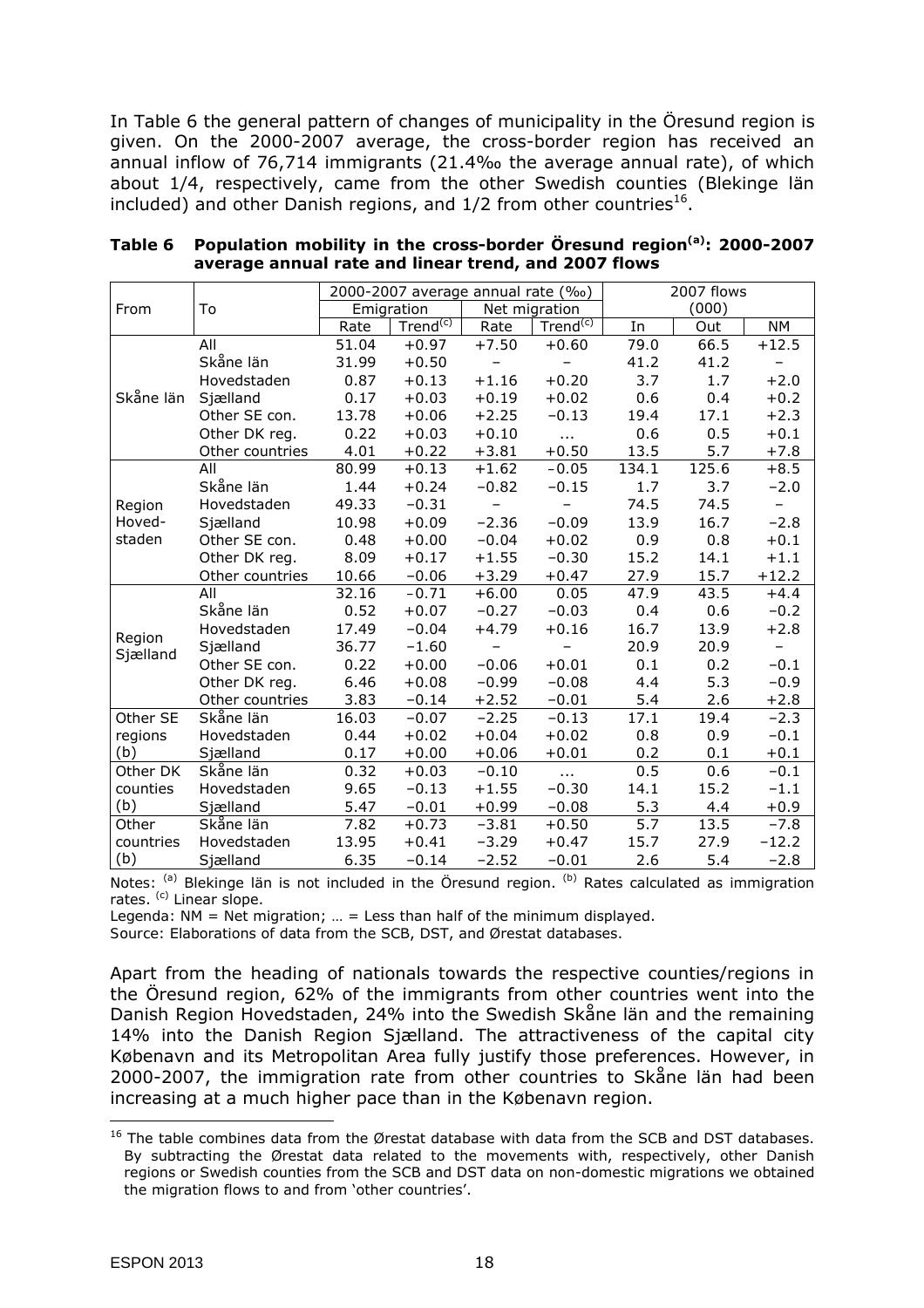The migration outflows from the Öresund region have been equally intense: 60,581 a year, on the 2000-2007 average, 28% of which have been directed to other Swedish counties (Blekinge län included), 31% to other Danish regions and 41% to other countries. The annual emigration rate from the Öresund region (16.9‰, on average) has been about the same in the Swedish Skåne län (18.0‰) and the Danish Region Hovedstaden (19.2‰), while less people have moved away from the Danish Region Sjælland (10.5‰). Emigration towards other countries has been much more intense from the Købenavn region than from the other two regions, but in 2000-2007 it increased from Skåne län and decreased from the two Danish regions.

Skåne län maintains a higher net migration (+2.3‰) with the other Swedish counties than the Region Hovedstaden (+1.5‰) with the Danish regions outside the Öresund region, while the Region Sjælland registers a negative net migration  $(-1.0\%$ <sup>o</sup>) with them.

The inter-municipality mobility internal to each region is higher in the Region Hovedstaden (49.3‰), where there is a Metropolitan Area of more than 1.2 million resident people, but the inter-municipality mobility is decreasing with time in 2000-2007, as it has been in the Region Sjælland, while in Skåne län the internal mobility increased, probably following the progressive extension of 'Greater Malmö'.

Finally, the three regions here considered exchanged some 36,000 migrants a year in 2000-2007: obviously, most of them were registered between the two Danish regions, with the prevalence of flows from Hovedstaden to Sjælland (17,883, on average) in respect to the opposite flows (14,031). Migrants to the Swedish Skåne län were much fewer (2,353 from Hovedstaden and 419 from Sjælland a year, on average), but they more than doubled the opposite flows and, in the time-period considered, they increased every year in number and rate, especially those from the Købenavn region.

The overall summary of the recent population mobility in the Öresund region gives Skåne län as the top absorbing region, since its net migration has been positive and, in general, increasing in respect to all the other aggregates. The Region Hovedstaden only gained population from abroad and the Danish regions outside the Öresund, but not-negligible flows have left the region of Købenavn to settle down in Sjælland or, crossing the Oresund, in Skåne län.

The Ørestat database allows us to separate the migration flows from the Danish regions in Zealand to three geographical aggregates of municipalities in Skåne län: North-East, North-West and South<sup>17</sup>. On the 2000-2008 average, about  $3/4$ moved to Southern Skåne and 1/5 to North-western Skåne. The share of migrants to Southern Skåne was the only one increasing in that time-period, though flows, wherever directed, had all been increasing in numbers. Southern Skåne, where about 730,000 reside, obtained 2,100 immigrants coming from the Danish Zealand yearly, on average, with a peak of 3,500 in 2007.

 $\overline{a}$ <sup>17</sup> Skåne North-East is formed by 5 municipalities: Osby, Hasselholm, Östra-Göinge, Kristianstad, and Bromolla. Skåne North-West gathers 11 municipalities: Båstad, Högans Angelholm, Örkelljunga, Perstrop, Åstrop, Helsinborg, Bjuv, Klippan, Svalöv, and Landskrona. The remaining 17 municipalities, including the 'Greater Malmö' Metropolitan Area, belong to Skåne South.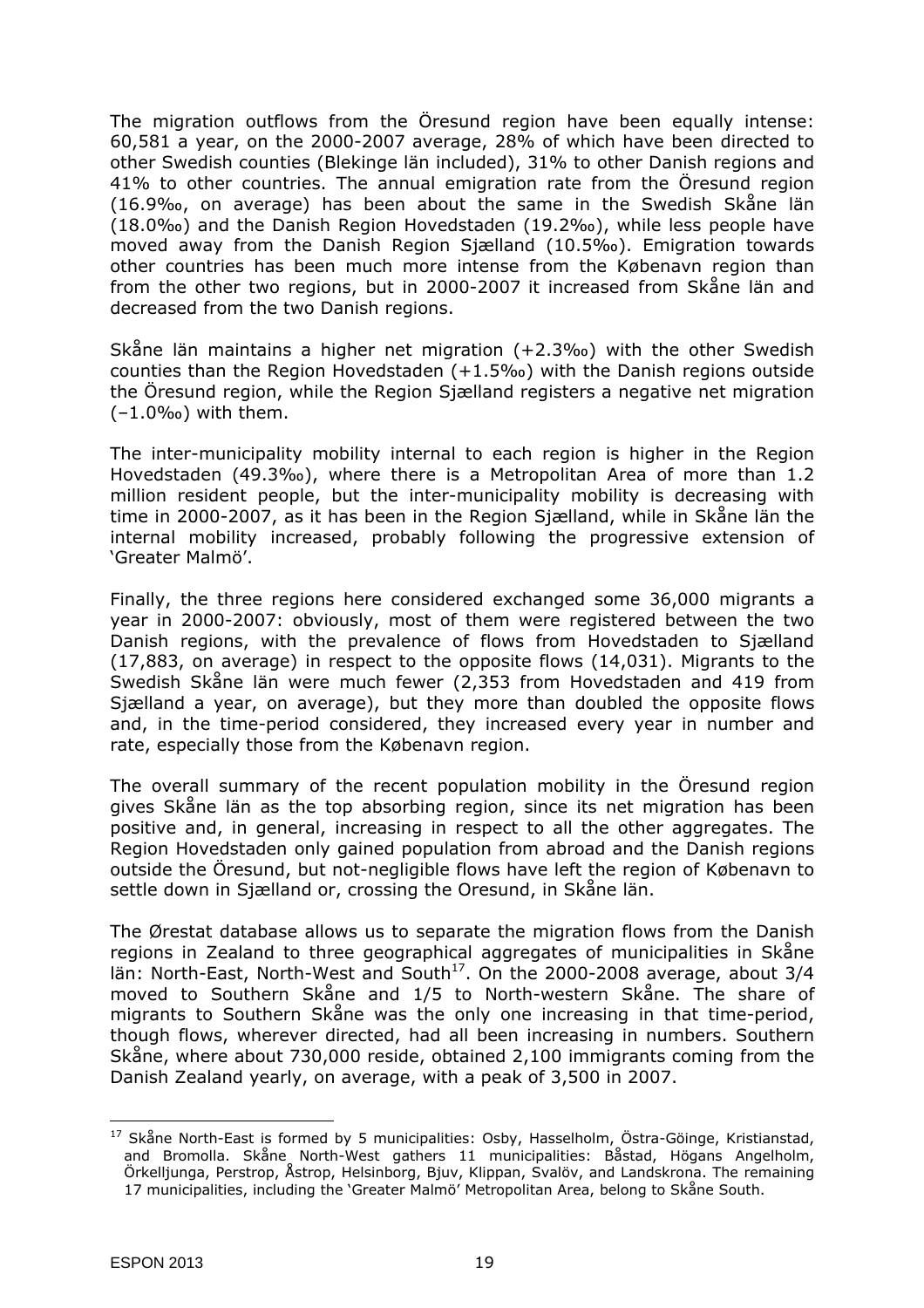Trends in population mobility in the two Sydsverige counties by type are shown in Figure 3. The different dimension and features of the two counties fully explain the different levels of intra-county and inter-county flows. In the small (only five municipalities) and, in comparison, backward Blekinge län changes of residence within the county are much less frequent than in Skåne län, while migration flows with other counties are higher and their balance has always been negative. International flows, however, are similar in the two counties, at least in their considerable and increasing positive balance (from +3‰ to +8‰ a year).



**Figure 3 Migration flows in the Sydsverige counties by type: 2000-2009** 

*Legenda*: Inter-cs = Inter Swedish counties. *Source*: Elaborations of data from the SCB database.

Also the slope of immigration rate from abroad is similar, with an important increase from 2005 to the higher levels since 2006. We find this change also in immigration statistic for Sweden as a whole. There is a set of reasons for that  $18$ :

- i) Temporary change in the 2005 Foreign Law, allowing asylum seekers whose claims had been rejected but who have been in Sweden for a long time to have their cases reviewed;
- ii) Specific active labour market policies, replaced in 2007, providing a general wage subsidy for those outside the labour force, with immigrants accounting for a third of the beneficiaries of this measure;
- iii) A new employment programme, "Step-In Jobs", begun in July 2007, offering new arrivals the opportunity to combine Swedish language training with a part-time job in their area of skills or the occupation for which they studied;

 $\overline{a}$ 18 See http://www.oecd.org/dataoecd/43/17/44068162.pdf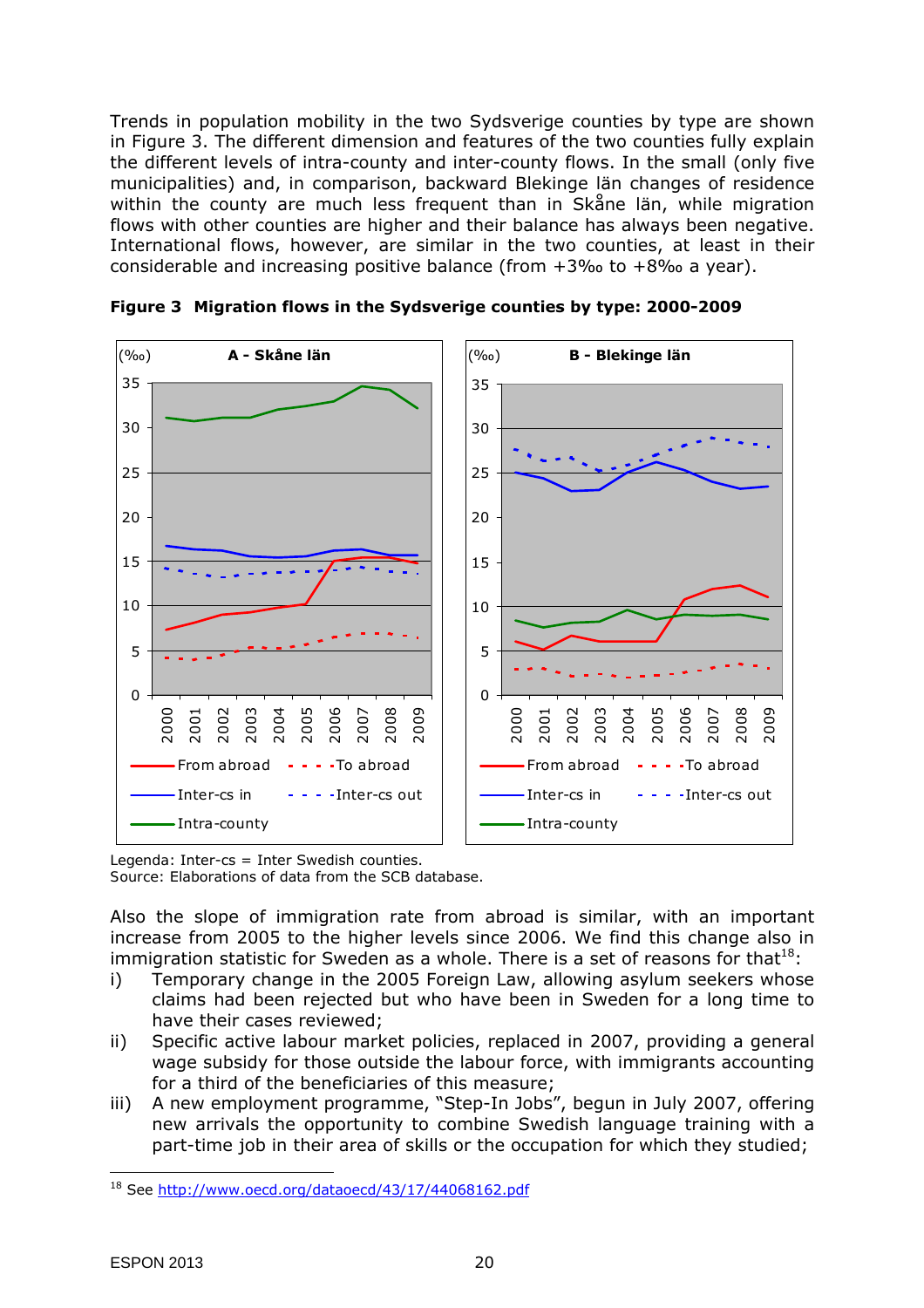- iv) A major reform of labour migration policy, implemented by Sweden at the end of 2008, allowing employers to recruit from abroad with fewer restrictions;
- v) A new Anti-Discrimination Act, passed by the Swedish Parliament in June 2008, replacing a number of prior anti-discrimination and equal-opportunity laws;
- vi) A cohesive strategy for integration for the years 2008-2010 presented by the Swedish government in September 2008.

These general reasons probably contributed in re-directing asylum seekers and migrants coming to the Öresund region from the extra-EU countries towards the Swedish Sydsverige instead of the Danish Zealand<sup>19</sup>.

However, a considerable part of the inflows from abroad to Skåne län is from Denmark (about 1/4 in 2001-2008, with a peak of 29% in 2005) and, especially, from Zealand (22% on the 2001-2008 average, with a peak of 26% in 2005), with flows that more than doubled in the time period (Table 7). Also the flows from Skåne län to abroad almost doubled, and the share directed to Zealand increased. Specific reasons should be added in a more local perspective to explain the changes in intensity and direction of these cross-border migrations.

|                              | 2001 | 2002 | 2003 | 2004 | 2005 | 2006 | 2007 | 2008 |
|------------------------------|------|------|------|------|------|------|------|------|
| Total imm. from abroad (000) | 9.2  | 10.3 | 10.7 | 11.3 | 11.9 | 17.7 | 18.4 | 18.6 |
| From Denmark:                | 20.1 | 24.6 | 28.1 | 28.7 | 29.1 | 26.9 | 26.8 | 20.4 |
| From Zealand:                | 17.2 | 21.5 | 24.2 | 25.5 | 26.0 | 24.2 | 23.7 | 18.0 |
| Danish people                | 12.7 | 16.8 | 19.7 | 21.1 | 21.6 | 20.4 | 19.6 | 14.0 |
| Swedish people               | 3.7  | 3.3  | 2.9  | 2.8  | 2.5  | 1.9  | 2.5  | 2.4  |
| Citizens of other countries  | 0.8  | 1.4  | 1.6  | 1.6  | 1.9  | 1.9  | 1.6  | 1.5  |
| From other countries         | 79.9 | 75.4 | 71.9 | 71.3 | 70.9 | 73.1 | 73.2 | 79.6 |
| Total emigr. to abroad (000) | 4,5  | 5,0  | 6,2  | 6,0  | 6,6  | 7,6  | 8,2  | 8,4  |
| To Denmark:                  | 19,7 | 19,7 | 20,9 | 26,7 | 27,5 | 24,4 | 30,8 | 35,1 |
| To Zealand:                  | 15,7 | 16,2 | 16,7 | 22,7 | 23,2 | 19,9 | 25,2 | 29,9 |
| Danish people                | 8,1  | 10,4 | 11,4 | 14,2 | 14,4 | 11,8 | 13,5 | 16,1 |
| Swedish people               | 7,0  | 5,1  | 4,5  | 4,8  | 4,3  | 4,2  | 5,3  | 6,3  |
| Citizens of other countries  | 0,5  | 0,6  | 0,8  | 3,7  | 4,5  | 3,9  | 6,3  | 7,5  |
| To other countries           | 80,3 | 80,3 | 79,1 | 73,3 | 72,5 | 75,6 | 69,2 | 64,9 |

| Table 7 | Immigrants/emigrants from/to abroad to/from Skåne län by |  |  |  |
|---------|----------------------------------------------------------|--|--|--|
|         | provenance/destination and citizenship: 2001-2008 (%)    |  |  |  |

*NB*: Percent values out of total immigrations/emigrations from/to abroad. *Source*: Elaborations of data from the SCB and Ørestat databases.

The opening of the Öresund Link in the year 2000 almost immediately doubled the number of migrants from the Danish Zealand to Skåne län. Since then, that number increased continuously until 2007. The migrations of people of working age increased in a larger proportion, but also the share of children and schoolaged people soon stabilized at considerable level, thus showing that a migration of young families took place<sup>20</sup>.

 $\overline{a}$  $19$  «The Danish rules for the immigration of relatives from 2002 have contributed to an increase in the number of non-European emigrants from Denmark to Sweden, which is also seen in the migration flows between Zealand and Skåne. Among those moving in 2006 were 650 persons born in Asia and Africa. In 2001 this same group numbered only 80 persons. The number of Swedish born migrants from Zealand to Skåne has been approximately 300 persons per year during the same period.» http://www.tendensoresund.org/en/migration-across-oresund

<sup>&</sup>lt;sup>20</sup> The demographic structure of the Danish population residing in Skåne län is much younger than all the other groups (Danish/Swedish/Other citizenships) residing on both shores of the Öresund.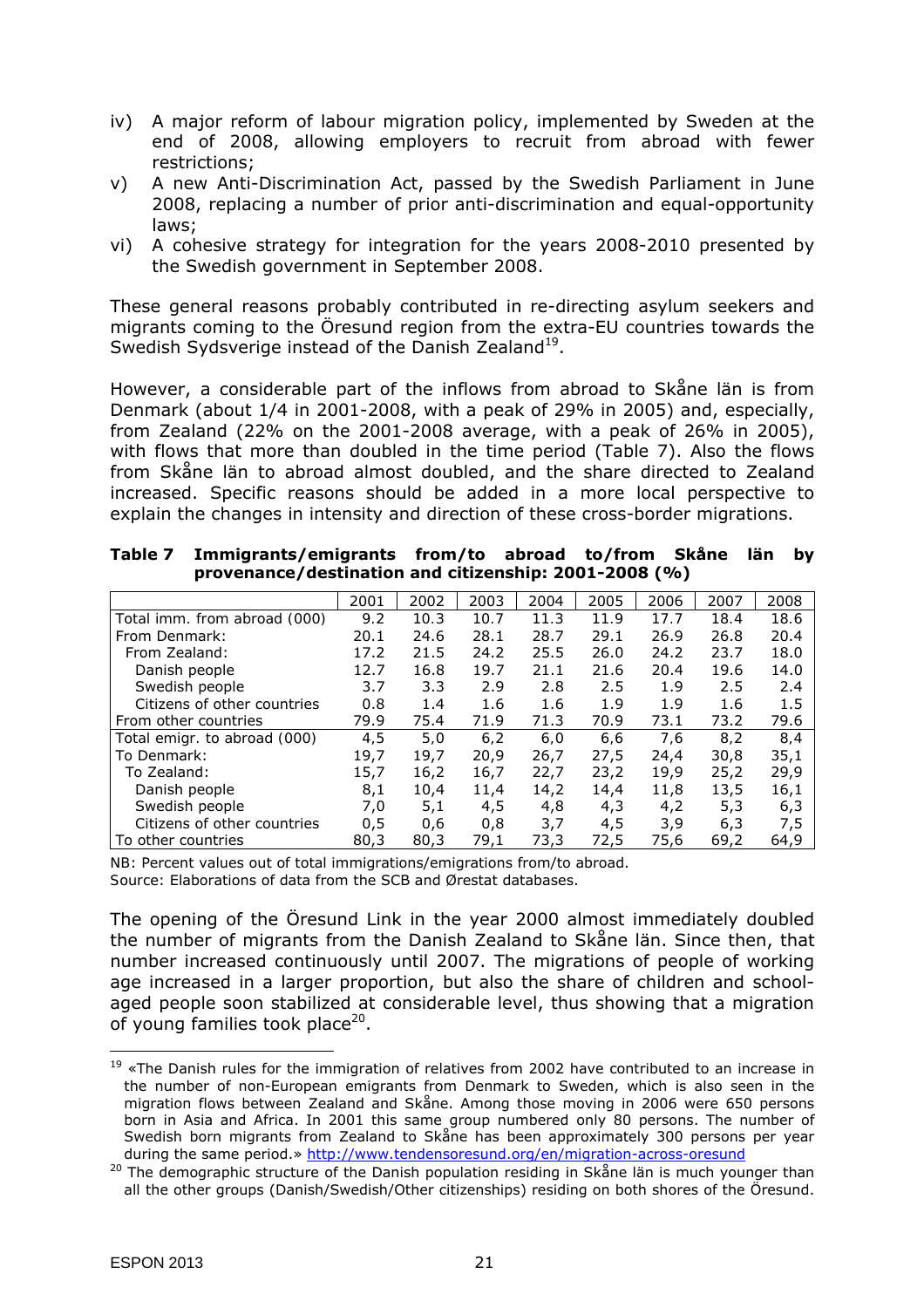Some of the reasons for that can be guessed from the data and news available:

- i) In recent times, the average selling price for single-family houses has more than doubled in Købenavn and its surrounding areas in respect to those in 'Greater Malmö'. The ratio was around 1.5 in 2004; from the end of 2005 to the beginning of 2007 it was over 2.0, and then decreased to 1.7 in 2008<sup>21</sup>.
- ii) Though statistical data are not available for correct comparison, many commentators report the advantageous cost of living and good social service in Sweden as reasons for moving from Zealand to Skåne $^{22}$ .
- iii) The SEK/DKK rate of exchange, which had been quite stable at around 0.81 from spring 2001 to spring 2005, went down in 2005. Then it recovered a little in 2006 but, since January 2007, it has been decreasing almost continuously, especially by the middle of 2008. Only since March 2009, when it fell down to –22% in respect to the 2002-2007 average value, the SEK/DKK rate increase, though it did not yet make up the preceding losses completely $^{23}$ .
- iv) Employees' earnings are higher in the Danish part of the Öresund region in respect to those in Skåne län. The overall difference is maintained at +30% from 2002 to 2007, higher for the professions in financial intermediation and construction, while only in real estate, renting and business activities are the average earnings 20% lower in Danish Zealand than in Skåne $^{24}$ .
- v) Unemployment is always higher in Skåne län than in Zealand. From 2003 to 2006 it increased in the Swedish part of the Öresund region and decreased in the Danish one. Since early 2007, unemployment trends have been parallel on the two shores (decreasing till the fall of 2007 in Skåne and the springtime of 2008 in Zealand, then increasing), but the levels maintained a gap of about 2 percentage points $^{25}$ .

People working in the Danish part of the Öresund region, and hence earning their salary in DKK, may have found it convenient to move their residence beyond the Strait, where they could gain purchasing power because of the differentials in earnings, trends in currency rate of exchange, and the costs of living. This move could have been particularly advantageous for the young couples, which had also to buy their first home. On the negative, they probably found commuting costs, considerably high<sup>26</sup>, and the different tax systems in the two countries an issue. In Denmark, incomes are taxed where they are produced, while Swedish municipalities tax the income of their residents. Thus, possible problems of double taxation arise for the Öresund commuters who reside in a Swedish municipality in Skåne län and work in Danish Zealand. Notwithstanding an

In particular, the share of 0-5 year children was 12.3% on 1/1/2009 against an overall average in the Öresund region of 7.1% (see ahead paragraph 3.5).<br><sup>21</sup> The average selling price for single-family houses is given in tables Bo12a/b and Bo11a/b of the

Ørestat database. Here, we used prices computed in DKK.<br><sup>22</sup> E.q., http://www.skane.com/cmarter/cmarter.asp?doc=1721

<sup>&</sup>lt;sup>23</sup> Neither Sweden nor Denmark uses the Euro currency. The Swedish Krona (SEK) has been around 0.10 euros for a long times; the Danish Krone (DKK) is around 0.13 euros. Trends in the mutual rates of exchange can be seen at: http://www.tititudorancea.com:80/z/sek\_to\_dkk\_exchange\_rates\_swedish\_krona\_danish\_krone.

htm

<sup>&</sup>lt;sup>24</sup> Average employees' earnings by industry are estimated in Euros as labour costs per month in table Lc02 of the Ørestat database.

 $^{25}$  Unemployment rates are given in tables Lfs11a and LFS11b of the Ørestat database.

<sup>&</sup>lt;sup>26</sup> The toll requested for a one-way crossing of the bridge is about 40 Euros for a standard car and 20 Euros by train from Malmö to Købenavn. Frequent passengers enjoy important fare reductions (around –75%). A monthly ticket costs 200 euros, approximately.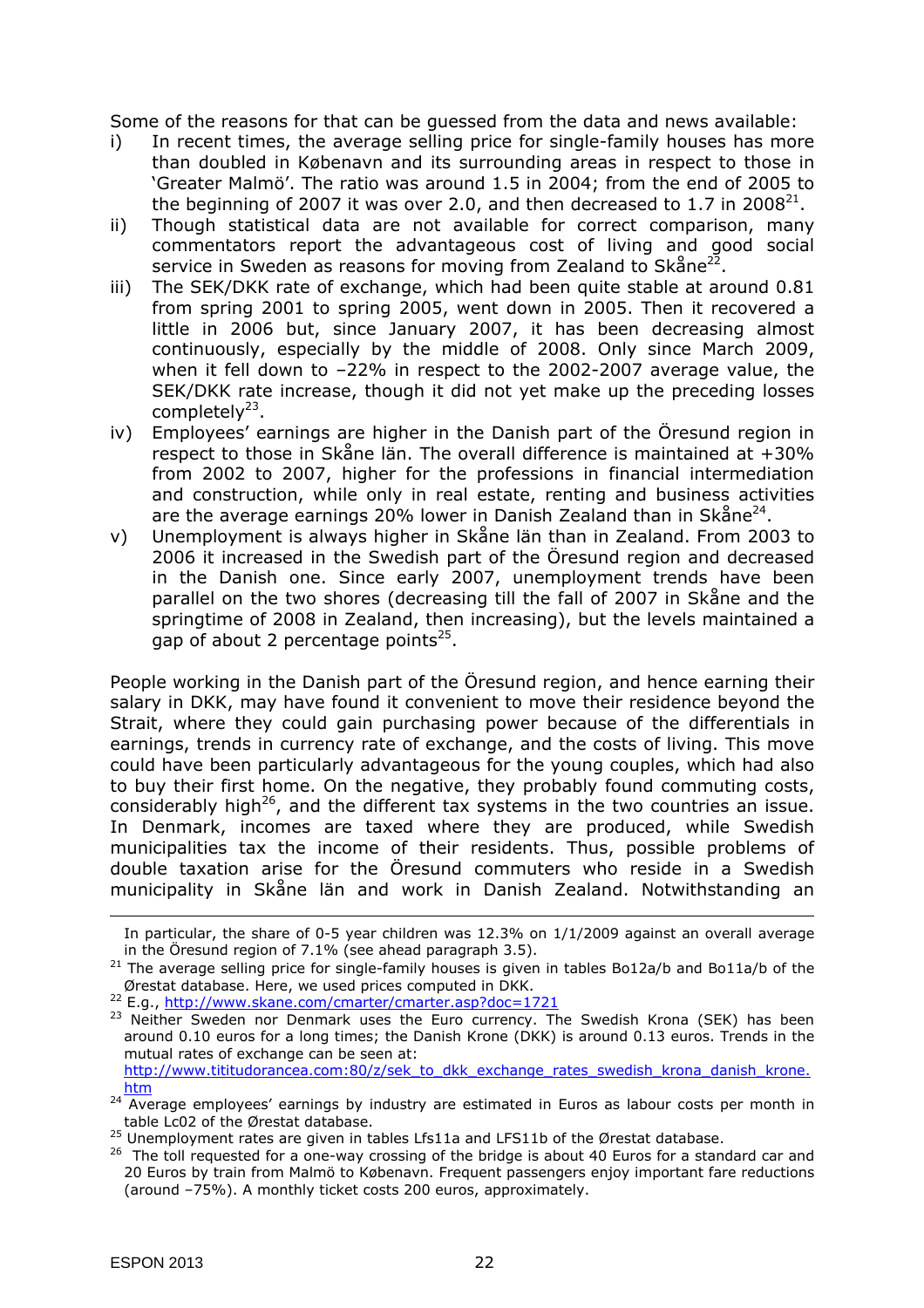agreement signed in  $1973^{27}$ , problems on this issue are still present nor has a definite compromise been found yet [Eggert *et* Genser 2005].

The internal mobility in Skåne län is also interesting. From the Ørestat database it is also possible to divide this mobility into three county parts (Table 8), from which the central role of the southern part (which hosts 'Greater Malmö') and the growing importance of the northwestern part are evident. The northeastern part, on the contrary, witnesses low mobility both internal and from the other parts of the county. Immigration from the other Swedish counties, however, interests the three parts of Skåne län almost at the same rate, not changing too much during the period 2000-2008. In 2008, for instance, 1/3 of the immigrants from the rest of Sweden were aged 16-24 years – the university age-span – and this quota was almost the same in the three parts of Skåne län. An important share of elderly people (5-6%) also immigrated, especially to the two northern parts, probably drawn by the beauty of the seaside and countryside of the southernmost county in Sweden<sup>28</sup>. Map 4 tries to show the intensity of domestic and international net migration simultaneously at the municipality level: domestic losses from Blekinge län, but also from the outskirts of Købenavn, are evident, while international flows benefited almost all the Swedish municipalities.

Table 8 Domestic mobility rates in Skåne län by sub-region<sup>(a)</sup> of provenance or **destination: 2001-2008 (‰)** 

| From           | To         | 2000 | 2001 | 2002 | 2003 | 2004 | 2005 | 2006 | 2007 | 2008 |
|----------------|------------|------|------|------|------|------|------|------|------|------|
|                | South      | 28.4 | 27.8 | 27.9 | 28.2 | 29.1 | 29.8 | 29.6 | 31.1 | 29.9 |
| South<br>Skåne | North-East | 1.8  | 1.8  | 2.0  | 1.9  | 2.1  | 1.9  | 2.0  | 2.1  | 2.2  |
| län            | North-West | 3.4  | 3.4  | 3.7  | 3.9  | 3.8  | 3.9  | 3.7  | 4.0  | 4.2  |
|                | Outside    | 14.3 | 13.7 | 13.2 | 13.4 | 13.6 | 14.2 | 14.1 | 14.2 | 16.4 |
| <b>NE</b>      | South      | 7.3  | 7.3  | 7.8  | 7.0  | 7.7  | 7.3  | 8.5  | 9.0  | 8.9  |
| Skåne          | North-East | 9.8  | 9.2  | 9.5  | 9.0  | 9.3  | 8.8  | 9.6  | 10.0 | 10.4 |
| län            | North-West | 3.6  | 3.2  | 3.5  | 3.0  | 3.3  | 3.4  | 3.7  | 3.6  | 3.5  |
|                | Outside    | 15.5 | 14.3 | 14.1 | 14.5 | 14.7 | 14.2 | 15.2 | 16.2 | 14.8 |
| <b>NW</b>      | South      | 7.5  | 7.3  | 7.4  | 7.0  | 7.5  | 8.2  | 8.8  | 9.4  | 8.8  |
| Skåne          | North-East | 1.6  | 1.5  | 1.7  | 1.6  | 1.6  | 1.5  | 1.7  | 1.7  | 2.0  |
| län            | North-West | 21.7 | 22.5 | 22.0 | 22.4 | 22.4 | 22.5 | 23.1 | 23.9 | 24.6 |
|                | Outside    | 13.2 | 12.9 | 12.7 | 13.3 | 13.2 | 12.7 | 12.9 | 13.7 | 14.4 |
| Other          | South      | 17.4 | 16.6 | 16.5 | 15.8 | 15.9 | 16.0 | 16.8 | 16.8 | 13.6 |
| Swed.          | North-East | 15.0 | 15.2 | 15.4 | 14.7 | 13.6 | 14.2 | 14.1 | 15.4 | 16.2 |
| $CS^{(b)}$     | North-West | 16.2 | 16.4 | 15.8 | 15.5 | 15.2 | 15.3 | 15.9 | 15.5 | 13.2 |

*Notes*: <sup>(a)</sup> For their definition see foot-page note no 17. <sup>(b)</sup> Rates calculated as immigration rates. *Source*: Elaborations of data from the SCB and Ørestat databases.

<sup>27</sup> See the agreement at http://untreaty.un.org/unts/60001\_120000/7/30/00013453.pdf and the present situation at:

https://www.workindenmark.dk/Find%20information/Til%20arbejdstagere/Skatteregler/Graense gaengere%20Sverige.aspx

<sup>&</sup>lt;sup>28</sup> Actually, by 1/1/2009 about 20% of the Swedish resident population in the two less urbanised parts of the county were 65 years and over, 3/4 of which were women.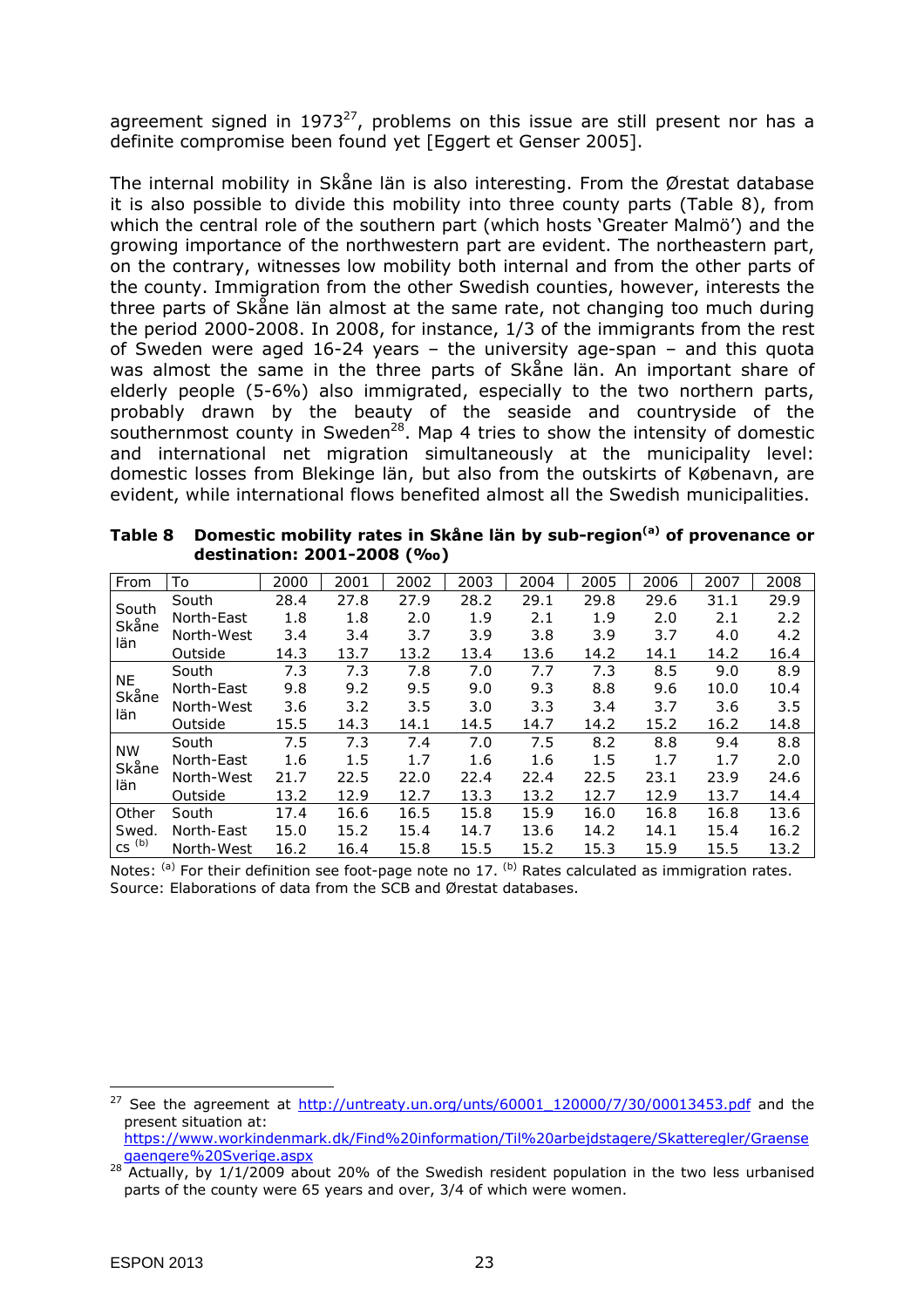**Map 4 Municipalities by the average rate of national and international net migration in the Sydsverige N.A. and the cross-border Öresund region: 2005-2009 (DK 2006-2009) (‰)** 



National  $> +1$  ‰ / international <  $+5$  ‰

National  $> +1$  ‰ / international  $> +5$  and  $< +10$  ‰

*Source*: Elaborations of data from the SCB and Ørestat databases.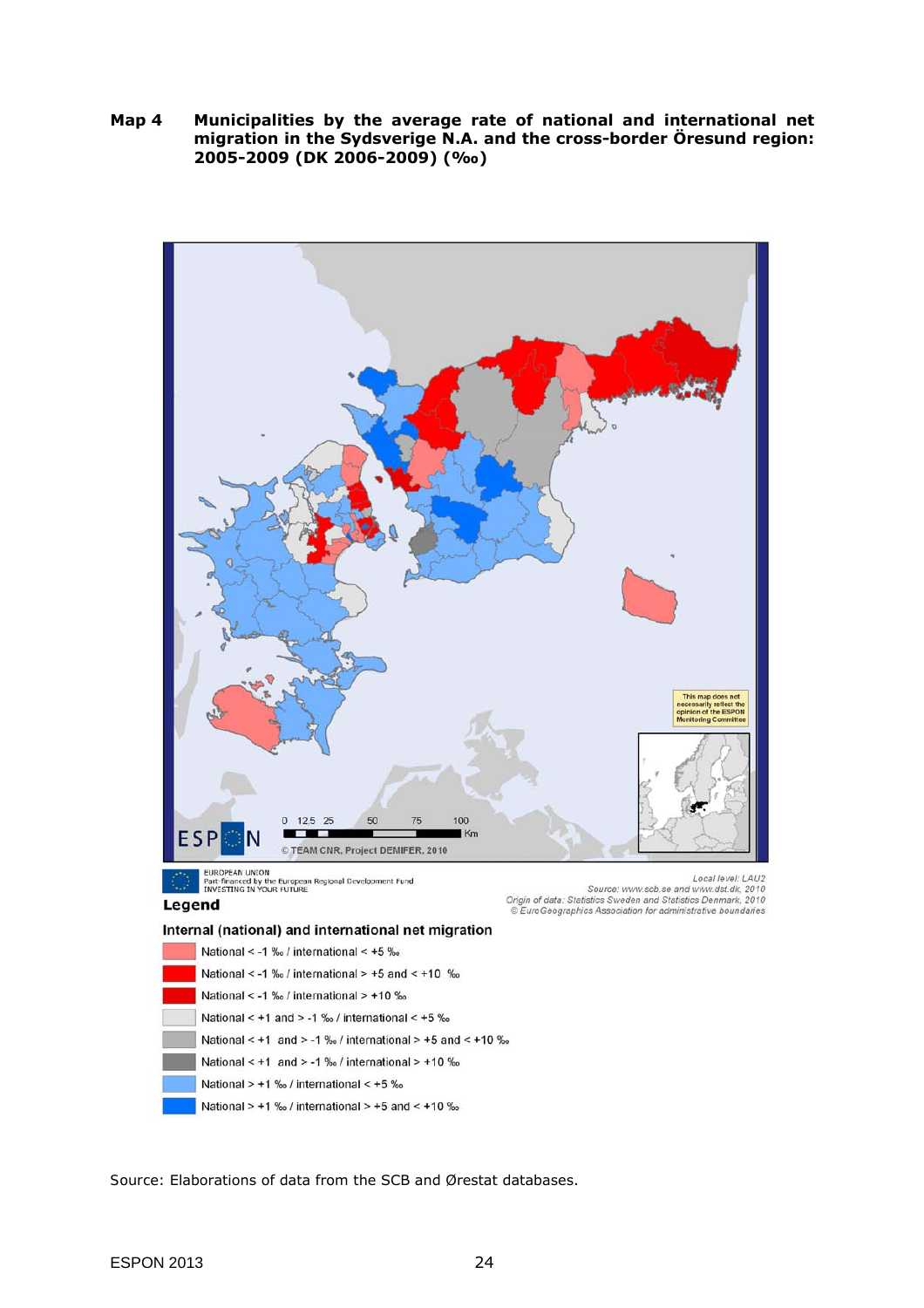#### **3.5 The presence of foreign migrants: their provenance and characteristics**

Cross-border migrants from the neighbouring country enlarge the presence of the foreign migrants in a CBR. For the reasons mentioned above they can hardly be considered as real foreign migrants. In the statistics, however, they are counted as such, thus twisting the characteristics of the foreign residents according to the particular features that a cross-border migrant population may have.

The presence of a foreign resident population on the Swedish shore of the Öresund gained a couple of percent points after the opening of the Öresund Link, only one point in the Danish Region Hovedstaden (where it was already at the highest levels in the area) and practically null in Sjælland (Figure 4-A). The 'Greater Malmö' Metropolitan Area reached the maximum level of 9% of foreign resident population, but also in the northwestern part of Skåne län the share of foreign residents became important.

#### **Figure 4 Share of the foreign resident population (A) and of Danish/Swedish foreigners (B) in the cross-border Öresund region: 2000-2009 (%)**



*Source*: Elaborations of the Ørestat database.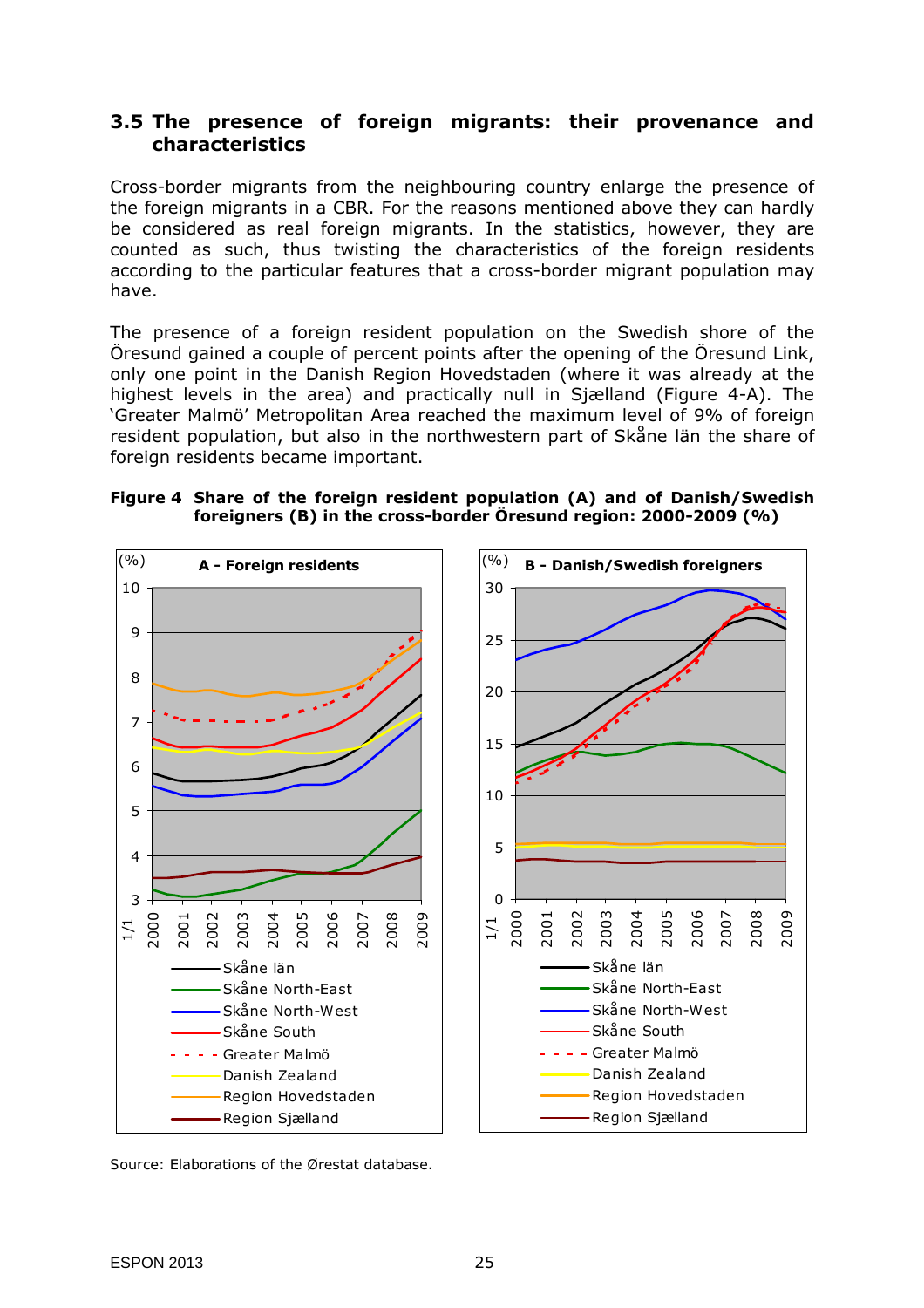**Map 5 Municipalities by the share of foreign resident population in the Sydsverige N.A. and the cross-border Öresund region: 1/1/2010 (%)** 



*Source*: Elaborations of data from the SCB and Ørestat databases.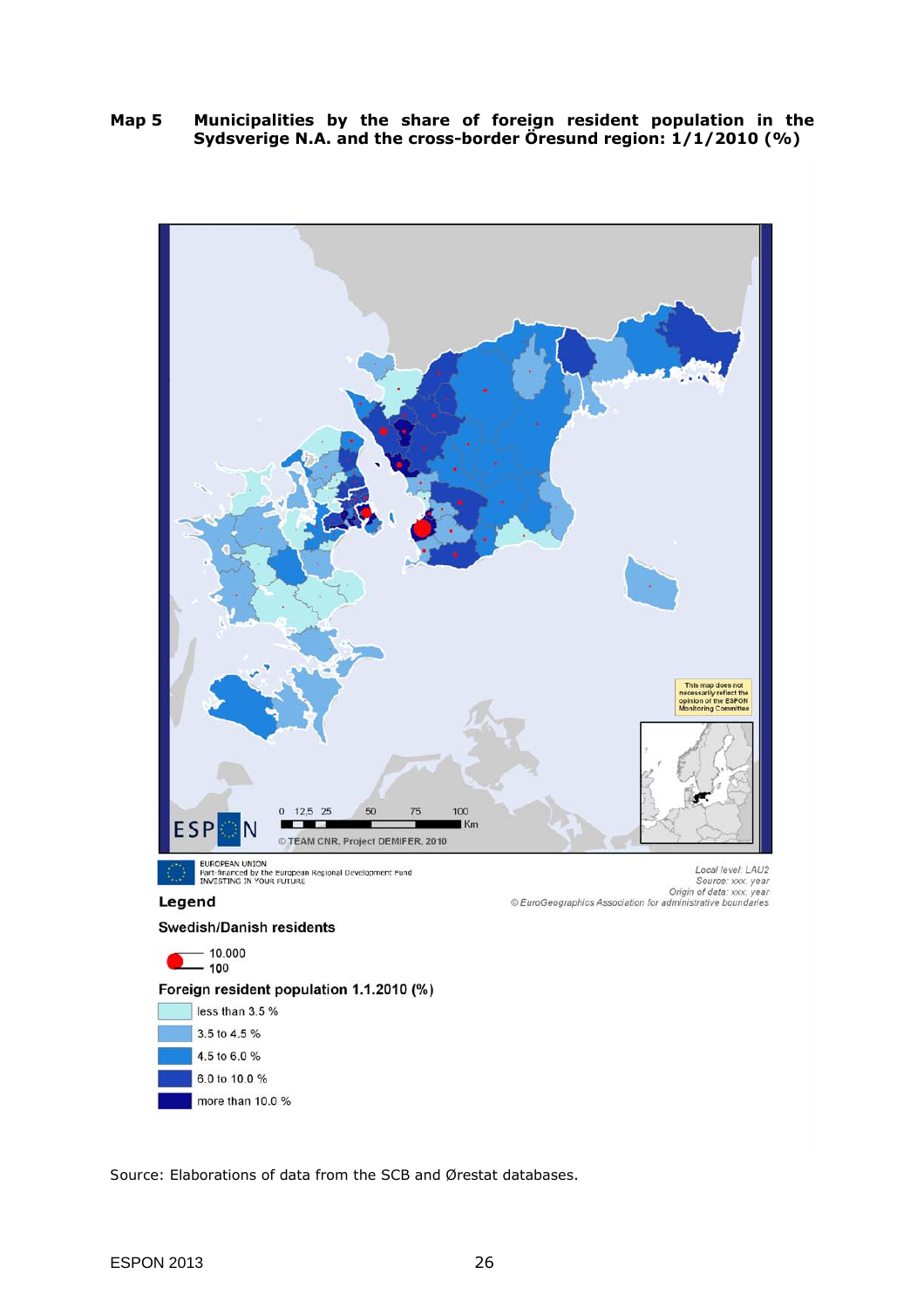A great contribution to those increases in Skåne län came from the increase in the share of foreign citizens from Denmark (Figure 4-B), which almost doubled from 2000 to 2008, especially in the area around Malmö. Only the northeastern part of the county seems to have been less involved in the increase of residents coming from Denmark. In most recent years, though the number of the latter keeps increasing, their share in the foreign resident population is decreasing because of the larger immigration from other countries attracted to Sweden from the above-said interventions in migration policy. The effects of the opening of Öresund Link on the residence of Swedish citizens in the Danish Zealand seem non-existent. Their quota in the foreign residents there has maintained around 5% and their number only increased by +15% from 2000 to 2009.

As reported in Table 9, at the beginning of 2009 more than 1/4 of the foreign migrants who resided in Skåne län were Danish citizens (some 24,000), but they were 1/8 in the northeastern part of the county. On the Danish shores of the Öresund, on the contrary, only 1/20 of the foreign residents were Swedish (less than 9,000). The citizens from other ESPON countries were about 1/3 almost everywhere. In the Danish regions, the share of migrants from other European countries and from Asia was higher.

| Table 9 Foreign resident population in the cross-border Öresund region by |  |  |
|---------------------------------------------------------------------------|--|--|
| citizenship: $1/1/2009$ (%)                                               |  |  |

| County parts,             | <b>Number</b> | <b>Denmark</b> | <b>Others</b> | <b>Others</b> | Asia | Rest of   | <b>Not</b> |
|---------------------------|---------------|----------------|---------------|---------------|------|-----------|------------|
| Cross-border regions      | (000)         | /Sweden        | <b>ESPON</b>  | Europe        |      | the world | known      |
| Skåne län                 | 149.7         | 26.8           | 32.3          | 7.6           | 19.9 | 8.2       | 5.2        |
| North-East Skåne län      | 8.4           | 12.1           | 36.1          | 7.0           | 29.6 | 6.4       | 8.8        |
| North-West Skåne län      | 22.7          | 27.0           | 34.1          | 8.5           | 18.0 | 4.8       | 7.7        |
| South Skåne län           | 61.3          | 27.6           | 32.2          | 7.4           | 19.4 | 8.9       | 4.5        |
| Greater Malmö             | 57.4          | 27.9           | 31.2          | 7.4           | 19.7 | 9.2       | 4.5        |
| <b>Danish Zealand</b>     | 179.2         | 4.9            | 33.9          | 21.9          | 25.6 | 12.6      | 1.1        |
| Danish Region Hovedstaden | 146.7         | 5.2            | 34.5          | 20.8          | 25.2 | 13.2      | 0.9        |
| Danish Region Sjælland    | 32.5          | 3.6            | 31.2          | 26.8          | 27.0 | 9.7       | 1.7        |

*Source*: Elaborations of data from the Ørestat database.

The demographic structure of the foreign resident population has to be analysed separately for the migrants coming from the neighbouring country and from elsewhere (Table 10). Following the data drawn from the Ørestat database referred to the beginning of 2009 important twists by gender are present in the cross-bounder migrants: in favour of males in the Danish population residing in Skåne län (nearly 1.5 males per woman in the overall population and more than 1.6 in the working-age population); in favour of women among the few Swedish people who resided on the opposite shore (about 0.7 men per woman). The men/women ratio was much more balanced everywhere for the citizens from other countries.

Also their age-structure was fairly similar between the regions considered and it is regular for immigrant populations. But this is the case neither for the Swedish population residing in the Danish Zealand, which is quite aged, nor for the Danish population residing in the different parts of Skåne län. Its southern and northwestern parts host a younger Danish population with a considerable share of 0-15 year-old children. On the contrary, some more mature and elderly people from Denmark seem to have chosen the North-East Skåne län as their region of residence.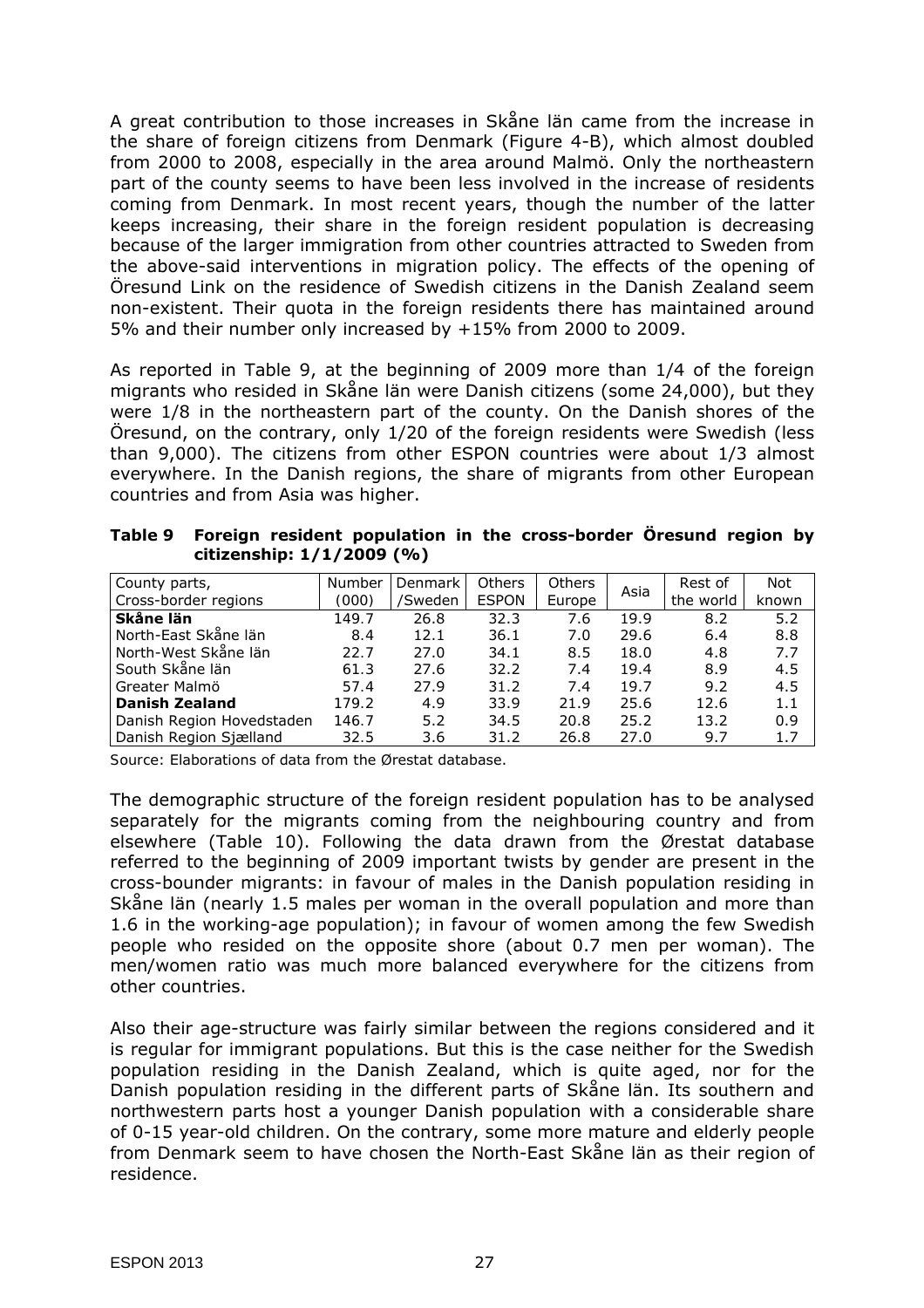| <b>Counties, County parts,</b> |           | M / F     |           |                                       | Age group <sup>(a)</sup> (yrs) |           |           |
|--------------------------------|-----------|-----------|-----------|---------------------------------------|--------------------------------|-----------|-----------|
| Cross-border regions           | 0-ω       | 16-64     | $0 - 15$  | $16 - 24$                             | $25 - 34$                      | $35 - 64$ | $65+$     |
|                                |           |           | Danish ∕  |                                       | <b>Swedish citizens</b>        |           |           |
| <b>Blekinge län</b>            | <b>NA</b> | <b>NA</b> | <b>NA</b> | <b>NA</b>                             | <b>NA</b>                      | <b>NA</b> | <b>NA</b> |
| Skåne län                      | 146,5     | 162,6     | 18,9      | 9,6                                   | 23,0                           | 40,2      | 8,3       |
| North-East Skåne län           | 163,8     | 186,8     | 9,6       | 5,8                                   | 9,9                            | 52,8      | 21,9      |
| North-West Skåne län           | 144.6     | 157.0     | 15,9      | 9,6                                   | 14,1                           | 46,8      | 13,6      |
| South Skåne län                | 146,2     | 163,4     | 20,5      | 9,8                                   | 27.0                           | 37,1      | 5,6       |
| Danish Zealand                 | 69,1      | 71,6      | 7,1       | 13,5                                  | 23,0                           | 43,7      | 12,6      |
|                                |           |           |           | Foreign citizens from other countries |                                |           |           |
| Blekinge län                   | 135.0     | 144.6     | 15.4      | 14.3                                  | 31.0                           | 32.6      | 6.7       |
| (All foreign citizens)         |           |           |           |                                       |                                |           |           |
| Skåne län                      | 104,6     | 105,6     | 16,2      | 13,0                                  | 28,9                           | 35,8      | 6,1       |
| North-East Skåne län           | 103,0     | 102,7     | 21,9      | 14,3                                  | 24,6                           | 34,1      | 5,1       |
| North-West Skåne län           | 104,7     | 106,1     | 17,7      | 13,2                                  | 25,8                           | 36,2      | 7,0       |
| South Skåne län                | 104,8     | 105,9     | 14,7      | 12,6                                  | 30,7                           | 36,0      | 6,0       |
| <b>Danish Zealand</b>          | 96,8      | 96,4      | 14,9      | 15,0                                  | 25,9                           | 38,7      | 5,5       |

**Table 10 Demographic structure of the foreign resident population in the crossborder region Öresund by citizenship: 1/1/2009 (%)** 

*Notes*: <sup>(a)</sup> Young age groups for Blekinge län are the following: 0-14, 15-24. NA = Not Available. *Source*: Elaborations of data from the SCB and Ørestat databases.

### **3.6 Cross-border commuting**

The importance of the Öresund Link in the area cannot be understood unless the trends and numbers of cross-border commuting are analysed. The number of people moving daily for work or educational reasons across the Strait (via the Öresund Link or ferry-boats) is about 20,000 (Table 11). Most of them reside in Skåne South, while very few come from Skåne North-East or from the Danish region Sjælland, the farthest areas from the Öresund Link.

|  |  |  |  |  | Table 11 Number and average annual rate of change of the cross-border |  |
|--|--|--|--|--|-----------------------------------------------------------------------|--|
|  |  |  |  |  | commuters in the Öresund region by residence/work area and period     |  |

|                               | Area of               | Commuters (No) |        |         | Average an. rate of change (%) |          |
|-------------------------------|-----------------------|----------------|--------|---------|--------------------------------|----------|
| Residence                     | Work                  | 2000           | 2007   | 1997-   | $2000 -$                       | $2005 -$ |
|                               |                       |                |        | 2000    | 2005                           | 2007     |
| <b>From Sweden to Denmark</b> |                       |                |        |         |                                |          |
| Skåne North East              | Danish Zealand        | 63             | 185    | $-2.5$  | $+13.0$                        | $+26.3$  |
| Skåne North West              | Danish Zealand        | 1,074          | 3,146  | $+3.2$  | $+9.7$                         | $+37.5$  |
| Skåne South                   | Danish Zealand        | 1,873          | 14,474 | $+20.0$ | $+30.0$                        | $+44.2$  |
| Skåne län                     | <b>Danish Zealand</b> | 3,010          | 17,890 | $+12.2$ | $+23.9$                        | $+42.7$  |
| Skåne län                     | Reg. Hovedstaden      | 2,931          | 17,262 | $+12.4$ | $+23.5$                        | $+43.2$  |
| Skåne län                     | Reg. Sjælland         | 79             | 628    | $+6.7$  | $+36.0$                        | $+30.6$  |
| <b>From Denmark to Sweden</b> |                       |                |        |         |                                |          |
| Danish Zealand                | Skåne North East      | 6              | 19     | $-12.6$ | $+28.5$                        | $-4.9$   |
| Danish Zealand                | Skåne North West      | 105            | 159    | $+16.7$ | $+15.3$                        | $-13.8$  |
| Danish Zealand                | Skåne South           | 170            | 445    | $+23.2$ | $+24.0$                        | $-5.6$   |
| <b>Danish Zealand</b>         | Skåne län             | 281            | 623    | $+19.2$ | $+21.2$                        | $-7.9$   |
| Reg. Hovedstaden              | Skåne län             | 270            | 570    | $+20.6$ | $+20.7$                        | $-9.3$   |
| Reg. Sjælland                 | Skåne län             | 11             | 53     | $-2.9$  | $+30.1$                        | $+13.7$  |

*Source*: Elaborations of data from the Ørestat database.

From the year 2000 to 2007: the number of cross-border commuters multiplied by five; the flow of people residing in Skåne län and working in Zealand by six; and the opposite flow by two. The timing of those increases is also interesting, because it confirms the progressive involvement of further areas in Skåne län by the settling of Danish people who maintain their work in Zealand.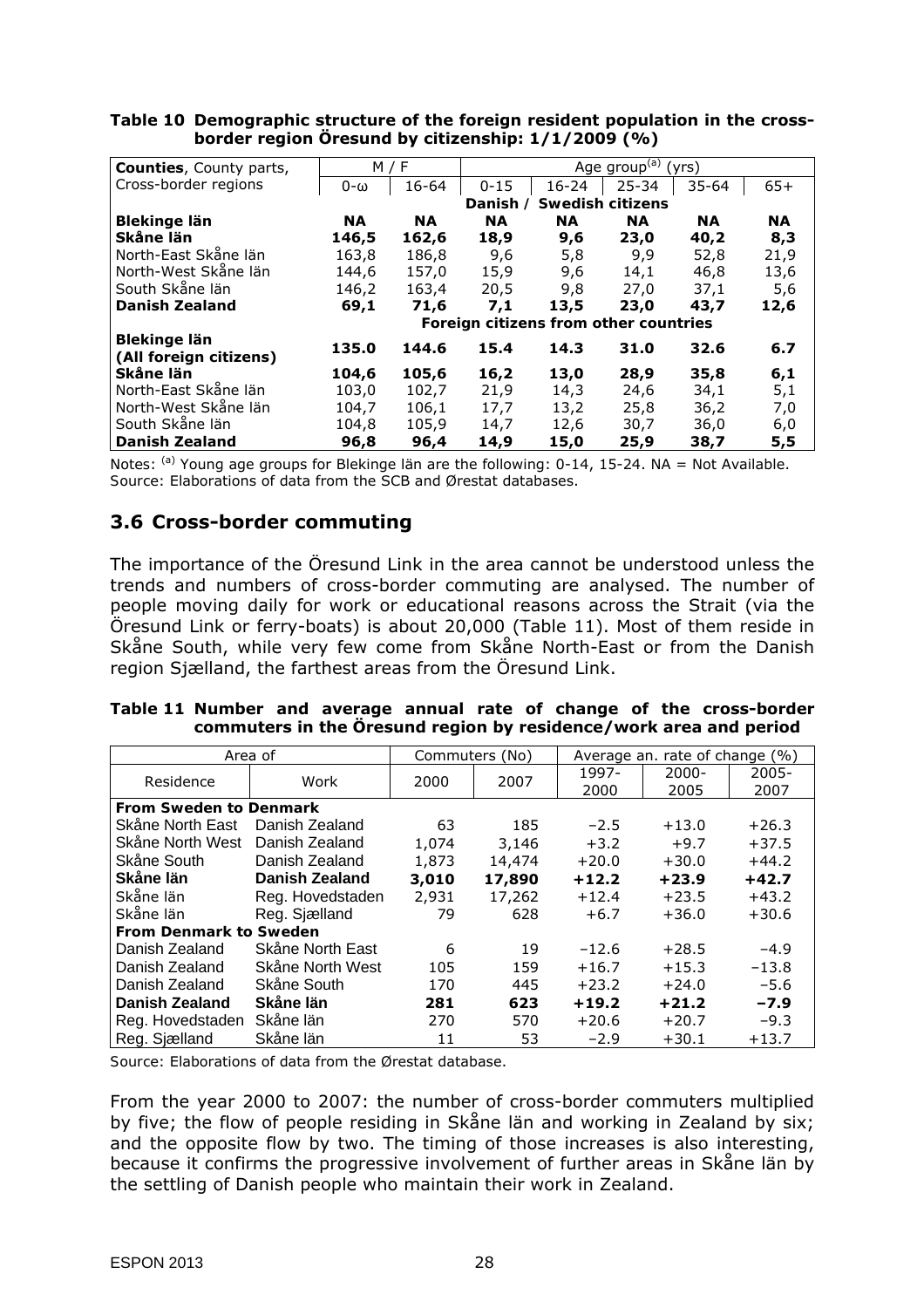## **4 The socio-economic environment and population in the Sydsverige N.A. and the cross-border Öresund region**

#### **4.1 Main economic characteristics**

In 2007, the Öresund region produced some 113,000 million Euros as regional GDP, which was more than 1/4 of the national GDPs of Sweden and Denmark all together. Separately, the Skåne län's GDP was 12% of the Swedish GDP (13%, when also Blekinge län is included in the NUTS2 Sydverige); the GDP produced in the Danish Zealand was 47% of the Danish GDP, with Region Hovedstaden contributing 36% and Region Sjælland 11%.

Differences in the economic level within the Öresund region are still important with the GDP per capita being at +20% of the area average in Region Hovedstaden and –17% in Region Sjælland, while both the Swedish counties were at –8% in 2007. From 1998 to 2007, however, the latter ones reduced the gap; the former ones increased it.

Economic trends in the Öresund region have been almost similar to the national trends in the 1998-2007 time period. From this point of view, the opening of the Öresund Link does not seem to have produced any differential spurts to the local economy. Region Sjælland, instead, suffered a slower increase of GDP per capita, especially up till 2003.

The presence of a national capital city, the functioning of two Metropolitan Areas developed on the two shores of the Strait but now strictly linked to each other, the surviving of wide agricultural areas, and the development of tourist sites make the Öresund region a very composite region from an economic and productive point of view (Table 12).

|                                 |         | 2007 share (%) |          | Index of 2000-2007 change <sup>(a)</sup> |         |          |  |
|---------------------------------|---------|----------------|----------|------------------------------------------|---------|----------|--|
| Economic sector and branch      | Syd-    | Hoved-         | Sjælland | Syd-                                     | Hoved-  | Sjælland |  |
|                                 | sverige | staden         |          | sverige                                  | staden  |          |  |
| Agriculture etc.                | 1.4     | 0.3            | 2.8      | 0.62                                     | 0.79    | 0.69     |  |
| Energy                          | 2.7     | 2.1            | 1.9      | 1.18                                     | 1.08    | 0.77     |  |
| Manufacturing                   | 17.5    | 13.3           | 24.6     | 0.85                                     | 0.96    | 0.91     |  |
| Construction                    | 4.8     | 4.5            | 9.5      | 1.27                                     | 0.96    | 1.00     |  |
| Wholesale and retail trade,     |         |                |          |                                          |         |          |  |
| repair of motor vehicles and    |         |                |          |                                          |         |          |  |
| household goods, hotels and     | 17.7    | 34.6           | 19.3     | 1.03                                     | 0.99    | 1.06     |  |
| restaurants; transport and      |         |                |          |                                          |         |          |  |
| communication                   |         |                |          |                                          |         |          |  |
| Financial, real estate, renting | 21.7    | 26.7           | 17.6     | 1.12                                     | 1.09    | 1.15     |  |
| and business activities         |         |                |          |                                          |         |          |  |
| Public and personal services    | 34.4    | 18.5           | 24.4     | 1.00                                     | 0.94    | 1.04     |  |
| TOTAL <sup>(b)</sup>            | 100.0   | 100.0          | 100.0    | $+36.7$                                  | $+39.0$ | $+37.3$  |  |

| Table 12 Share and index of change in the added value in the Sydsverige N.A. |  |  |  |  |
|------------------------------------------------------------------------------|--|--|--|--|
| and the Öresund region by economic sector and region: 2007 and               |  |  |  |  |
| 2000-2007                                                                    |  |  |  |  |

*Notes*: <sup>(a)</sup> Ratio between specific and total 2000-2007 changes. <sup>(b)</sup> 2000-2007 % of total change in italics.

*NB*: Basic data are given separately in current prices, million SEK or DKK.

*Source*: Elaborations of data from the SCB and DST databases.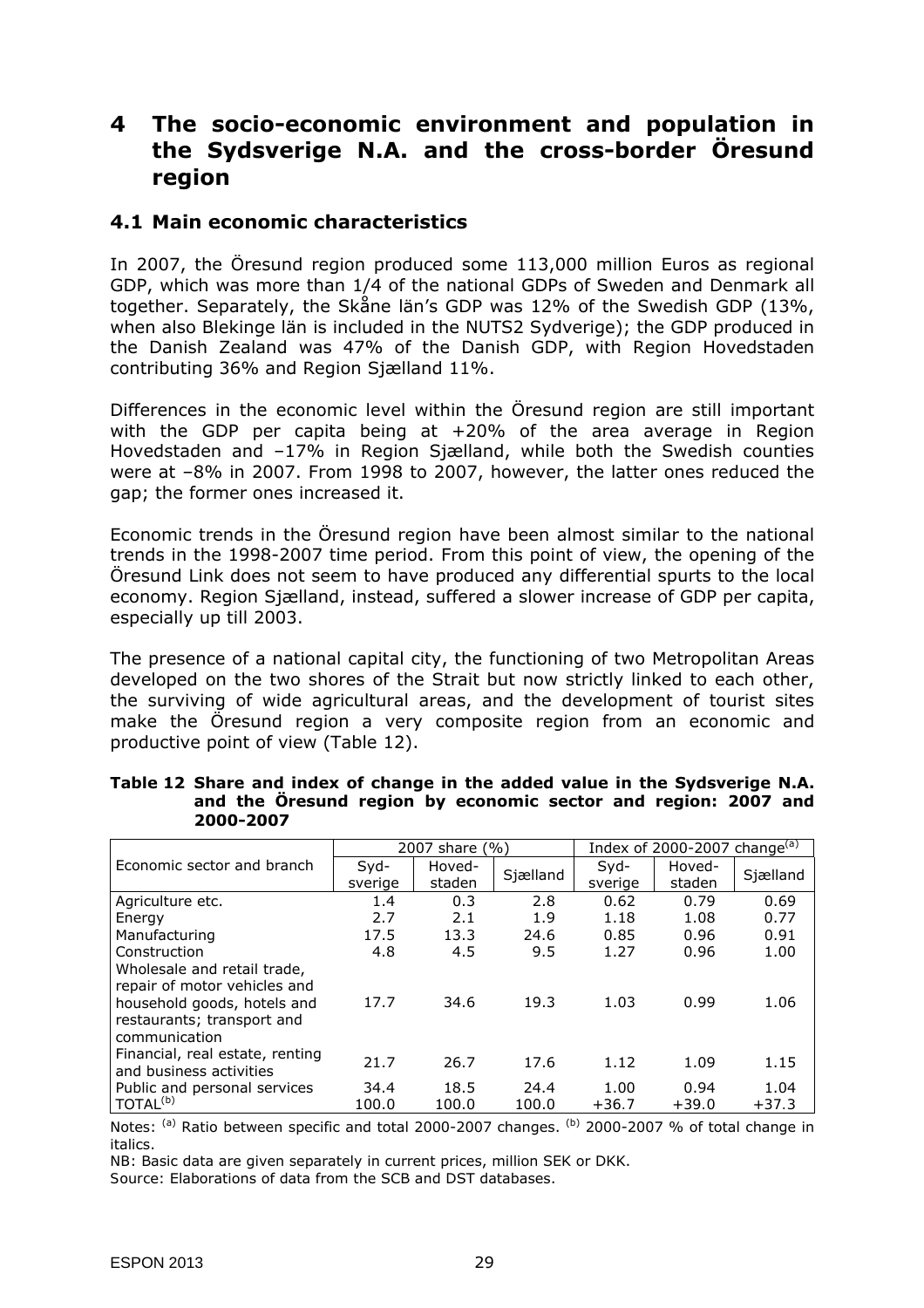Agriculture maintains its importance mainly because it gives inputs to the food industry, which is especially present (but declining in importance) in Skåne län and Region Sjælland<sup>29</sup>. Manufacturing is still an important slice of the regional economy in Sjælland and Sydsverige, but in the latter one it lost importance in the 1999-2007 time-span. On the contrary, on the Swedish shores, the output from 'Construction' has grown faster than the average increase and in 2007 it contributed for about 5% to the total GDP in Sydsverige. It is even more important in Sjælland, where activities in the service sector seem lacking (61% in 2007). The service sector contributes to the regional GDP for about 4/5 in the region of Købenavn and 3/4 in the Sydsverige N.A.; the largest contribution however, comes from the 'Public and personal services' branch in Sydsverige and from a comprehensive group of trades and private services in Hovedstaden.

The effects of the opening of the Öresund Link in 2000 might be deduced from the importance assumed in Sydsverige N.A. by the branches 'Financial, real estate, renting and business activities' and 'Construction', whose contribution to the regional GDP particularly grew in Skåne län. Actually, between 2000 and 2007 the number of sales of single-family houses increased by +31% in the county and +68% in 'Greater Malmö': the demand for housing by the Danish cross-border migrants to Skåne län could have inflated the relevant branches.

Also employment in the branches 'Financial, real estate, renting and business activities' and 'Construction' increased in Sydsverige N.A. faster than the average 2000-2007 change (Table 13). In this region, as well as in the Danish Region Sjælland, employment in manufacturing and agriculture is not negligible, while in the region of Købenavn agriculture and industry, if considered together, use less than one employee out of seven.

|                                 |         | 2007 share (%) |          | Index of 2000-2007 change <sup>(a)</sup> |        |          |  |
|---------------------------------|---------|----------------|----------|------------------------------------------|--------|----------|--|
| Economic sector and branch      | Syd-    | Hoved-         | Sjælland | Syd-                                     | Hoved- | Sjælland |  |
|                                 | sverige | staden         |          | sverige                                  | staden |          |  |
| Agriculture etc.                | 3.2     | 0.7            | 3.7      | 0.82                                     | 1.00   | 0.81     |  |
| Energy                          | 0.6     | 0.5            | 0.6      | 0.83                                     | 0.91   | 0.67     |  |
| Manufacturing                   | 15.3    | 8.4            | 12.3     | 0.81                                     | 0.85   | 0.83     |  |
| Construction                    | 6.3     | 4.4            | 7.5      | 1.19                                     | 1.04   | 1.04     |  |
| Wholesale and retail trade,     |         |                |          |                                          |        |          |  |
| repair of motor vehicles and    |         |                |          |                                          |        |          |  |
| household goods, hotels and     | 21.9    | 27.2           | 25.3     | 1.00                                     | 0.95   | 1.07     |  |
| restaurants; transport and      |         |                |          |                                          |        |          |  |
| communication                   |         |                |          |                                          |        |          |  |
| Financial, real estate, renting | 14.0    | 22.9           | 12.2     | 1.19                                     | 1.17   | 1.31     |  |
| and business activities         |         |                |          |                                          |        |          |  |
| Public and personal services    | 38.6    | 35.9           | 38.4     | 1.03                                     | 0.98   | 0.97     |  |
| TOTAL <sup>(b)</sup>            | 100.0   | 100.0          | 100.0    | $+7.4$                                   | $+3.7$ | $+4.4$   |  |

| Table 13 Share and index of change in employment in the Sydsverige N.A. and |
|-----------------------------------------------------------------------------|
| the Öresund region by economic sector and region: 2007 and 2000-            |
| 2007                                                                        |

*Notes*: <sup>(a)</sup> Ratio between specific and total 2000-2007 changes. <sup>(b)</sup> 2000-2007 % of total change in italics.

*Source*: Elaborations of data from the SCB and DST databases.

<sup>&</sup>lt;sup>29</sup> More specific data on regional GDPs have been calculated from tables of the Ørestat database.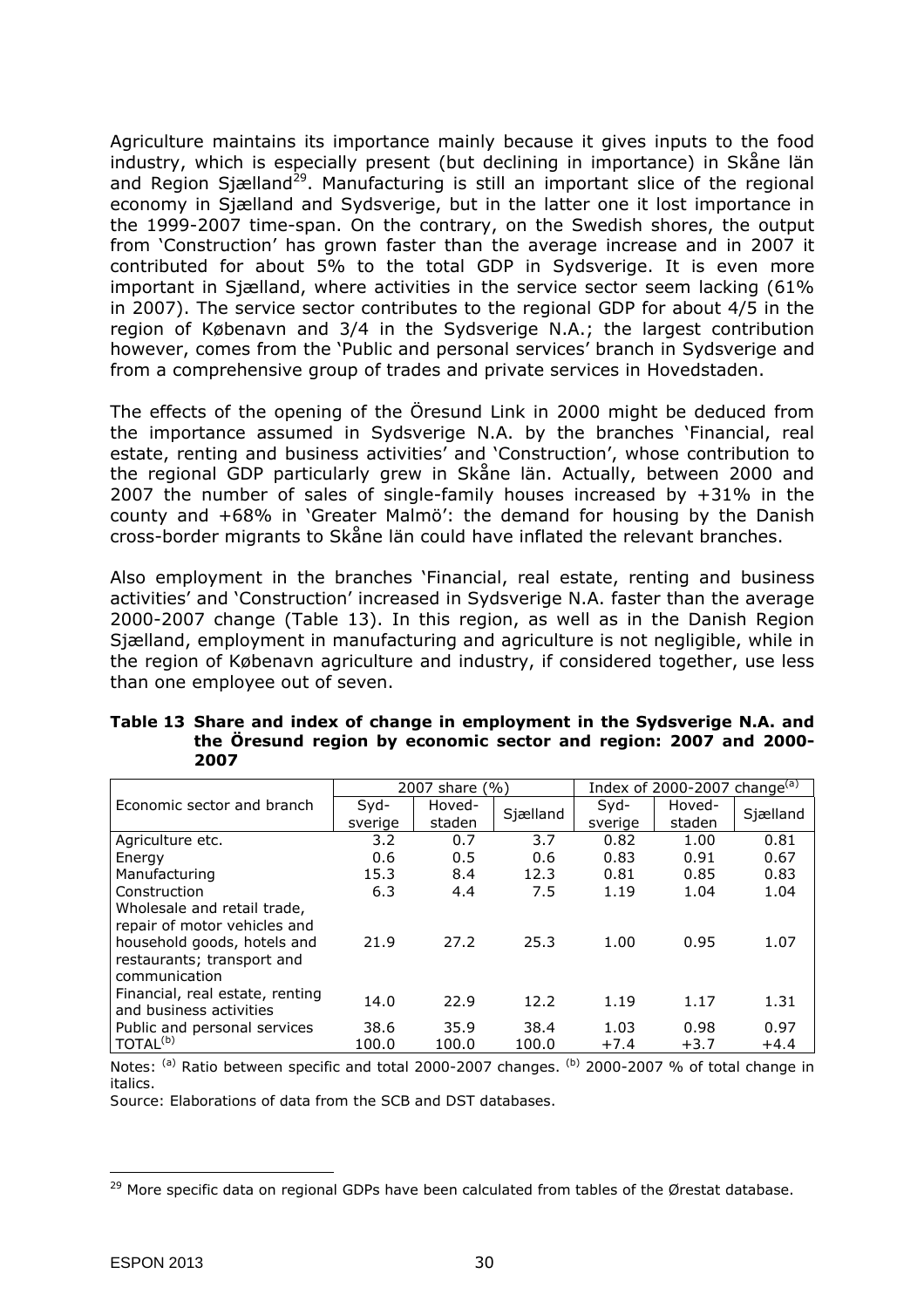A thorough analysis that compared the features of the manufacturing sector in the Danish and Swedish parts of the Öresund region «reveals that the Swedish part is more knowledge-and-labour-intensive than its Danish counterpart. The Danish part of Öresund is significantly more research-intensive but both parts have large S-sectors [Sheltered sector, corresponding to mature and stagnated phases of the product life cycle].» [Lundquist *et* Winther 2006: 124].

#### **4.2 Working-age population and the workforce**

By the beginning of 2010 almost 2/3 of the population who reside in the Öresund region were of working age (16-64 years), a little less in Sjælland. In the last ten years they increased from 2.34 million at the beginning of the century to the current 2.46 million  $(+5.3\%)$ . Half of the increment of  $+123,000$  came from the Swedish population and half from citizens of other countries, the Danish people of working age being increased by less than +3,000. Skåne län registered the largest increment in the working-age population (+83,000 or +10.5%), Region Sjælland the smallest  $(+1,100$  or  $+0.2\%)$ . Also in the Blekinge län, if included, the working-age population has only increased by  $+400$  ( $+0.4\%$ ) since the beginning of this century. It is interesting to note that Danish people of working age decreased in both the Danish regions of Öresund (–2,500 in Region Hovedstaden and –5,400 in Region Sjælland), while they increased of +10,700 in Skåne län. Swedish people in working age increased everywhere, especially in Region Hovedstaden, in relative terms. The working-age population from other countries increased the most in Skåne län (+45%) and around +35% in the two Danish regions.

In the 2000-2009 time-period the population aged 25-34 years suffered the passage of the small cohorts born after the 1973 Oil Crisis who replaced the large cohorts born before. The effects are evident in Figure 5 in every region, but the loss was particularly important in Region Sjælland, while in the Swedish counties it was reduced by the inflow from outside – the two Swedish regions across the Strait, and/or rest of Denmark, and/or other countries. As usual, the foreign people mainly contributed to the young working-age groups, but in the Denmark regions they gave also not-negligible positive input to later ages, as well as it happened in Skåne län for the Danish citizens.

More than 3/4 (currently decreasing) of the 16-64 year population is employed: 78% of men (80% in Region Hovedstaden and 75% in Skåne län) and 73% of women (76% in Region Hovedstaden and 70% in Skåne län). The unemployment rate increased in the Öresund region from 5.0% to 6.7% in the last three years. It is considerably different on the two shores: 8.6% in Skåne län in 2009, against 6.1% in Region Hovedstaden and 5.3% in Region Sjælland. In comparison to the respective countries, the labour market in the three regions in Öresund seems to be a little better on the Danish side and a little worse on the Swedish side.

The structure of the employed population by economic sector gives a postindustrial picture of the region but for the Region Sjælland, where about 4% still work in agriculture and 22% in the industrial sector (Table 14). Also in Skåne län the employment in the industrial sector is still important (23%) but it considerably decreased since 1994.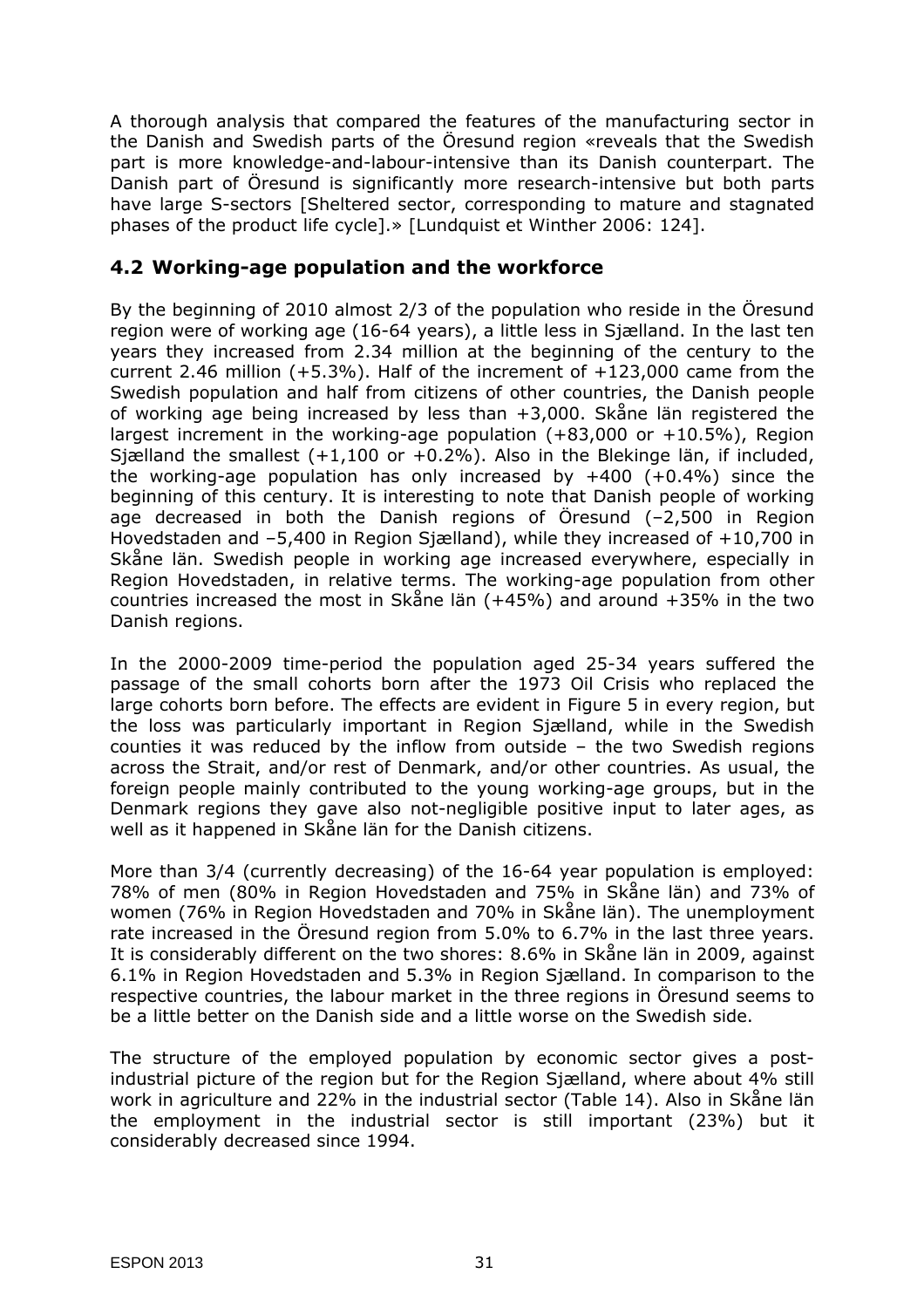**Figure 5 Components by citizenship of the rates of change in working-age population by gender and age in the Sydsverige N.A. and the crossborder Öresund region: 2000-2009 (‰)** 



*NB*: Rates are calculated out of the initial size of the population in the relevant gender-and-age group. For Blekinge län, Foreign Cs include Denmark.

*Source*: Elaborations of data from the SCB and Ørestat databases.

| Table 14 Structure of the employed population by economic sector in the |
|-------------------------------------------------------------------------|
| Oresund region and reference areas: average 1994, 2000, and 2007        |
| (% of total working population)                                         |

|                       | Agriculture, etc. |      |      | Industrial sector |      |      | Service sector |      |      |
|-----------------------|-------------------|------|------|-------------------|------|------|----------------|------|------|
|                       | 1994              | 2000 | 2007 | 1994              | 2000 | 2007 | 1994           | 2000 | 2007 |
| Skåne län             | 3.2               | 2.5  | 2.0  | 26.0              | 25.6 | 22.8 | 70.8           | 71.9 | 75.2 |
| Region Hovedstaden    | 0.8               | 0.7  | 0.6  | 18.3              | 16.3 | 15.0 | 80.9           | 83.0 | 84.4 |
| Region Sjælland       | 5.7               | 4.6  | 3.7  | 24.5              | 24.0 | 21.9 | 69.9           | 71.4 | 74.4 |
| <b>Oresund region</b> | 2.5               | 2.0  | 1.7  | 19.0              | 17.5 | 15.7 | 78.4           | 80.5 | 82.6 |
| Non-Öresund Sweden    | 2.3               | 1.8  | 1.7  | 25.9              | 25.3 | 23.7 | 71.8           | 72.9 | 74.6 |
| Non-Öresund Denmark   | 6.8               | 5.2  | 4.1  | 28.7              | 27.9 | 25.2 | 64.5           | 66.9 | 70.6 |

*Source*: Elaborations of data from the Ørestat database.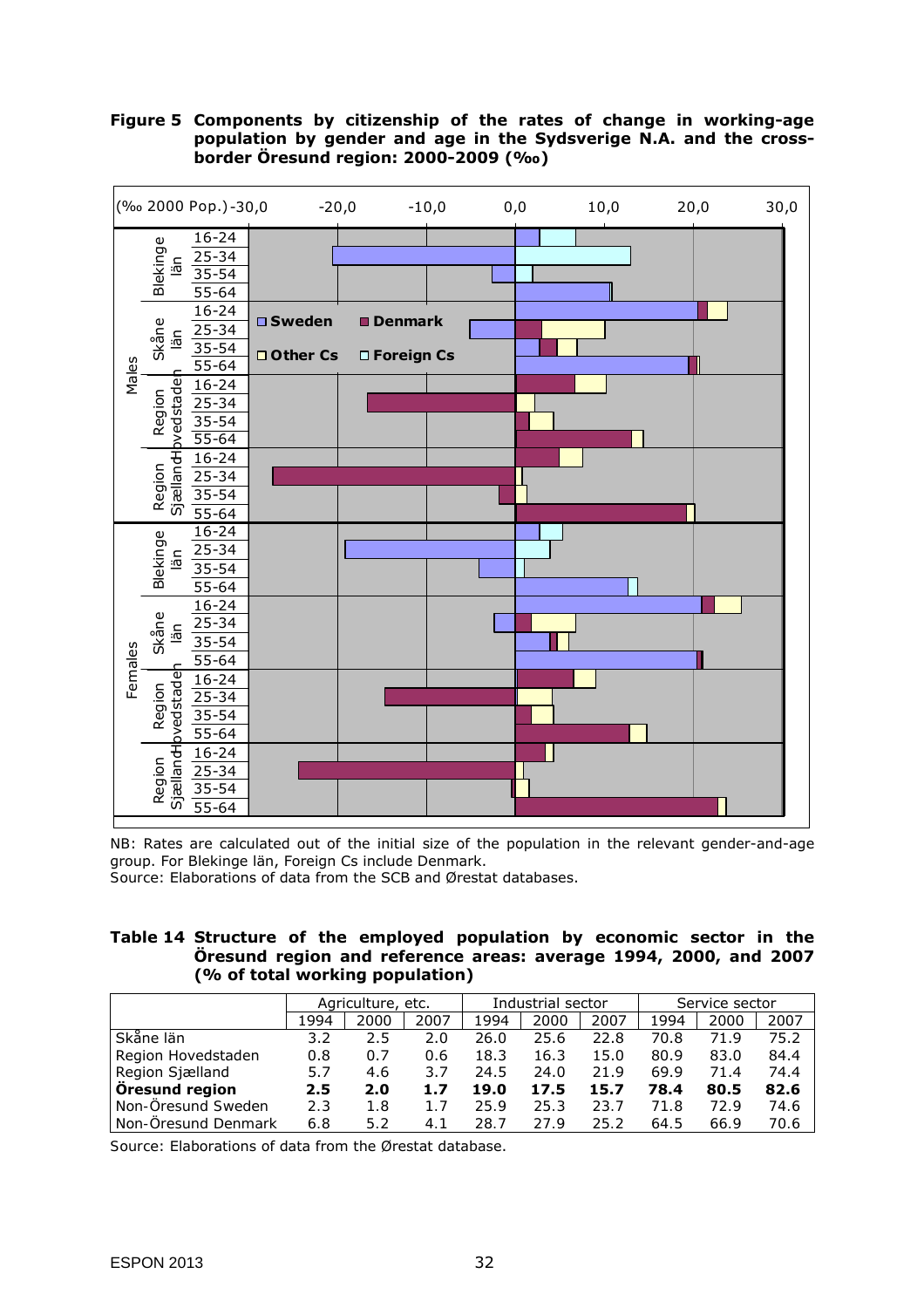On average, people working on the Swedish shores of the Öresund region seem to be engaged in higher level professions than on the opposite shore (e.g., employees in elementary occupations are 1/4 in the Danish regions but only 1/10 in Skåne län), but this fact may depend on possible differences in the classification of professions between Sweden and Denmark.

Commuters residing in Skåne län and working in Zealand are more concentrated in 'Transport, storage and communication' and 'Letting and sale of real estate, business activities, etc.' than the workers resident on the Danish shores. In Region Hovedstaden they are also more present in 'Wholesale and retail trade'. On the contrary, their share is less than half in the professions related to 'Human health activities, social institutions, etc.'.

#### **4.3 Human Capital and R&D structures**

A cross-border region is an area where the human capitals of different countries confront each other and, possibly, find the most appropriate placing in the two different economies and labour markets. From Table 15, it is evident that the movers to other regions within the Öresund are more educated than the stayers. Compared to the national average of the relevant country, the population living in the Öresund regions are more educated, as well as the foreign migrants are. The large presence of universities in the area and the important share of R&D in the local economy justify both the results $^{30}$ .

**Table 15 Share of the graduated or post-graduated population by gender and citizenship in the Öresund region and reference areas: 1/1/2009 (% of 15-74 year-olds)** 

|                       | Males  |         |       |       | Females |         |       |       |  |
|-----------------------|--------|---------|-------|-------|---------|---------|-------|-------|--|
|                       | Danish | Swedish | Other | Total | Danish  | Swedish | Other | Total |  |
| Skåne län             | 39,3   | 22,2    | 34,6  | 23,1  | 41.9    | 29,5    | 40,9  | 30,2  |  |
| Region Hovedstaden    | 30,6   | 47.0    | 29,0  | 30,6  | 34,8    | 52,8    | 29,2  | 34,5  |  |
| Region Sjælland       | 18,6   | 40,1    | 22,9  | 18,7  | 23,9    | 40.9    | 24,0  | 23,9  |  |
| <b>Oresund region</b> | 26,6   | 22,3    | 30,1  | 25,4  | 31,2    | 29,6    | 32,2  | 30,7  |  |
| Non-Öresund Sweden    | 27,7   | 20,6    | 31,5  | 21,2  | 37,0    | 28,8    | 36,0  | 29,2  |  |
| Non-Öresund Denmark   | 21,0   | 39.0    | 26,0  | 7,3   | 25,0    | 41,6    | 26,1  | 23,6  |  |

*Source*: Elaborations of data from the Ørestat database.

The importance of the 'knowledge economy' in the area is widely discussed. A functional 'food cluster' in Skåne län is identified in «a handful of dedicated functional food firms in and around the cities of Lund and Malmö. […] A knowledge intensive embryonic cluster is taking shape under the wings of the traditional food industry.» [Asheim *et* Coenen 2005: 1182]. «Both Lund University and the Swedish Agricultural University in Alnarp (located between Lund and Malmö) have indeed aligned parts of their education and research activities to the historical presence of the food industry in Scania.» [Coenen *et* Asheim 2005: 27].

<sup>&</sup>lt;sup>30</sup> A UE Regional policy project states that «Öresund Science Region uses and develops the Öresund Region's unique strengths: a highly educated population and market-leading technology, 12 universities, 6 science parks, 2000 companies and some 12,000 researchers. These strengths are reflected by the region's large number of researchers and high-technology companies.»: http://ec.europa.eu/regional\_policy/projects/practices/details.cfm?pay=DK&the=45&sto=1369&re gion=ALL&lan=7&obj=ALL&per=ALL&defL=EN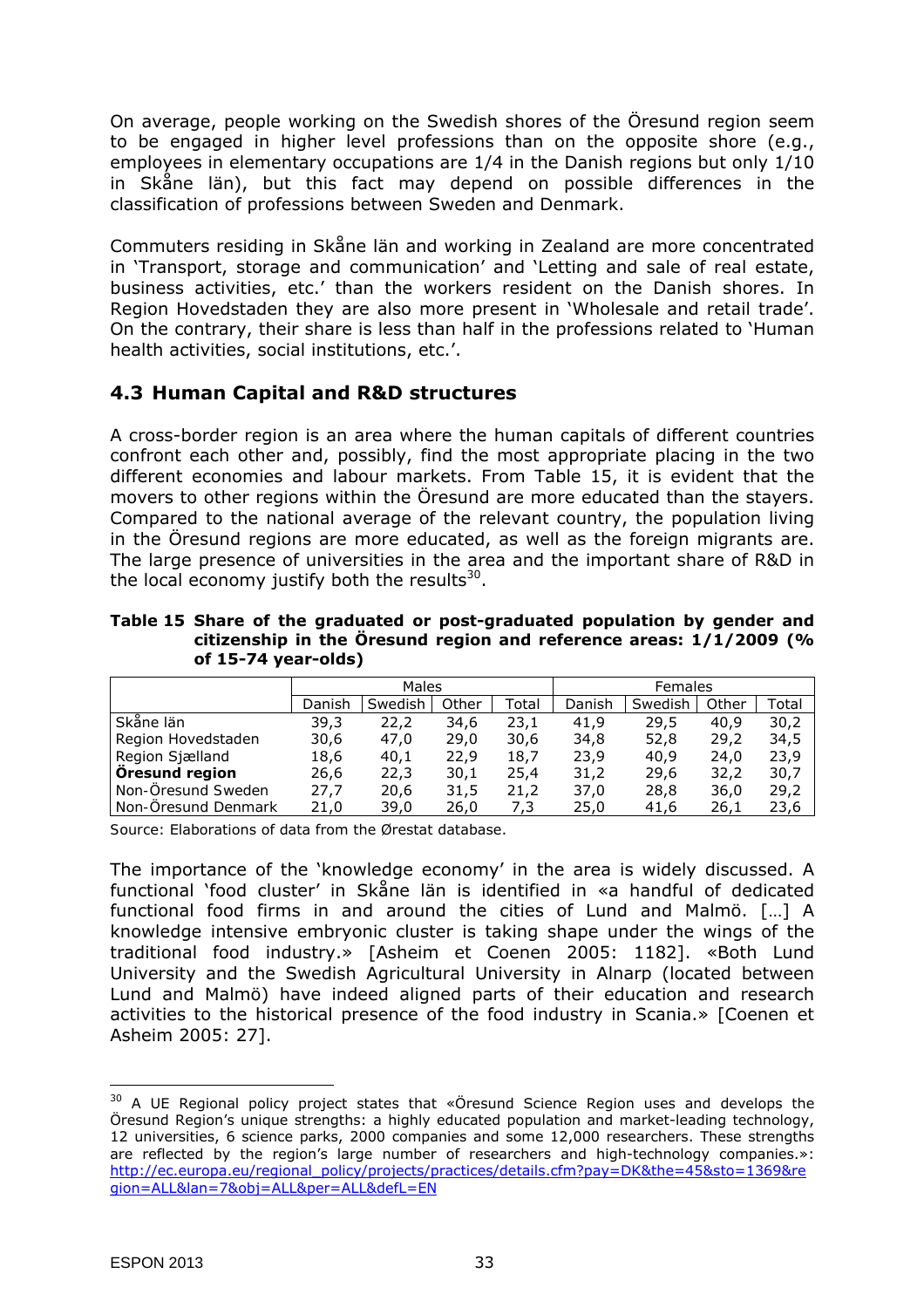The 'biotechnology cluster' in the Öresund region is viewed as a «container of different research bases, embedded in two national innovation systems, which makes functional proximity subordinate to relational proximities and triggers future empirical research in a larger scale.» [Coenen *et al* 2003: 25], but «the proximity dependency of different learning and innovation activities is contingent on the nature of the learning process and the kind of knowledge required […] makes the biotech industry in Øresund an interesting case since it involves quite complex learning processes with different kinds of knowledge flux.» [*ibid*: 23].

We must recall that the EURODITE research [2007] puts the Sydsverige N.A. in the cluster 'North High-Tech Regions' (main characteristics: High private and public research (average of 4,5% of GDP); Specialisation: mechanics, electronics (low on chemicals); High technology and scientific activity; High Educational level; Low services (manufacturing); and main complementarities: Very High S&T; T&I in electronics; Very High educational level [*ibid*: 40]), while Købenavn with its region is among the 'North Scientific Regions' (main characteristics: High Public Research / Scientific Activity; Low private Research; Low Manufacturing / HTMT; Specialisation Food, Wood industries; and main complementarities: High S&T (life sciences); KIBS, Non market services; Medium/High educational Level / HRST [*ibid*: 41]).

#### **4.4 The socio-economic environment and demographic change**

Demographic change in a cross-border region and in its internal areas largely depends both on the functioning of the social and economic environment as a whole and the mutual relationships that exist within the area. While the former one stimulates or depress migrations from or to the 'rest of the world', internal imbalances may arouse temporary or permanent population moves. Both kinds of migrations, however, contribute in modifying the regions' demographic pattern and their demographic trends, also for what regards the natural change.

The migration and family policies carried on by the national and local authorities that rule the area can condition migratory and reproductive choices relevantly, though less than the socio-economic patterns do. We already pointed out the larger inflows of immigrants from 'third' countries into the Swedish counties in Sydsverige, following the better acceptance that Sweden has reserved to foreign migrants during the last five years in respect to the Danish migration policy. Also the existing differentials in family welfare may have induced young people from Denmark to settle their residence on the Swedish shores of the Öresund region. Both moves contributed in sustaining birth rate and reducing mortality in Skåne.

The general demographic pattern, however, shows a relatively high fertility and a relatively low mortality all over the cross-border area, though there are same problems in Denmark in this latter regard. The social pro-family policies and the effective health services and assistance that are common in Nordic countries produce fairly positive demographic trends. Especially the political measures aimed at reconciling family and economic work lead to higher numbers in reproduction and high labour participation rates also by women.

On the other side, the forerunning economy, fostered by research and innovation also managed by bilateral bodies, maintains the labour demand high in the area and the salary levels favourable to investments in family formation and housing.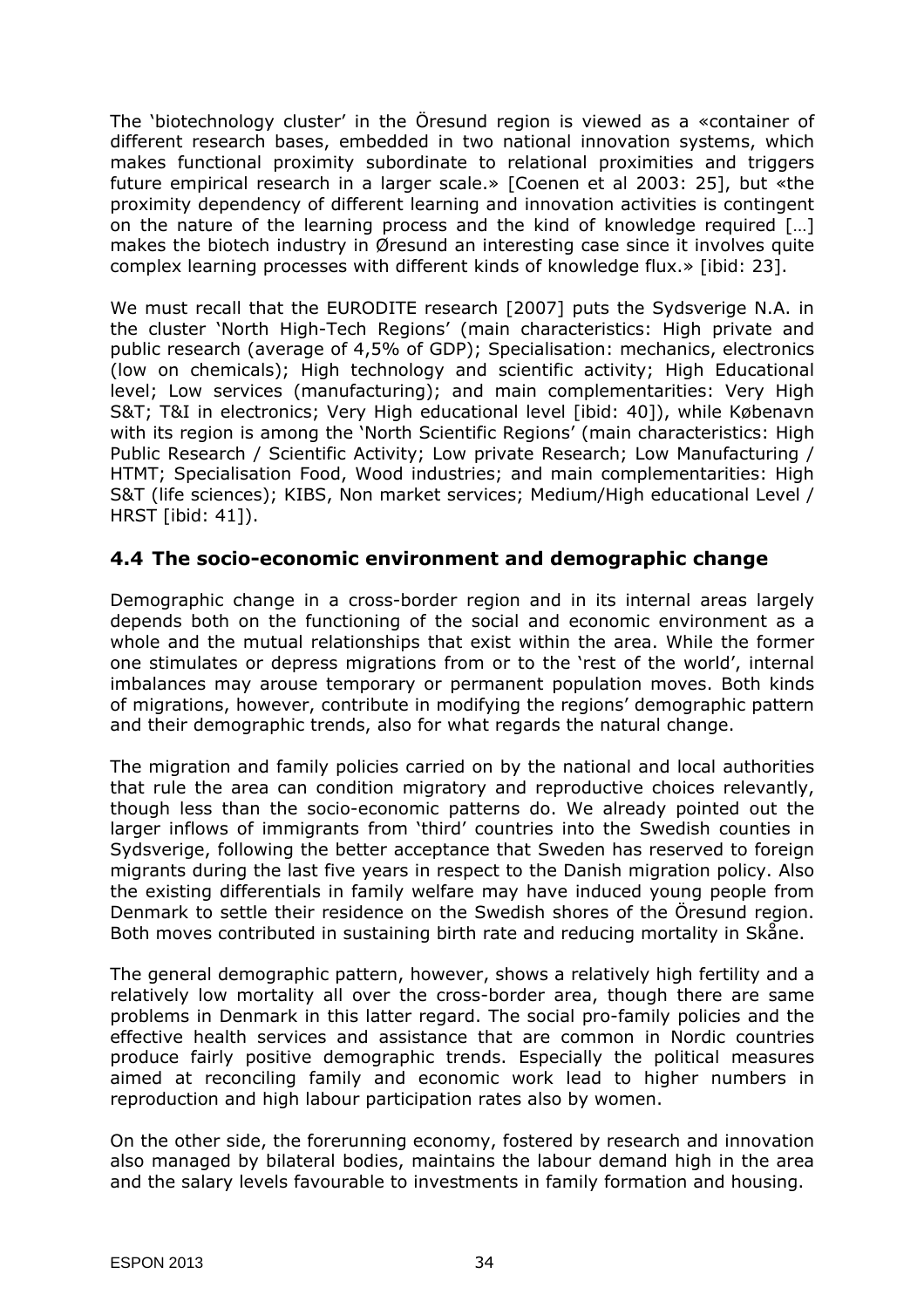## **5 Population forecasts in the Sydsverige N.A. and the cross-border Öresund region**

Population forecasts are particularly questionable in a cross-border area because of different statistical bases and hypothesis adopted by the national statistical bureaus involved and because of the changing relations between the regions that compose the cross-border area.

## **5.1 The DEMIFER scenarios**

DEMIFER scenarios foresee very different futures for the Öresund region<sup>31</sup> in a time-span of only 45 years (Figure 6). The 'Status quo' – which seemed to be quite lively according to the 2000-2009 data (see Table 1) – hardly makes the population grow till 2030, when the population should begin a slow decline. The important contribution of immigration flows to the region's demographics is highlighted by the two 'No migration' scenarios: in 45 years the Öresund region could lose 10-14% of its inhabitants if inflows from outside were cut. Under all the 'policy' scenarios population should grow, on the contrary, by around +500,000 in the 'low' ones, by up to +1.54 million in the 'high' ones, starting from the 3.75 million in 2005.



**Figure 6 Population trends in the Öresund region**<sup>26</sup> **according to the DEMIFER scenarios: 2005-2050** 

*Source*: DEMIFER scenarios.

Quite surprisingly if compared to the current trends, natural change is supposed to become rapidly negative in the region as a whole, except for in the two 'high' policy scenarios. From the births side, the hypotheses about reproductive behaviour – either by the residents or the new immigrants – seem to be more

 $31$  Here, also the Blekinge län is included in the Öresund region.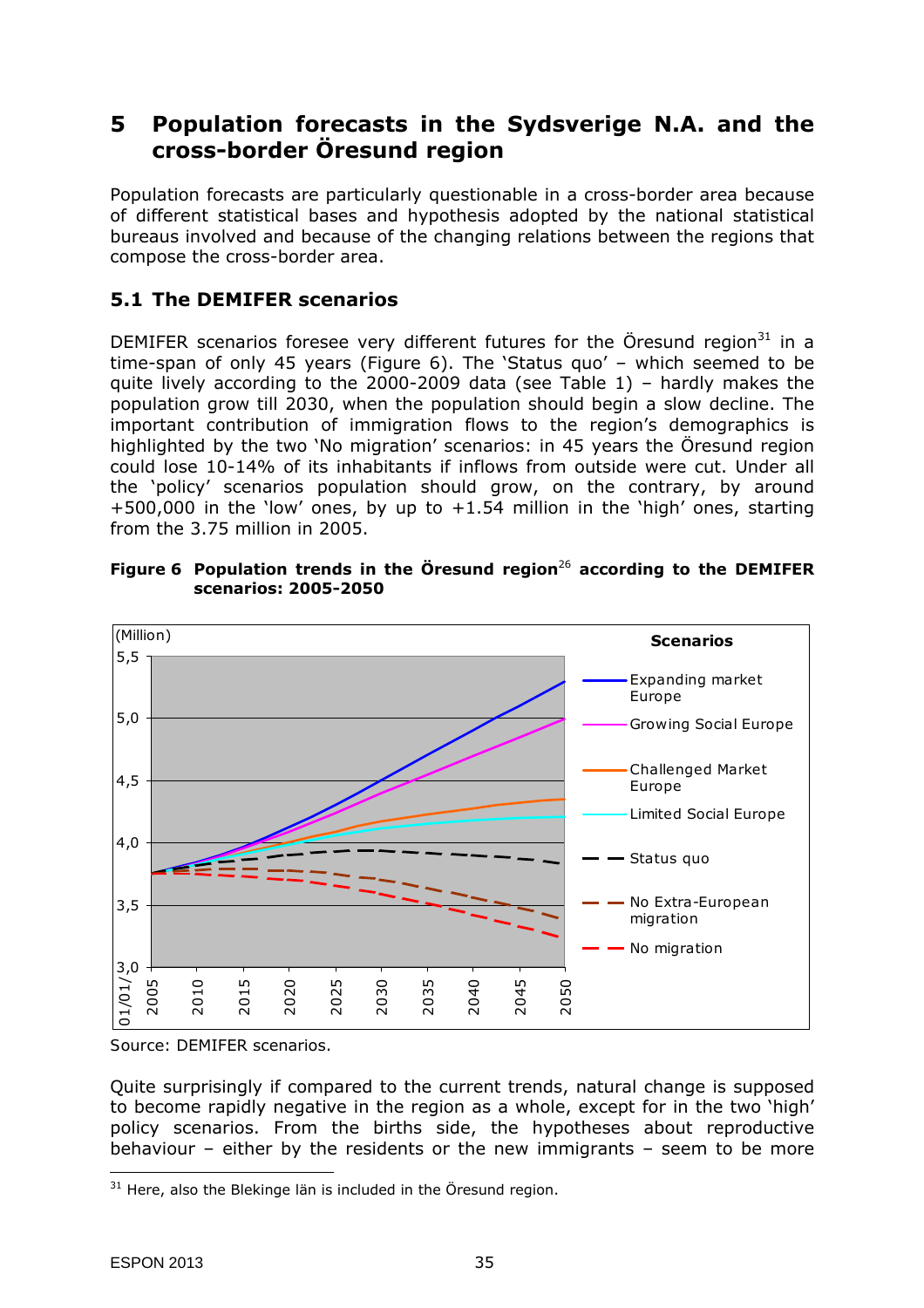effective than the alternative changes foreseen in the number of the 15-49 yearold women. The same holds for mortality, since population ageing should be much faster and important under 'policy' scenarios than the reference ones.

In a multifaceted cross-border region it is also interesting to appreciate the differentials in population trends between its different parts. The role of the Sydsverige N.A. in the region should be challenged only in case of the nomigration hypothesis: in this case, the share of population residing on the Swedish shores of the Öresund should remain at 35% of the whole. In the case of no migration from non-ESPON countries, that share should grow by a couple of percent points from 2005 to 2050, probably following the current trend of moves from the Danish Region Hovedstaden to the Swedish Skåne län. Sydsverige should benefit from all the other scenarios, 'Status quo' included, by gaining 5-6% percent points in the share of the Öresund population residing on the Swedish shores.

### **5.2 EUROSTAT and DST forecasts**

SCB, the Swedish Central Statistical Bureau, seems not to produce population projections at regional level, while the Danish one, DST, does. From EUROSTAT, standard population projections are available at NUTS2 level.

For the Swedish region Sydsverige EUROSTAT foresees a 2010-2030 increase in total population of about +16% (+7.2‰ per year), while the population of the Danish regions Hovedstaden and Sjælland are supposed to grow at an annual pace of +2.8‰ and +3.7‰, respectively. Therefore, the population in the Öresund region (here including also the Blekinge län) is projected to increase from the current 3.85 million to 4.25 in 2031  $(+10\%$  or  $+4.6\%$  per year). The comparable data in the DEMIFER projections range from the –2.2‰ per year in the 'no-migration' scenario to the +8.0‰ in the 'Expanding-Market-Europe' scenario, with the 'Challanged-Market-Europe' scenario (+4.2‰ per year) being the most similar to the EUROSTAT projection for the Öresund region as a whole.

In the EUROSTAT projections, the share of Öresund total population residing on the Swedish shores would increase by +2 percentage points, from 35.7% to 37.7%. In the DEMIFER scenarios, the increase in the share of Öresund total population residing in Sydsverige ranges from +3.1 percentage points in the 'positive' policy scenarios to +0.3 in the 'no-migration' scenario, while the 'Limited-Social-Europe' (+2.3) is the most similar to the EUROSTAT projections.

At 2030, DST foresees a trend for the residing population in Zealand very similar to the EUROSTAT projections, but different trends are projected for the two NUTS2 regions composing it – Hovedstaden and Sjælland. Region Sjælland, in particular is supposed to reduce its recent increase, which is exclusively due to the moves from the most external outskirts of Købenavn, so that its population is supposed to increase at an annual pace of +0.6‰. Region Hovedstaden, on the contrary, is supposed to recover from the present migratory stagnation and to grow at an annual pace of +3.7‰ till 2030.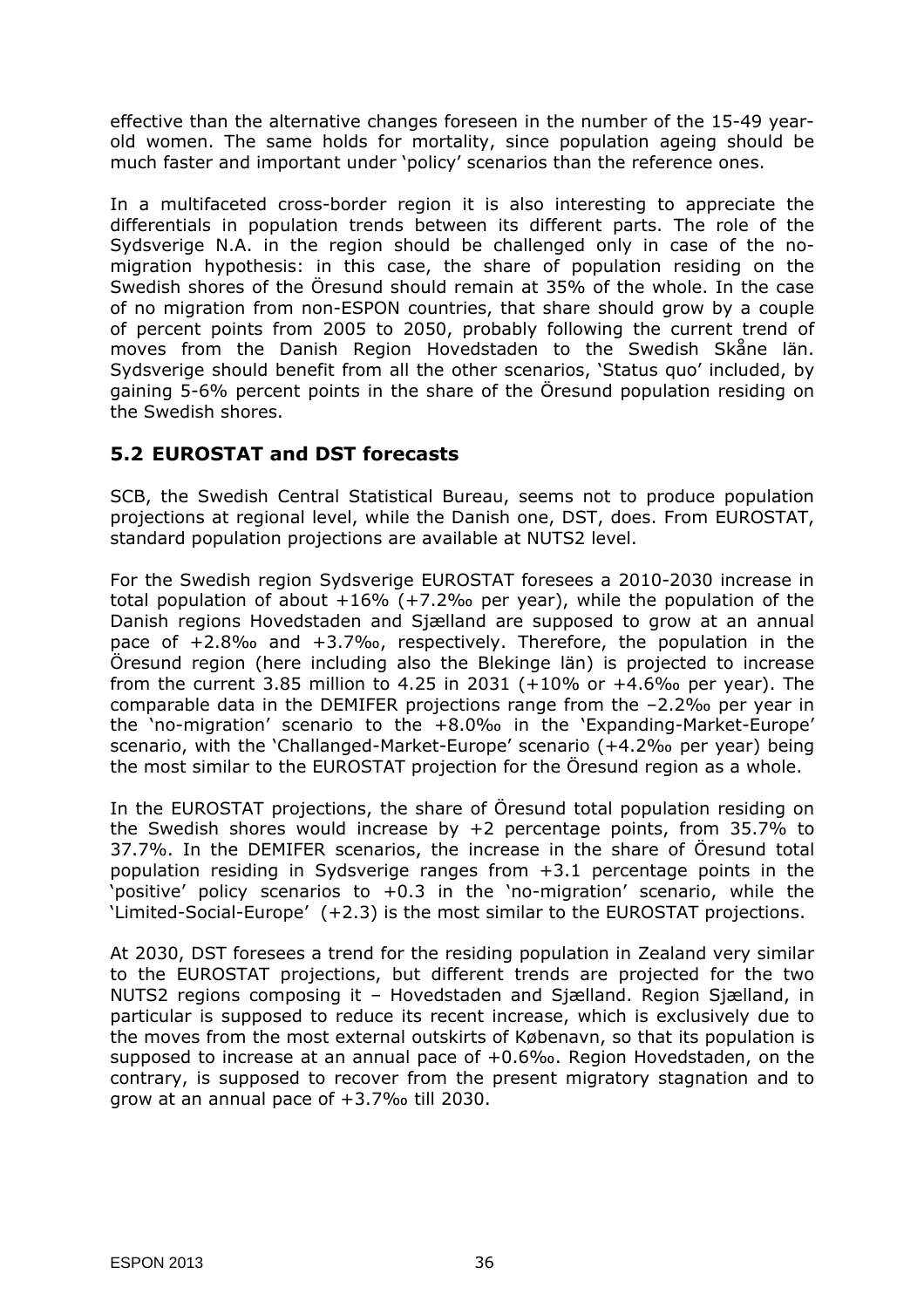## **6 Conclusions and generalisation of the case study**

The Swedish Sydsverige case study shows the importance of two pillars in the Lisbon European policy: i) the socio-economic inclusion of different areas that, in this case, also belong to different EU countries; ii) the development in knowledge economy, networking, and environmental sustainability. Whereas the first pillar is at the basis of integration of EU regions, high-level collaboration in R&D is the only winning strategy in the global competition and for recovering from the crisis.

Sydsverige, and especially its southwestern shores from Malmö to Helsingborg, have been able to profit from both the opening of the 'Öresund link' and the economic utilisation of the local potentialities in knowledge and technologies. Some favourable differentials in families' economic and social life made it convenient for number of Danish people working in the Købenavn metropolitan area to cross the bridge and settle their residence in the Swedish Skåne län. On the other side, cross-border cooperation, but also the economic utilisation of research ideas and results obtained in the local universities and research centres, made the area be listed among the European top regions in research and development, especially in medicine, food, and life sciences.

The following effects on population distribution and trends are not free from problems. The population seems able to maintain the equilibrium necessary to further developments, also by stimulating the inflow of selected migrants according to the labour market needs. Other immigrations happen, however, and in times of economic crisis and welfare restrictions the presence of high number of unemployed foreign people may have caused some riots in the urban context.

From the point of view of the cross-border integration between the two Öresund shores, the *de facto* achievements seem to be ahead in respect to those in policy and regulations. The same use of different currencies on the two sides of the Sund (and both different from the Euro) makes the relationships dependent also from their rate of exchange. The different rules in taxation add to make people's choices difficult in settling. Also differences in welfare and family policy may have driven people according to variable advantages over times.

An increasing integration among the participating countries and regions is hence required in cross-border areas. There, the real spirit of the Union can be touched.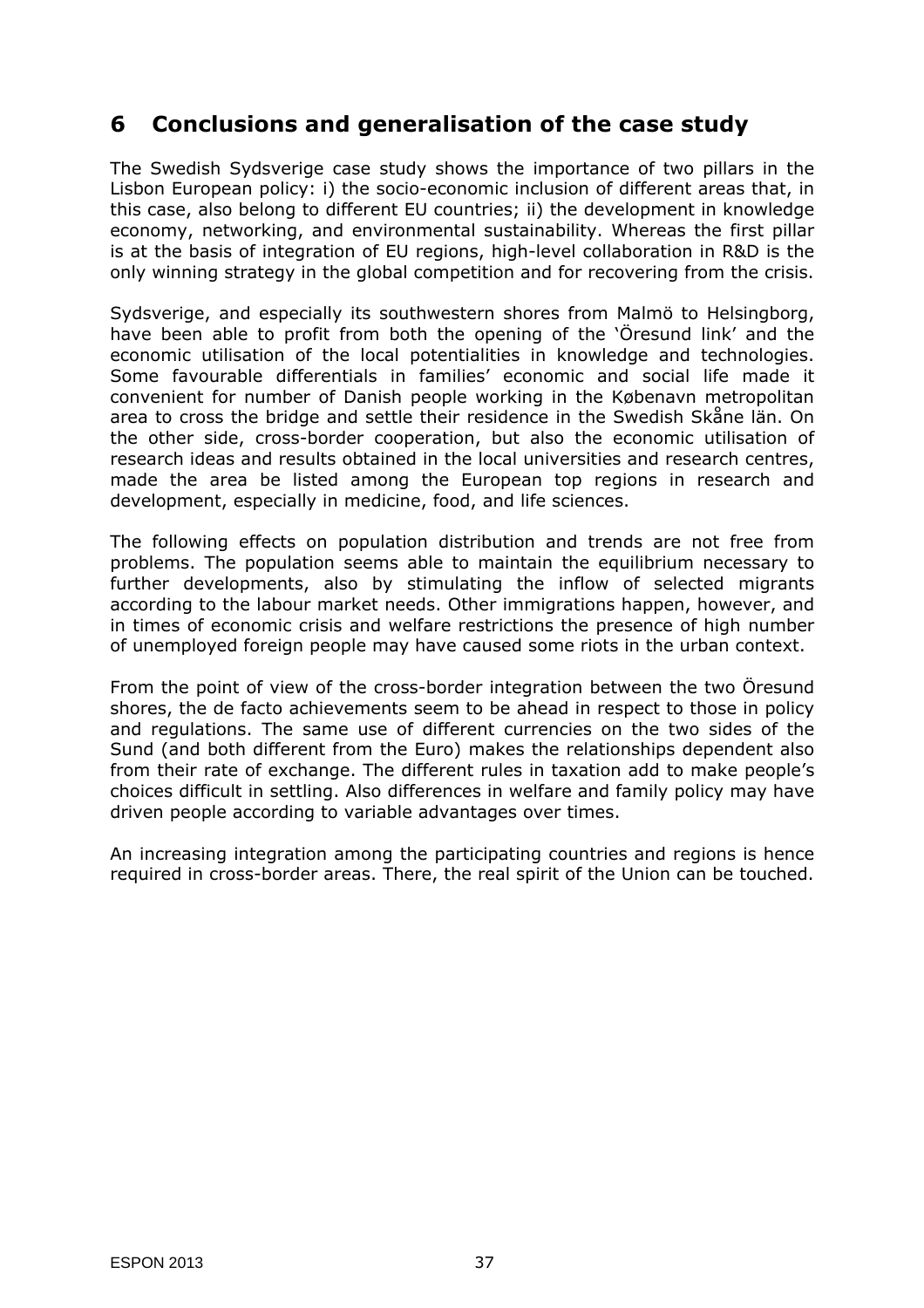## **References**

- Andrén S. (2009). *Malmö a local place in a global context*. Lund University, Human Ecology Division: http://www.lu.se/upload/Humanekologi/Andren2009c.pdf
- Asheim B.T., Coenen L. (2005). Knowledge bases and regional innovation systems: Comparing Nordic clusters. *Research Policy* 34: 1173–1190
- Benneworth P., Coenen L., Moodysson J., Asheim B. (d.m.). Co-evolution in Constructing Regional Advantage: Exploring the Multiple Roles of Lund University in Strengthening the Scania Regional Innovation System. In *Exploring Lund University's multiple roles in strengthening the Scania Regional Innovation System.*
- Bengtsson T., Svensson P. (2002). *Economic Development, Formation of Human Capital and the Demographic Transition: Southern Sweden 1750 – 1900*. Paper at the 13th Congress of the International Economic History Association, Buenos Aires, Argentina, 22-26 July: http://www.ekh.lu.se/publ/ekhtbe/BengtssonSvenssonBA.pdf
- Bernotat K., Snickars F. (2002). *Regional development expectations in the Öresund region – travel patterns and cross border mobility*. Paper submitted to the 42<sup>nd</sup> Congress of the European Regional Science Association, Dortmund: http://www-sre.wu-wien.ac.at/ersa/ersaconfs/ersa02/cdrom/papers/502.pdf
- Carrincazeaux C., Gaschet F., Becue M. (2007). *D4b Typology of European regions – Final report*. EURODITE: Regional Trajectories to the Knowledge Economy: A Dynamic Model: http://www.eurodite.bham.ac.uk/Papers/WP4/D4b\_typology.pdf
- Coenen L., Moodysson J., Asheim B.T., Jonsson O. (2003). *The Role of*
- *Proximities for Knowledge Dynamics in a Cross-Border Region: Biotechnology in Øresund*. Paper presented at the Druid Summer Conference 2003 on "Creating, Sharing and Transferring Knowledge", Copenhagen June 12-14.
- Coenen L., Asheim B.T. (2005). *Constructing Regional Advantage at the Northern Edge*. CIRCLE Electronic Working Paper No. 2005/01.
- Eggert W., Genser B. (2005). Dual Income Taxation in EU Member Countries. *CESifo DICE Report 1/2005*: 41-47.
- EURODITE: GREThA Université Montesquieu Bordeaux 4 (2007). *Regional Trajectories to the Knowledge Economy: A Dynamic Model*. D4b.
- Hansen P.A., Serin G. (2007). Integration Strategies and Barriers to Co-Operation in Cross-Border Regions: Case Study of the Øresund Region. *Journal of Borderlands Studies*, 22(2): 37-56.
- Löfgren O. (2008). Regionauts: The Transformation of Cross-Border Regions in Scandinavia. *European Urban and Regional Studies*, 15(3): 195-209.
- Lundquist K.J., Winther L. (2006). The Interspace between Denmark and Sweden: The Industrial Dynamics of the Öresund Cross-Border Region. *Geografisk Tidsskrift - Danish Journal of Geography*, 106(1): 115-129.